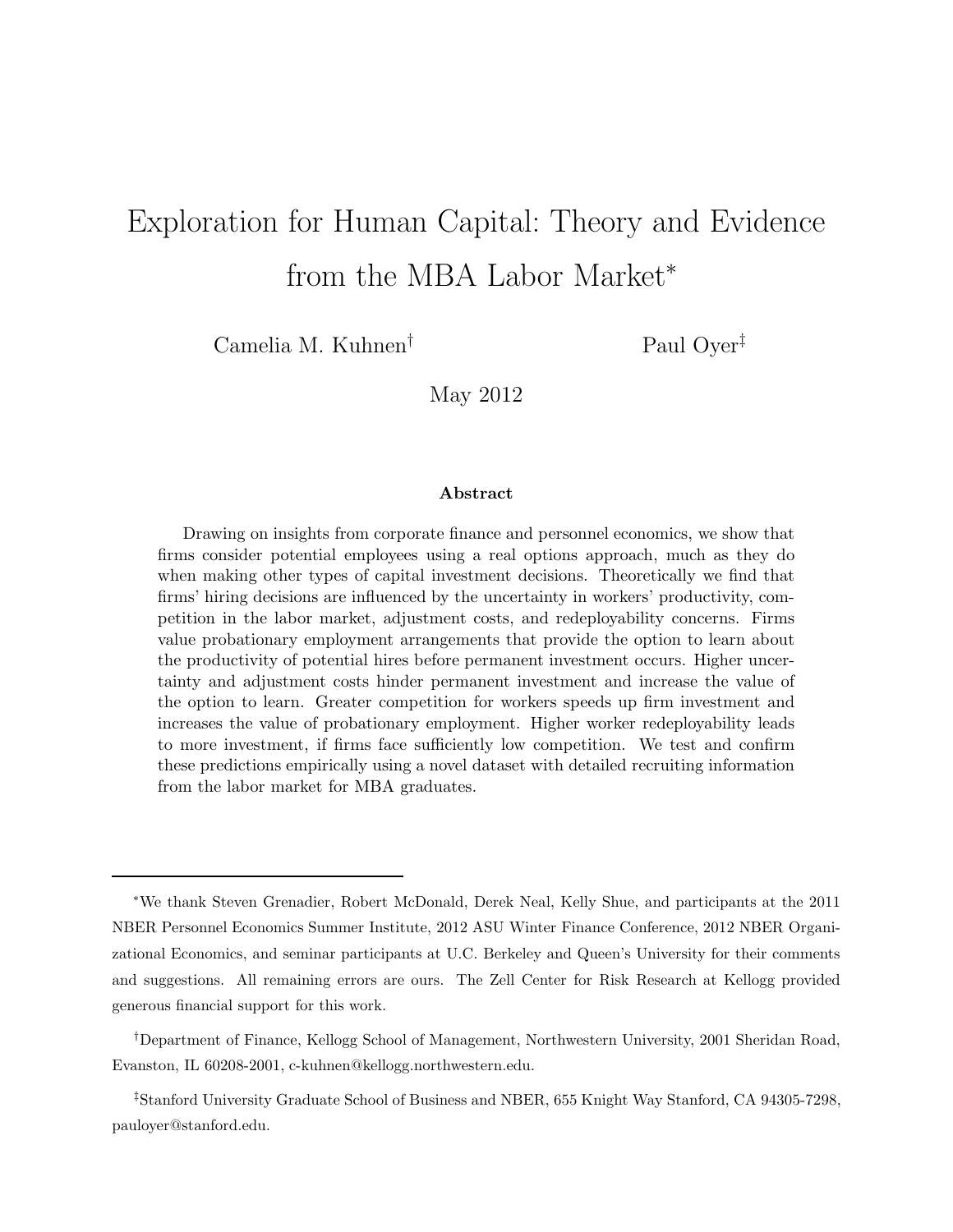## 1 Introduction

As the value of skill has risen in the developed economy over time, many firms rely on finding and developing the right people to remain competitively viable. But how do firms invest in human capital? In many ways, the decision to invest in people is similar to the decision to invest in physical assets.<sup>1</sup> Uncertainty about the profit generated by the investment, as well as competition, adjustment costs, and redeployability concerns are likely to influence which workers firms hire. All of these factors are important for the firms' decision to make investments in physical capital, due to their real options features (e.g., delay, expand, or abandon), as shown by a large literature in corporate finance and macroeconomics (Dixit and Pindyck (1994), Trigeorgis (1996)). The goal of this paper is to investigate the effects of uncertainty, competition, adjustment costs, and redeployability in the context of human capital investments, and to compare these effects to those documented in the realm of physical capital investments.<sup>2</sup>

The novel contribution of our paper is to combine insights from the finance literature on real options and from the labor and personnel economics literature on employer-employee matching and job search to provide a theoretical and empirical analysis of the process by which firms select employees.<sup>3</sup> We derive a model of how firms value probationary or contingent employment arrangements which provide the "option to learn" about the productivity of potential hires. We model how a firm's willingness to take a chance on a worker responds to features previously studied in the context of real options of physical capital – uncertainty about productivity, turnover costs (the labor market equivalent of adjustment costs), redeployability across employers, and the competitiveness of the labor market faced by the firm.

<sup>&</sup>lt;sup>1</sup>The term "Human Capital", coined by Schultz  $(1961)$ , captures this idea and suggests that firms' choice of employees, as well as employee skills and knowledge, are the result of deliberate investment.

<sup>2</sup>While some attention has been paid to the real option of hiring workers in managerial practitioner papers (e.g., Foote and Folta (2002)), only a few economic papers have studied this issue (Lazear (1998) and Hendricks, DeBrock and Koenker (2003)).

<sup>3</sup>See Oyer and Schaefer (2011) for details about the successes and limitations of the economics literature on employer/employee matching. For empirical evidence on firm/worker matching focused on senior executives, see Bandiera, Guiso, Prat and Sadun (2010) and Graham, Harvey and Puri (2010). They show that firms that offer stronger incentives employ managers who are more risk tolerant and more talented, and that managerial characteristics such as risk aversion match these firms' project types. Kaplan, Klebanov and Sorensen (forthcoming) document that personality characteristics influence firms' choice of executives and correlate with performance.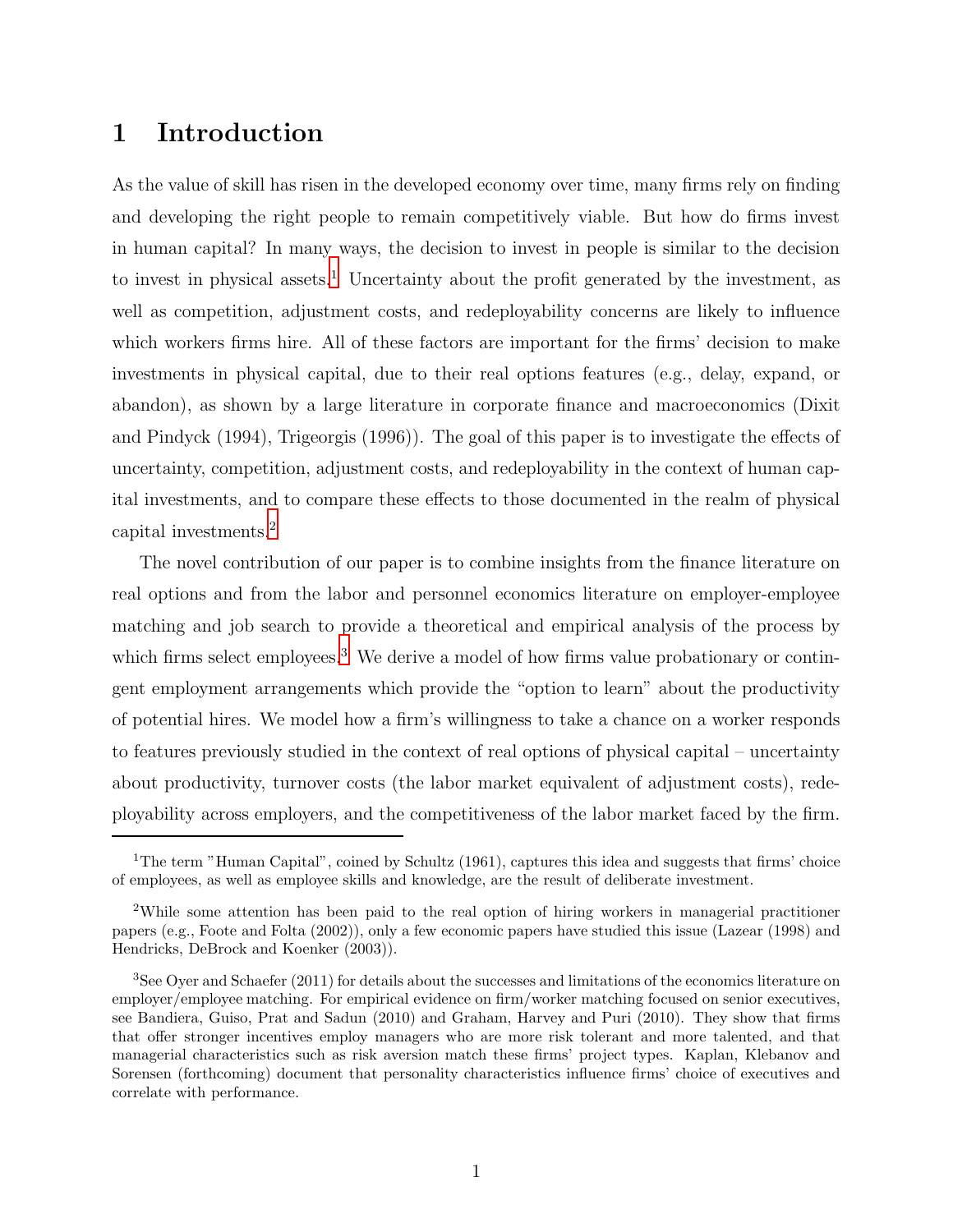We then test the model using novel data from the market for fresh MBA graduates.<sup>4</sup>

We first show theoretically that firms value probationary employment arrangements that provide the option to learn about the productivity of potential hires before permanent investment occurs. Higher uncertainty and adjustment costs hinder permanent investment and increase the value of the option to learn. More competition for workers speeds up firm investment and increases the value of probationary employment, while greater worker redeployability leads to more investment if firms face low competition.

We then test these predictions empirically using a novel dataset with detailed recruiting information from the labor market for MBA graduates, and find general support for the model. Not surprisingly, we find that all firms prefer to hire students with high general ability and experience in their industry. We also show that a large fraction of job applicants have unknown industry fit, which creates uncertainty regarding their future productivity. We document that employers highly value the option to learn information about candidates lacking industry experience by making significant use of cheap probationary employment – namely, summer intern positions after the students' first year in the MBA program. The interest in exploring workers with unknown fit is significantly higher at the internship recruiting stage, relative to the full-time recruiting stage which occurs in the students' second year of MBA study. This is particularly true for firms characterized by high turnover costs, such as small companies. Higher competition increases the number of job offers that firms make at the internship stage relative to the full-time stage, increasing the importance of probationary employment as a channel for investment in human capital. Finally, we document that firms are more likely to invest in more redeployable workers. Specifically, they prefer applicants with high general ability as measured by their GPA for both probationary and permanent jobs, particularly if there is less uncertainty about industry fit.

The model and our empirical results highlight important similarities between investment in human and physical capital, as well as critical differences. Both people and physical capital are inputs into the firms' production function, and are associated with generating revenues and incurring expenses. It is therefore natural to expect that for both types of

<sup>4</sup>Data on MBA graduates has recently been used in other finance research. For example, Shue (2011) finds that networking through MBA education leads executives to exhibit commonalities in firm policies. Sapienza, Maestripieri and Zingales (2009) show that MBA students low in risk aversion are more likely to work in higher risk finance jobs after graduation, while Kaniel, Massey and Robinson (2010) find that optimistic MBA students receive job offers faster than their peers.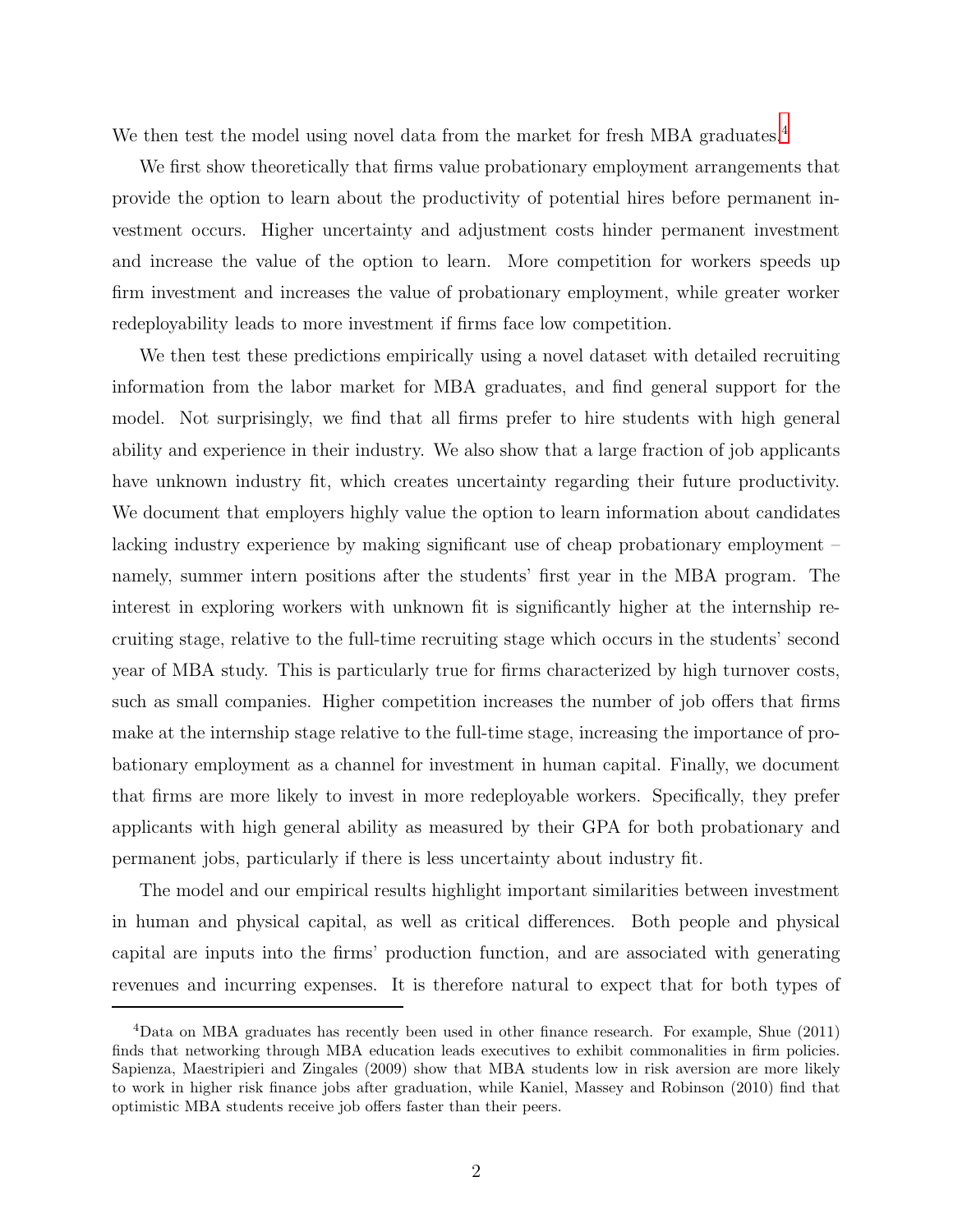assets, uncertainty about the cash flows they will produce, the costs of changing strategies upon the revelation of new information about productivity, and the competitiveness of the market in which the firm operates will be critical determinants for the decision to invest. Theoretical work regarding physical capital investment decisions proves that it is valuable for firms to wait and learn more about future product market conditions before starting or abandoning a project (Brennan and Schwartz (1985), Titman (1985) and McDonald and Siegel (1986)). The option to wait for the resolution of uncertainty is more valuable for investments with a higher degree of irreversibility, which may come from higher capital adjustment costs or a lower degree of asset redeployability, and for firms operating in less competitive markets (Caballero (1991), Williams (1993), Grenadier (2002)). These predictions have been verified empirically in the context of real estate valuation and development (Quigg (1993), Cunningham (2007), Bulan, Mayer and Somerville (2009)), offshore petroleum lease acquisitions (Paddock, Siegel and Smith (1988)), mining operations (Moel and Tufano (2002)), and manufacturing (Guiso and Parigi (1999)).

However, human and physical capital differ in important ways that call into question the relevance of the results documented regarding physical investments when trying to understand the firms' decision to invest in human capital. First, the nature of uncertainty in the two contexts is different. Typically, the source of uncertainty about physical capital investments comes from future demand in the product market. For example, an oil exploration firm is concerned with whether future oil prices will be high or low, and may want to wait for less uncertain times before incurring the exploration costs. Therefore, variability in such settings has an intertemporal nature. In human capital investments, concerns about uncertainty regarding product market demand may be of lesser importance relative to concerns about the inherent heterogeneity of human capital. No potential employee has a perfect substitute and each employee's scale is limited, so firms cannot buy more of the same human capital input or know its productivity perfectly. This leads us to focus more on the "option to learn" as the firm determines the value of the asset (that is, employee) over time rather than on the "option to wait" for information revelation in the product market.<sup>5</sup>

<sup>&</sup>lt;sup>5</sup>Kahn and Lange (2011) point out another part of employee heterogeneity that is more analogous to the "option to wait" in real option models of physical capital by considering the fact that workers' productivity is constantly changing and that these changes differ across people. This suggests that firms might value both the "option to learn" and the "option to wait" on employees as they do with other assets (see Grenadier and Malenko (2010)), so that they can see how a given worker's productivity develops. However, because our empirical analysis focuses on the initial firm/worker match, we cannot analyze this form of option value.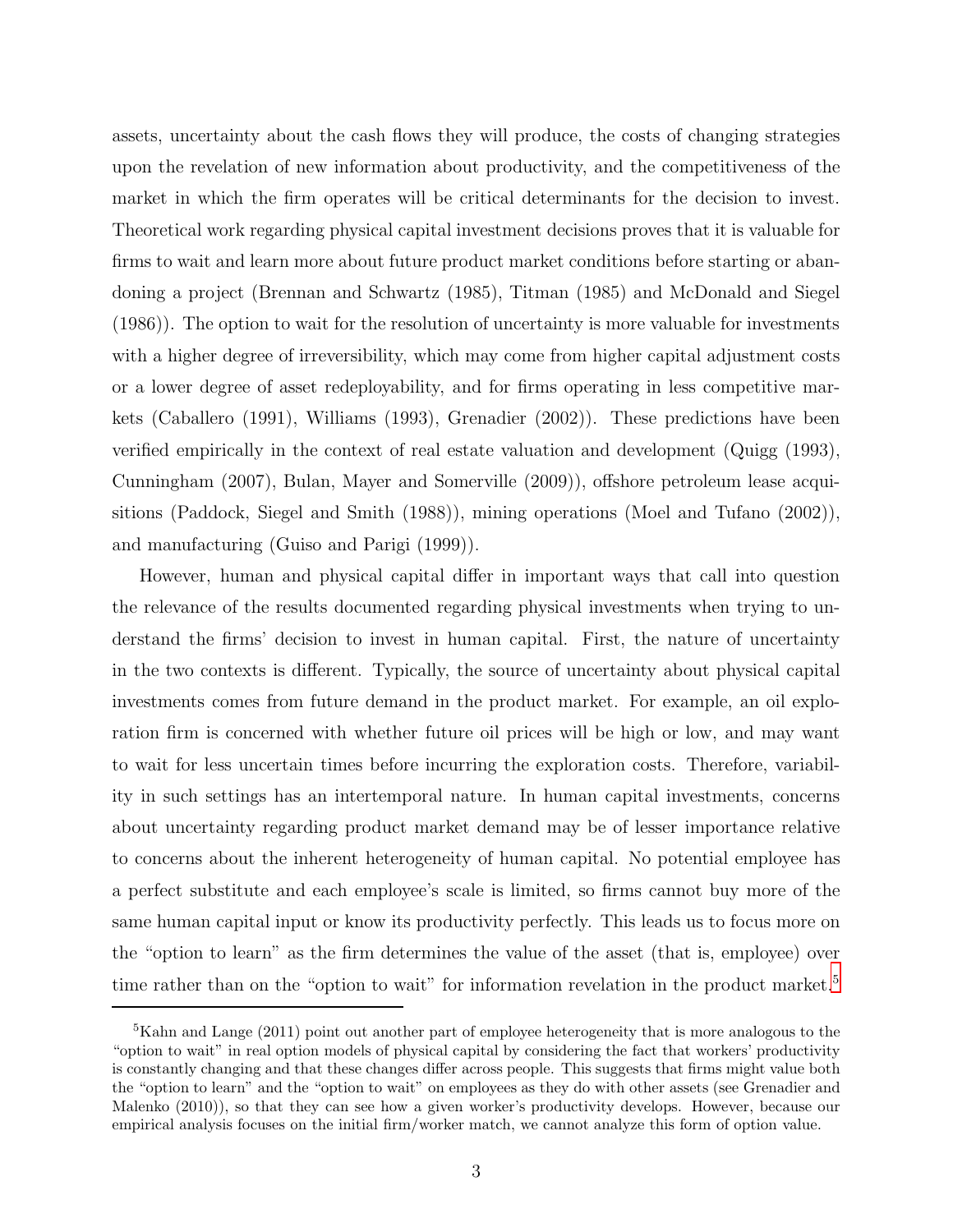Lazear (1998) also considers the option to learn in a labor market context, stating conditions under which hiring risky workers can be a profit-maximizing strategy for firms. Given the institutional context we study empirically, our approach differs from Lazear (1998) in a few key ways. We allow for more flexible industry-specific and firm-specific productivity, and, in our model, wages do not vary across firms. Our data and these refinements to the model allow us to address the comment by Oyer and Schaefer (2011) that there is scarce work examining across-firm variation in the propensity to hire risky workers, or whether the observed variation fits with Lazear's theory.

Second, the nature of competition may be different. The real options literature concerning physical capital has focused mostly on competition for output in the product market (e.g., Grenadier (2002)) and its implication for the timing of investment in the face of uncertainty. A notable exception is Abel, Dixit, Eberly and Pindyck (1996), who suggest that variation in the market value of the inputs deployed in production should also be a determinant of the timing and size of corporate investment. Arguably, in the case of human capital investment, considerations regarding the competition for inputs (i.e., the workers themselves) are critical.

Third, the nature of the asset's redeployability is different in the two contexts. For physical capital investments, higher asset redeployability lessens the irreversibility of the investment and the importance of resolving uncertainty for the timing of projects, as the loss incurred when the capital stock is sold or adjusted is lower (e.g., Guiso and Parigi (1999)). In the context of human capital investments, high redeployability (or lower specificity) of a potential worker is equivalent to this individual having more generally applicable skills, which can be deployed elsewhere without any compensation (or recouping of investment costs) for the current employer. Hence firms in competitive environments characterized by some uncertainty in the profit function and capital adjustment costs may delay investing in workers characterized by high redeployability, and at the same time may speed up investing in highly redeployable physical assets.

Finally, capital adjustment costs are likely to influence physical and human capital investment decisions in similar ways, as in both settings they capture the idea that it is costly to scale up and scale down the capital stock (or hire and fire people) because of frictions in asset or labor markets. Therefore, high capital adjustment costs, which are typically referred to as turnover costs in the case of human capital, may slow down investment in the presence of uncertainty.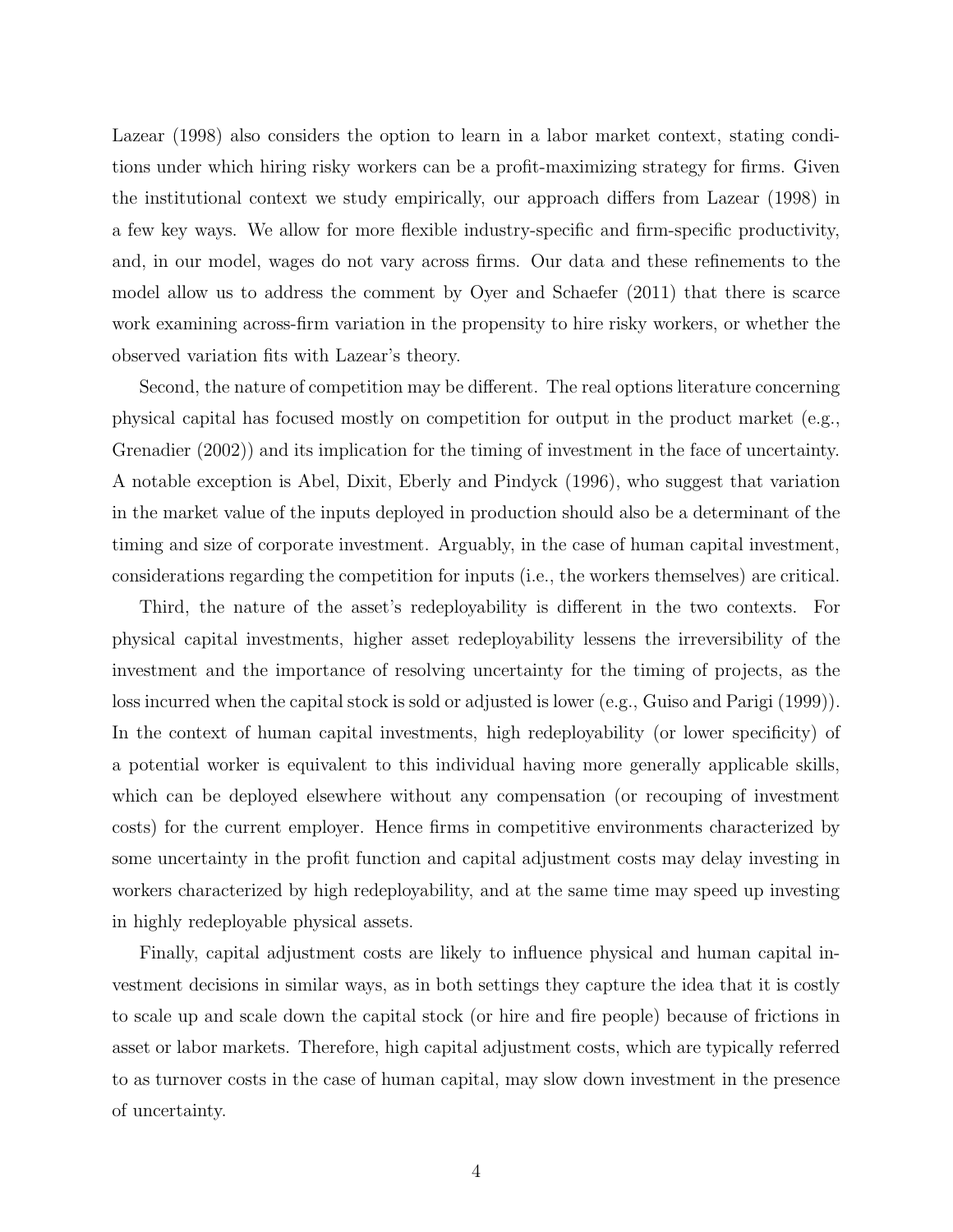These similarities and differences in real options considerations regarding physical and human assets are captured by our model and empirical findings. In line with results from the physical investments literature, we show that uncertainty and adjustment costs hinder permanent investment and increase the value of the option to learn about worker productivity. Different from implications from the physical investments literature, we find that higher competition for human capital increases the value of probationary employment arrangements as a channel for hiring. Higher redeployability of human capital leads to more investment only if firms face low enough competition for workers, and especially if uncertainty about productivity is low.

Probationary or temporary employment arrangements similar to the summer interships we consider are widespread and continue to gain importance. This type of employment has been shown to be a stepping stone to permanent employment, accounting for a significant percentage of jobs across the world: for example, 10% in the U.K. (Booth, Francesconi and Frank (2002)) and 35% in Spain (Guell and Petrongolo (2007)). Using U.S. survey data, Houseman (2001) reports that temporary and part-time workers are employed by 46% and 72% of business establishments, respectively. While providing firms with flexibility to weather changes in the economic environment (Segan and Sullivan (1997), Levin (2002)) (i.e., providing the "option to wait"), temporary and contract employment is also valued for offering firms the option to learn about the quality of workers. In the U.S. survey sample constructed by Houseman (2001), 21% of employers using temporary workers from agencies and 15% using part-time workers cite screening as an important reason for using these types of work arrangements. Also illustrating the value of the firms' option to learn about worker productivity, Guell and Petrongolo (2007) find that Spanish workers with better outside options are better at converting temporary work arrangements into permanent positions.

Getting a better understanding of the matching process in high-skill environments such as the one studied here is important, given the increasing prevalence of graduate degrees and the significant role of high-skill and professional labor markets in the economy. The process of matching firms and employees early in their career is also particularly interesting to study, in light of the strong impact of these initial matches on long-term employment and productivity (Oyer (2008)). Given the anecdotal suggestions of a recent renewal of the "War for Talent", our model and empirical results provide some guidance on what employers are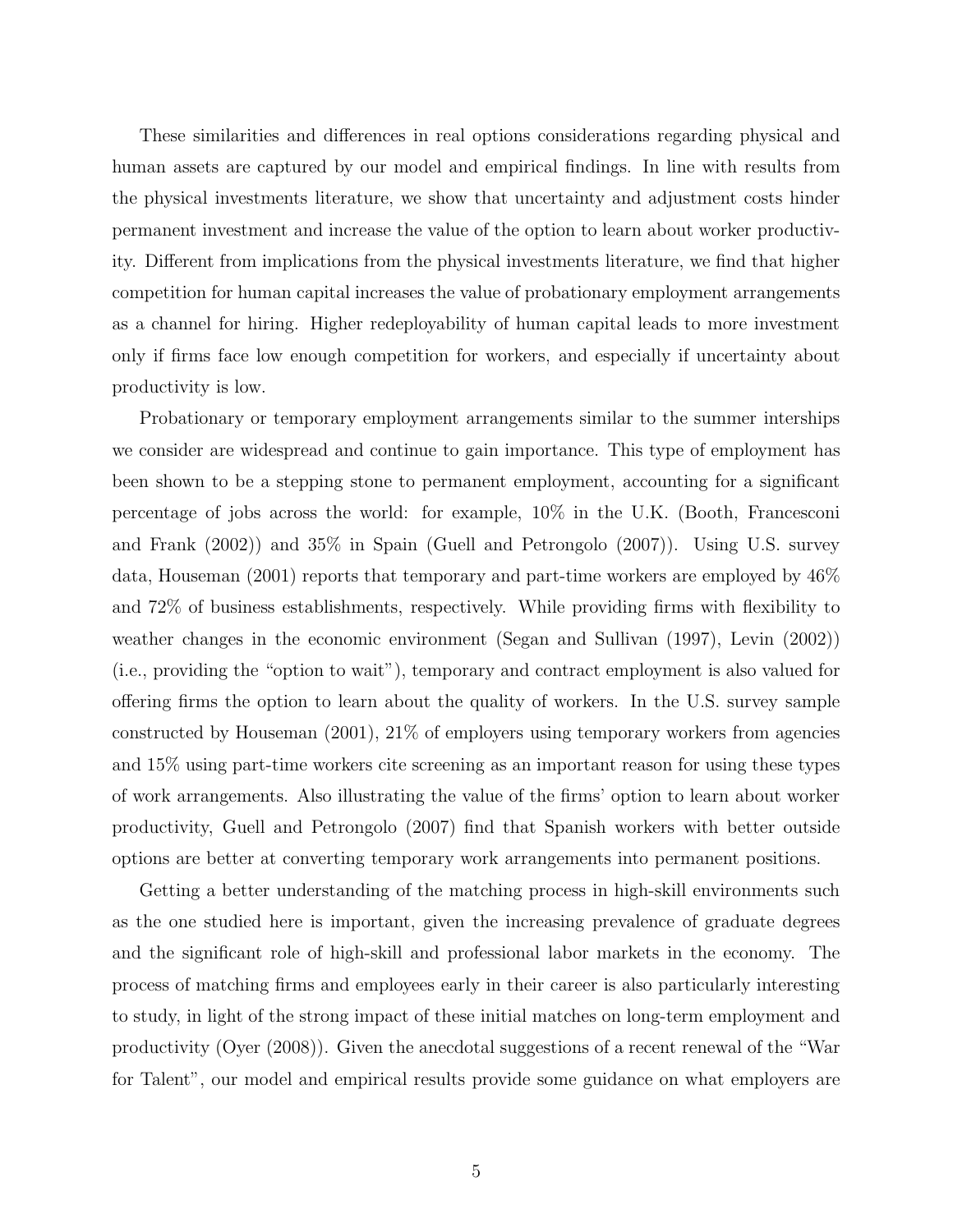searching for in at least one high-talent market.<sup>6</sup>

Our paper builds on and contributes to work in other areas of labor economics and finance. For example, we build on the matching model of Jovanovic (1979), as we allow idiosyncratic fit to influence the efficient matching of firms to workers. The positive assortative matching between firms and workers that we obtain here is in the spirit of predictions in Gabaix and Landier (2008) and Tervio (2008), who model the matching of CEOs to firms and its implications for output and wages. In our setting, where wages are assumed to be standardized, this result is driven by the fact that more prestigious firms have better odds of having their offers accepted by high ability job candidates, and not because these firms offer higher wages to more productive workers. The specifics of the labor market learning process we consider during summer internships has many of the features of the learning model in Farber and Gibbons (1996). However, in our context, wages do not adjust to match expected productivity so we cannot make predictions about the relationship between wages and other variables. Like Farber and Gibbons (1996), all learning in our model is public information. Firms choose employees based partially on their match-specific productivity (or preferences). This gives incumbent firms some of the advantages enjoyed by firms with an informational advantage in models such as Waldman (1984) and Greenwald (1986). It also leads to an "unraveling" effect where the average quality of available employees is higher in the summer internship phase than in the permanent hiring phase.

Our paper also complements the emerging finance literature regarding the role of workers on corporate decisions and outcomes. For example, the firms' workforce characteristics have been shown to influence capital structure choices, theoretically and empirically (e.g., Berk, Stanton and Zechner (2010), Agrawal and Matsa (2011)), as well as the cost of capital (Eisfeldt and Papanikolaou (forthcoming)). The acquisition of productive labor, not just physical assets, is an important driver of M&A decisions (Ouimet and Zarutskie (2011)).

We present a simple model of hiring in the MBA labor market in the next section of the paper. We describe the dataset in Section [3.](#page-17-0) Section [4](#page-19-0) contains the empirical analysis, as well as a discussion of its limitations. Section [5](#page-28-0) concludes.

<sup>&</sup>lt;sup>6</sup>The business press and blogs are full of talk of a reviving war for talent as we write this. According to the PricewaterhouseCoopers' 2011 Annual Global CEO survey, "Talent tops the CEO agenda for 2011, across all regions." (http://www.pwc.com/gx/en/ceo-survey/talent-search.jhtml). Numerous recent articles have detailed hiring battles for new graduates between Facebook, Google, and other technology companies. See, for example, "Google Battles to Keep Talent," by Amir Efrati and Pui-Wing Tam, Wall Street Journal, November 11, 2010.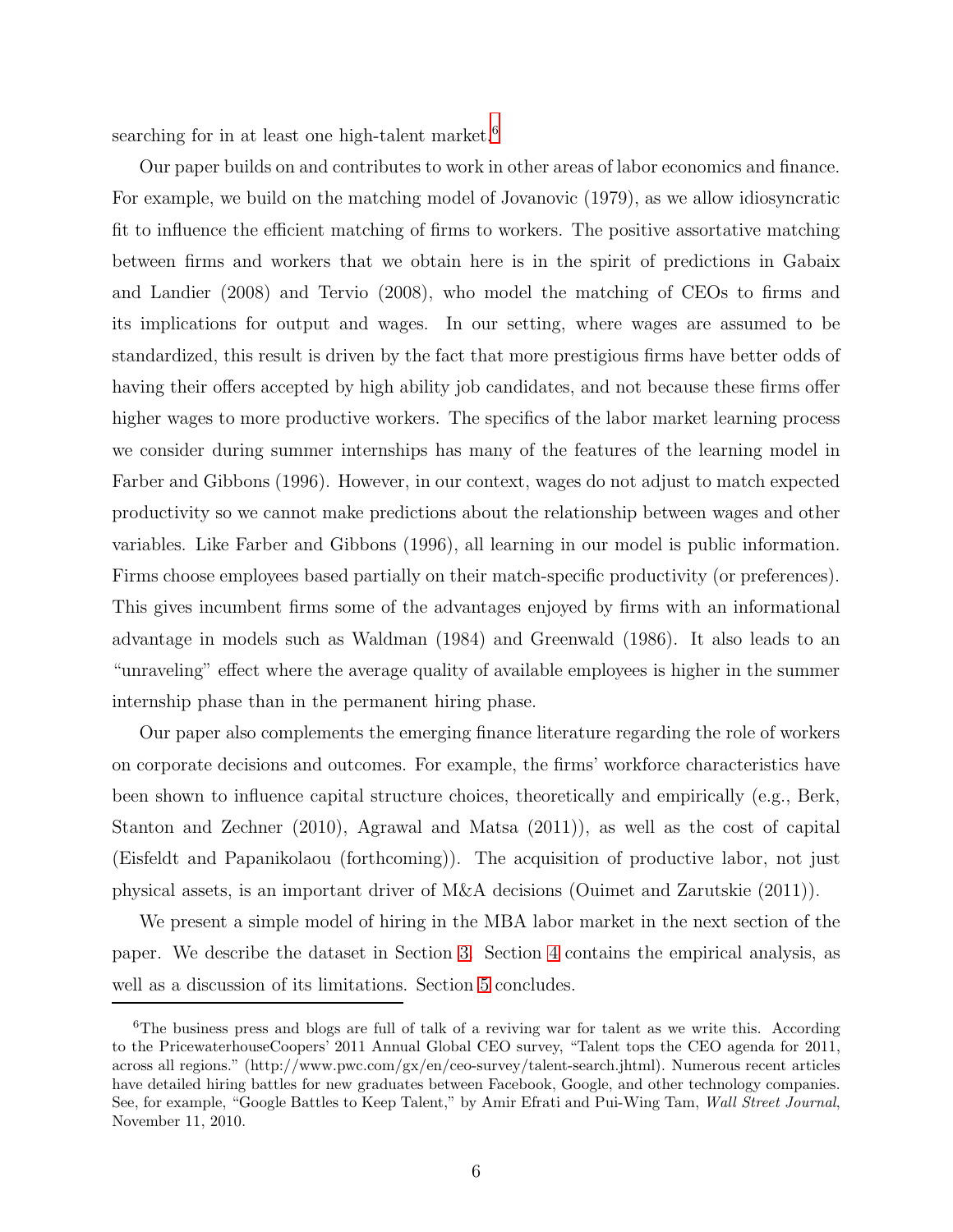## 2 A Stylized Model of Hiring

#### 2.1 Setup

In this section, we develop a simple model of hiring. The model captures many of the general hiring and matching challenges firms face, but is adapted to the MBA context which we will study empirically.

We assume that productivity is a function of three factors – an individual's general ability (skills that are equally useful to multiple employers), industry-specific skills, and a match quality idiosyncratic to a given firm/worker pair. Our model focuses on a single firm's actions, at each of two stages of the hiring process: a try-out (i.e., internship recruiting) stage and a permanent employment (i.e., full-time recruiting) stage.

Each person has either high general ability  $(H = 1)$  or low general ability  $(H = 0)$ . This is public information (known to potential employers of MBA students through grades, GMAT scores, etc.) For a given firm, the fraction of applicants with  $H = 1$  in the initial stage applicant pool is given by  $\phi_{a,1}$ .

Each potential new hire is either a good match for the firm's industry  $(M = 1)$  or a bad match  $(M = 0)^7$  M is not known until the person works in the industry but it becomes publicly known with certainty once he works there. Let  $\phi_b$  represent the fraction of a given firm's applicant pool, conditional on not having previous experience in the firm's industry, with  $M = 1$ . We assume that all applicants who do have industry experience have  $M = 1$ . That is, if a person is a bad match for an industry, she will never apply to work there (either because she understands it is not her best option or because she knows firms will not make her an offer.) This insures that, even if a person is an excellent fit for a specific firm, she will not want to work for that firm if she is a bad fit for the firm's industry.

Before hiring (from the interviewing and reference processes), the firm learns each potential worker's match-specific productivity,  $\varepsilon$ , which is distributed uniformly from  $-\sigma$  to σ with distribution  $f(\varepsilon) = \frac{1}{2\sigma}$  and CDF  $F(\varepsilon) = \frac{\varepsilon + \sigma}{2\sigma}$ . Modeling in detail the process by which the employer learns about match productivity is not particularly interesting in our

<sup>7</sup>We focus on the value of the match between a worker and an industry early in a career. However, this could also be interpreted as industry-specific human capital that builds very quickly. While most of the prior work on worker/industry matching has focused on specific human capital built up throughout longer careers (see, for example, Neal (1995) and Parent (2000)), see Oyer (2008) for evidence consistent with workers such as the ones we study accumulating industry-specific capital rapidly.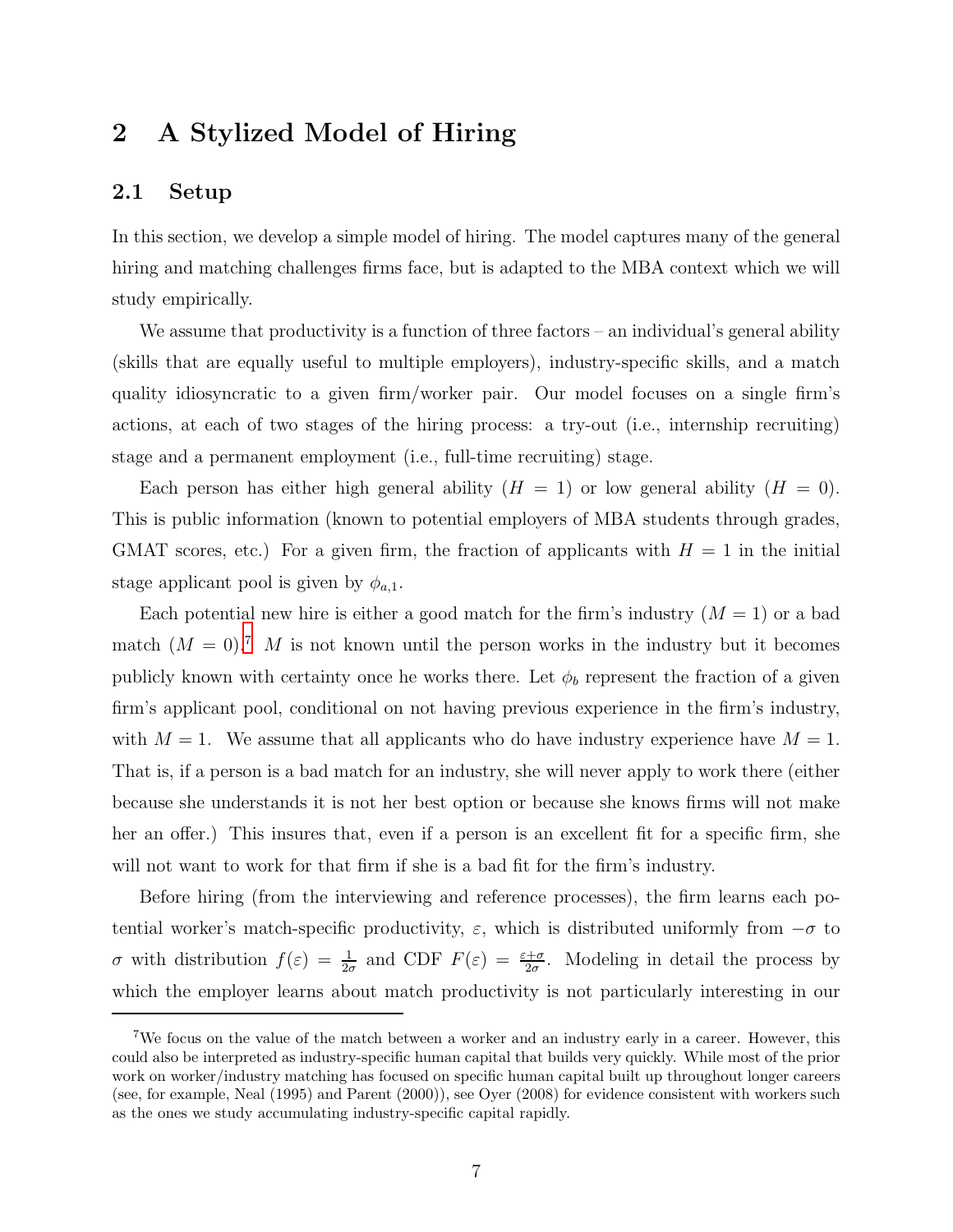case because it takes place before the firm or worker make a commitment. While this match value is an important determinant of where the person ultimately works, the option value in our model derives from the fact that a new worker may or may not turn out to be a good fit for the industry as a whole.

Productivity Y is an additive function of these three factors. Specifically,  $Y = \alpha I_{\{H=1\}} +$  $\beta I_{\{M=1\}} + \varepsilon$ . We make two assumptions that are critical to our results and not necessarily intuitive. We will justify both empirically. First, each firm offers a single wage to all new hires. Second, low general ability candidates  $(H = 0)$  accept job offers with probability 1, while high general ability  $(H = 1)$  candidates accept offers with probability  $p < 1$ . The first assumption implies that firms only have to be concerned about maximizing  $Y$ . This is a strong assumption in that it precludes the labor market clearing through wage competition. We can justify this assumption in our context, however, because employers of MBAs generally offer the same wage to all new MBA hires. As we show below, in our data there is no relationship between starting wages and any measures of individual ability (grades, test scores, age, etc.) once we control for employer and job fixed effects. The second assumption captures the idea that high ability candidates have better (and more) opportunities than low ability ones, and hence are less likely to accept a particular offer.

Let  $s_1$  represent the fraction of first year applicants who have experience in the industry and  $s_2$  represent the fraction of second year applicants who have experience in the industry. Let  $\phi_{a,2}$  represent the fraction of second year applicants with  $H = 1$ . We will solve for  $\phi_{a,2}$ based on the expected outcomes after the first period. Note that  $\phi_b$  (i.e., the probability that a person without industry experience will be revealed to have good industry fit, that is,  $M = 1$ ) does not vary across the two periods because it is a probability that is constant across all workers.

The model plays out according to the following timeline:

- The firm screens one summer intern candidate at random from among applicants.
- After the interview, the firm makes the person an offer at a fixed cost of  $\delta$  or chooses not to. If the person is made an offer, he/she accepts if  $H = 0$  and accepts with probability p if  $H = 1$ .
- If the person is offered the job and accepts, the firm learns the value of M (if the person has no industry experience) over the course of the summer and then either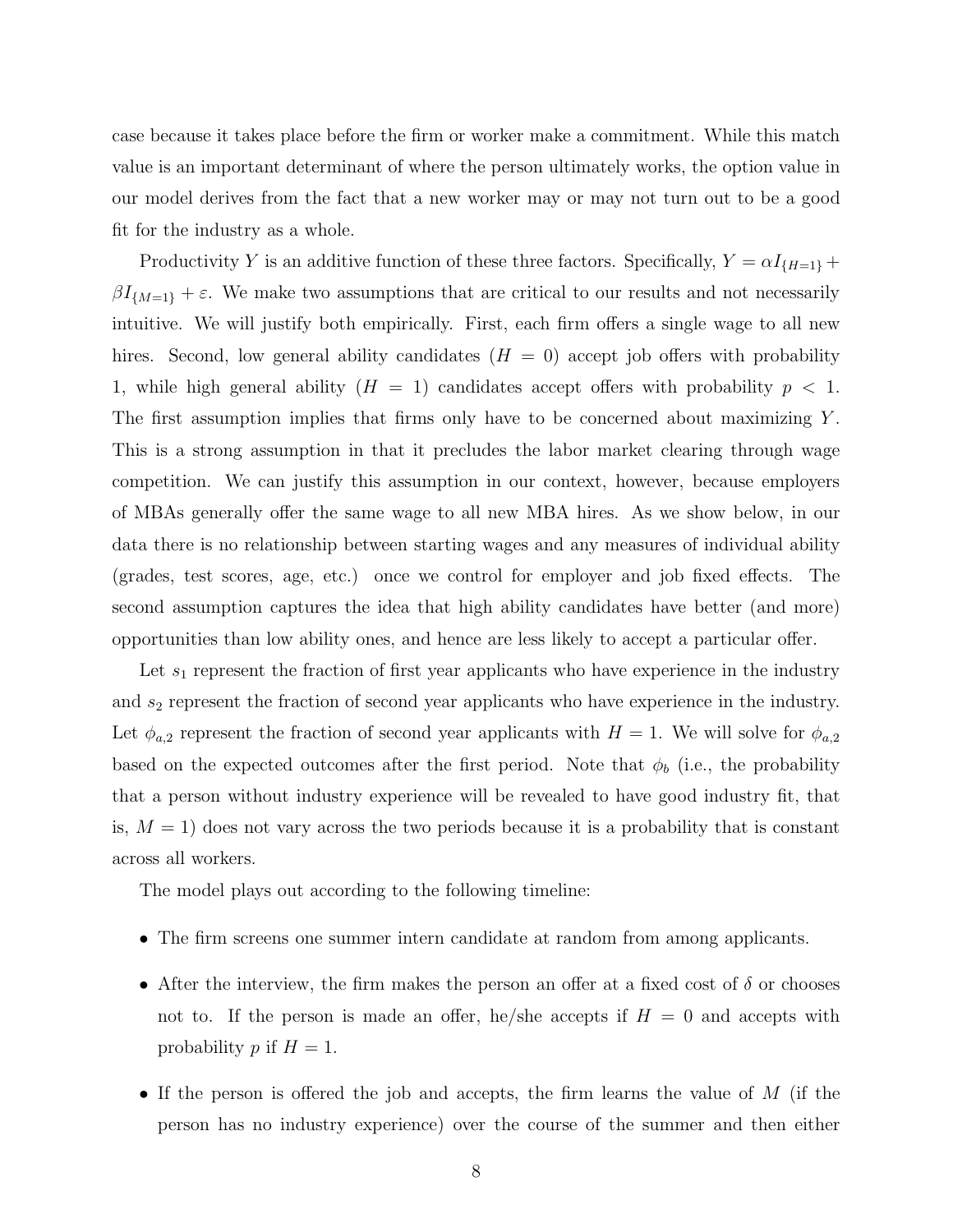offers a permanent job or doesn't. If the person is made an offer at the end of the summer, he/she accepts. $8$ 

- If the firm does not make a permanent offer to a summer intern, or if it chooses not to employ an intern, or has the internship offer declined, it can screen one second year applicant. The ex-ante expected productivity of a candidate encountered in the second stage of recruiting will be denoted by  $\overline{Y}$  (derived in equilibrium).
- After the interview, the firm makes the person an offer at a fixed cost of  $\lambda$  or chooses not to.
- If the person is offered the job, he accepts if  $H = 0$  and accepts with probability p if  $H=1$ .
- If the person is found to have  $M = 0$  after being hired for the full-time position, he quits and/or is fired, leading to a replacement cost of  $\eta$ .
- If the firm ends up hiring no worker for the full-time position, its profits are zero.

#### 2.2 Real Options

In our model firms value general ability  $H$  and industry fit  $M$ , as well as idiosyncratic fit  $\varepsilon$ . Firms also have the option to explore an asset (i.e., candidate) at little cost, learn about industry fit, and later "abandon" the asset if it proves to be less valuable than other available candidates. In fact, in our setup firms are provided with real options twice. First, during internship recruiting, a firm is given (at a cost of  $\delta$ ) the option to explore a worker during temporary employment, and keep him in a permanent position only if his contribution to firm output turns out to be better than what the firm can expect to get by hiring somebody else at that point in time (which we will define and refer to as  $\overline{Y}$  below). The firm can exercise the option to abandon at no cost, as firing an intern is free.

Second, during full-time recruiting, the firm is given (at a cost of  $\lambda$ ) the option to offer a full-time job to a candidate, but only keep him in that position if his contribution to the

<sup>8</sup>Note that this assumption implies that all stayers receive and accept full-time offers at the end of the internship while some switchers are revealed to be bad industry fits and do not receive full-time offers. Therefore, industry stayers will be more likely to get offers at the end of a summer internship than industry switchers, a prediction supported by the data.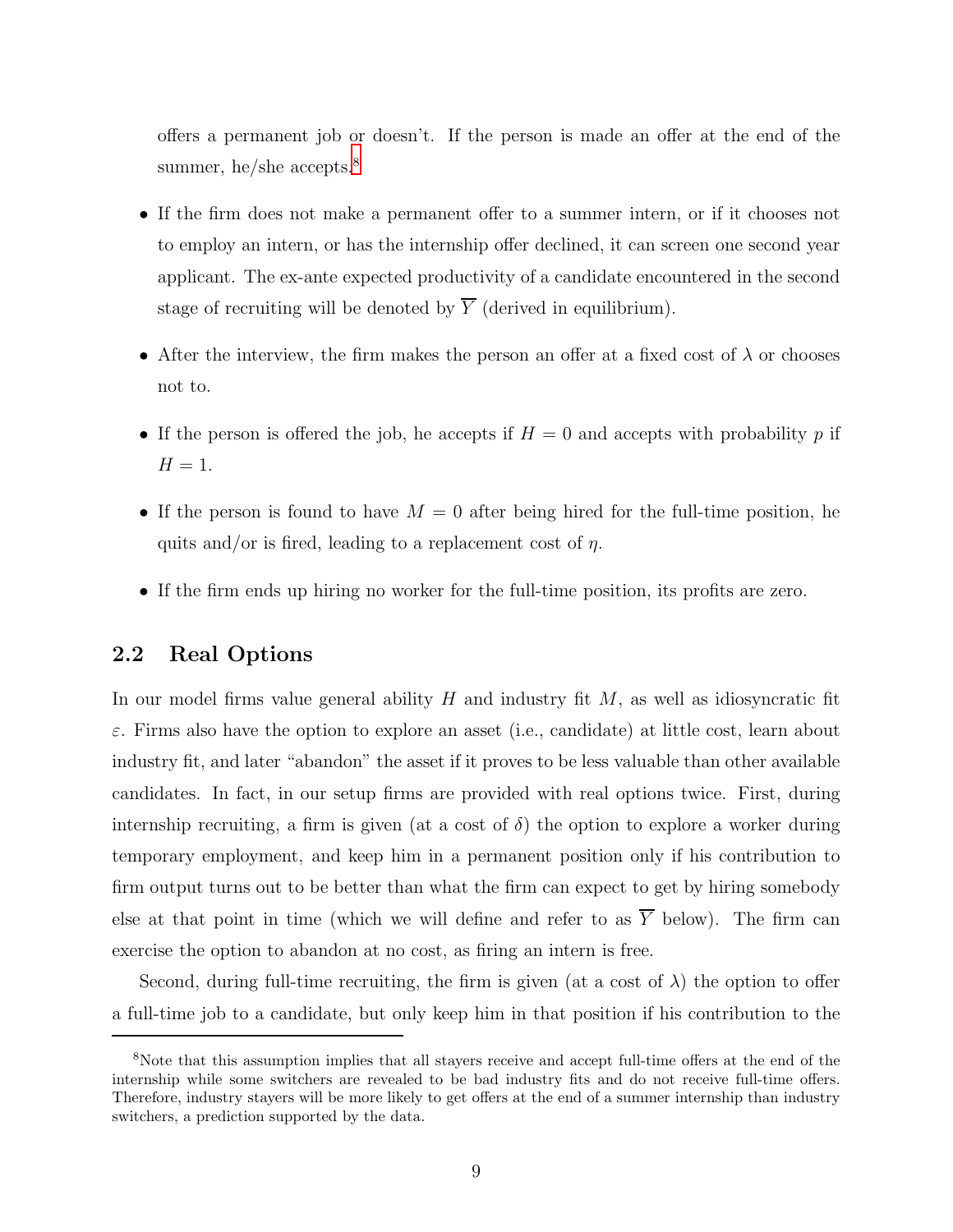firm's output is above some threshold (given by the firing cost  $\eta$ ), which we assume only happens if  $M = 1$ . To exercise the option to abandon (i.e., to fire a candidate with a low enough value), the firm must pay a cost  $\eta > 0$ . This is because firing a full-time employee is costlier, or more time and resource consuming, than firing an intern.<sup>9</sup>

Here, the firm benefits from the upside (i.e., if the candidate's value turns out to be high), but is protected on the downside (i.e., if the candidate's value turns out to be low, which happens if the industry fit  $M$  is revealed to be zero), particularly at the costless exploration stage. For both of these options, the underlying asset is the candidate's contribution to the firm's output, namely  $Y = \alpha I_{\{H=1\}} + \beta I_{\{M=1\}} + \varepsilon$ , of which H and  $\varepsilon$  are known ex-ante, multiplied by the acceptance probability  $p$ . The uncertainty in the value of the underlying asset is therefore driven by the uncertainty in  $M$ . For industry stayers, this uncertainty is zero, since we assume  $M = 1$  for these individuals. For industry switchers, the uncertainty in M depends on  $\phi_b = Prob\{M = 1| industry\ switcher\}$  and is given by  $var(M|industry)$  $switcher) = \phi_b(1-\phi_b).$ 

Since the value of a call option increases with the current value and variance of the underlying asset and decreases with the strike price, in our setting, the value of having the option to explore and later abandon a particular candidate increases (all else equal) with the firm's current expectation of this candidate's Y (e.g., it increases in the person's  $H$ ,  $\varepsilon$  and acceptance probability p) and with  $var(M|industry switcher) = \phi_b(1 - \phi_b)$ , and decreases in  $\overline{Y}$  for internship recruiting and in  $\eta$  for full-time recruiting.

Notably, in this setting the strike price for the internship stage option, i.e.  $\overline{Y}$ , is endogenous since it depends on how firms make internship offers in the first place, which will influence the composition and quality of the pool of candidates available at the full-time recruiting stage. Furthermore,  $\overline{Y}$  also depends on how good candidates turn out to be in terms of industry fit by the end of the internship, which is determined by  $\phi_b$ . Hence, in this model, the parameter  $\phi_b$  influences two things: the uncertainty in the underlying asset considered by a firm (i.e., the candidate the firm is thinking of making an internship offer to), and the value of the alternative action, which is to hire at the full-time stage (i.e., the value of  $\overline{Y}$ ). Therefore, the effect of the uncertainty parameter  $\phi_b$  on the value of the option to

<sup>&</sup>lt;sup>9</sup>Note that the costs of acquiring these real options to explore workers (i.e.,  $\delta$  for internship hiring, and  $\lambda$  for full-time hiring) are not "market prices" of these options. They are just fixed costs that firms need to pay to be able to explore (and later perhaps abandon) investment opportunities in the realm of human capital.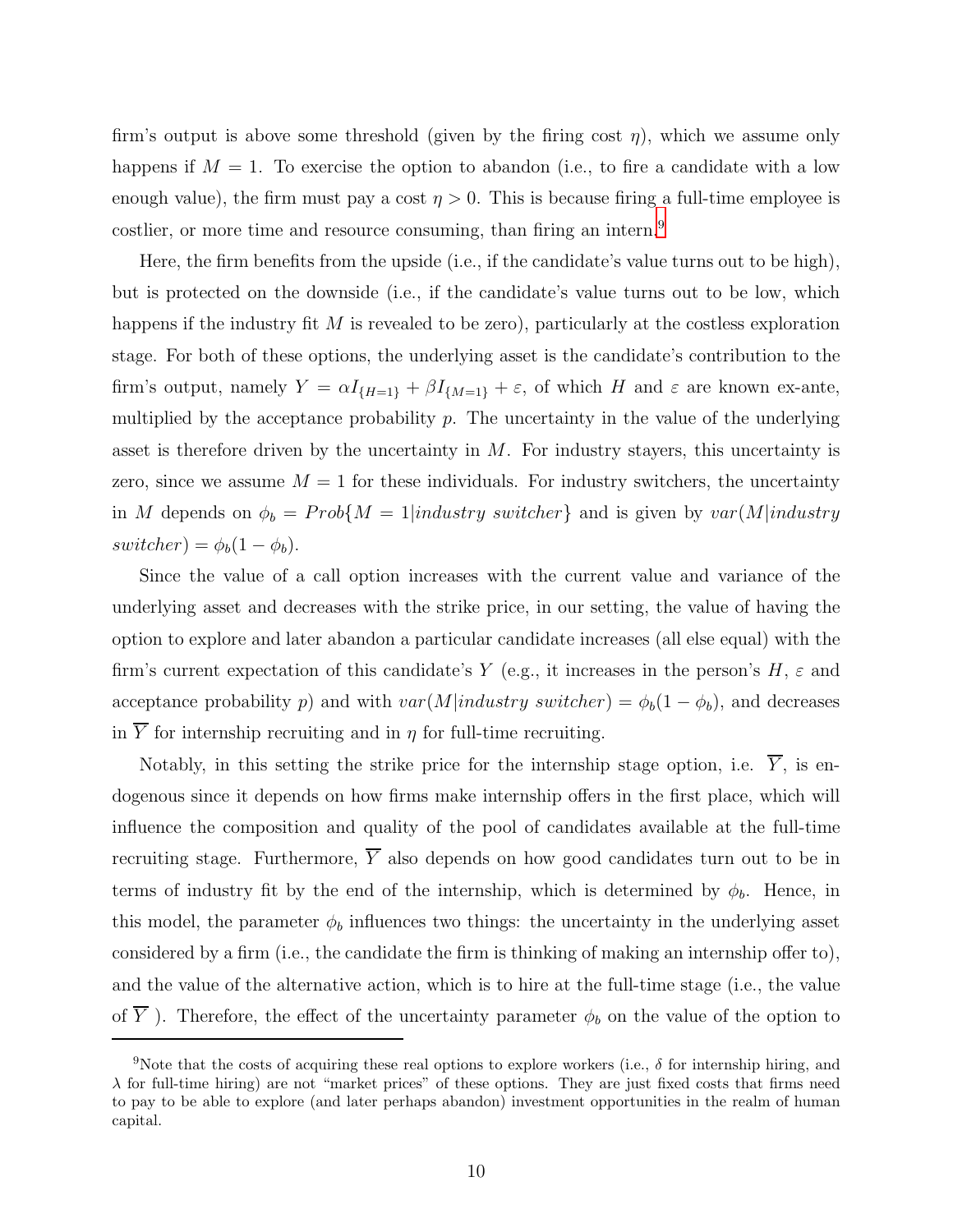"explore and abandon" at the internship stage is not straightforward, since  $\phi_b$  has effects on this option's strike price and on the variance of the underlying asset. While the effect of the adjustment (turnover) cost  $\eta$  is clear, in that it makes job offers to risky workers less costly at the temporary employment stage relative to the permanent stage, the effects of worker redeployability and competition for workers are also not straightforward, These variables change the value of the underlying asset (i.e., the expected output resulting from the firm making an offer to the person), as well as the expected value of output  $(\overline{Y})$  resulting from waiting and making offers in the second stage. We will now proceed to solving the model to quantify these effects and construct our testable empirical predictions.

#### 2.3 Implications

The fact that termination upon the revelation of poor industry fit is costly at the full-time recruiting stage, but costless at the internship stage implies that the expected value of output resulting from making an offer to a candidate with unknown  $M$  is higher if the offer is made at the internship stage relative to the final stage. This leads to the following result:

**Implication I.** Firms value probationary employment arrangements that provide the option to learn about the productivity of potential hires before permanent investment occurs.

To understand the drivers of the value of this option to learn and the patterns in investment decisions it generates, we need to determine the firm's strategy. We do so through backwards induction and start by considering the firm's choices when hiring for full-time positions. The applicant can be any of four types  $-$  a high ability switcher, a low ability switcher, a high ability stayer, or a low ability stayer. The firm will make a full-time ("FT") offer to the applicant if  $E[Y] > 0$ , which implies the following rules:

- If the applicant is a high ability switcher ("HASW"), make an offer to him/her if:  $p\phi_b(\alpha+\beta+\varepsilon)-\lambda-p(1-\phi_b)\eta>0$ . This condition will hold with probability  $P_{FToffer}^{HASW}=$ 1  $\frac{1}{2\sigma}(\sigma+\alpha+\beta-\frac{\lambda+p(1-\phi_b)\eta}{p\phi_b}$  $\frac{(1-\varphi_b)\eta}{p\phi_b}$ ).
- If applicant is a low ability switcher ("LASW"), make an offer if:  $\phi_b(\beta + \varepsilon) \lambda (1 (\phi_b)\eta > 0$ . This condition will hold with probability  $P_{FToffer}^{LASW} = \frac{1}{2c}$  $\frac{1}{2\sigma}(\sigma+\beta-\frac{\lambda+(1-\phi_b)\eta}{\phi_b}$  $\frac{(1-\varphi_b)\eta}{\phi_b}$ ).
- If high ability stayer ("HAST"), make an offer if:  $p(\alpha + \beta + \varepsilon) \lambda > 0$ . This condition will hold with probability  $P_{FToffer}^{HAST} = \frac{1}{2c}$  $\frac{1}{2\sigma}(\sigma+\alpha+\beta-\frac{\lambda}{p}$  $\frac{\lambda}{p}$ ).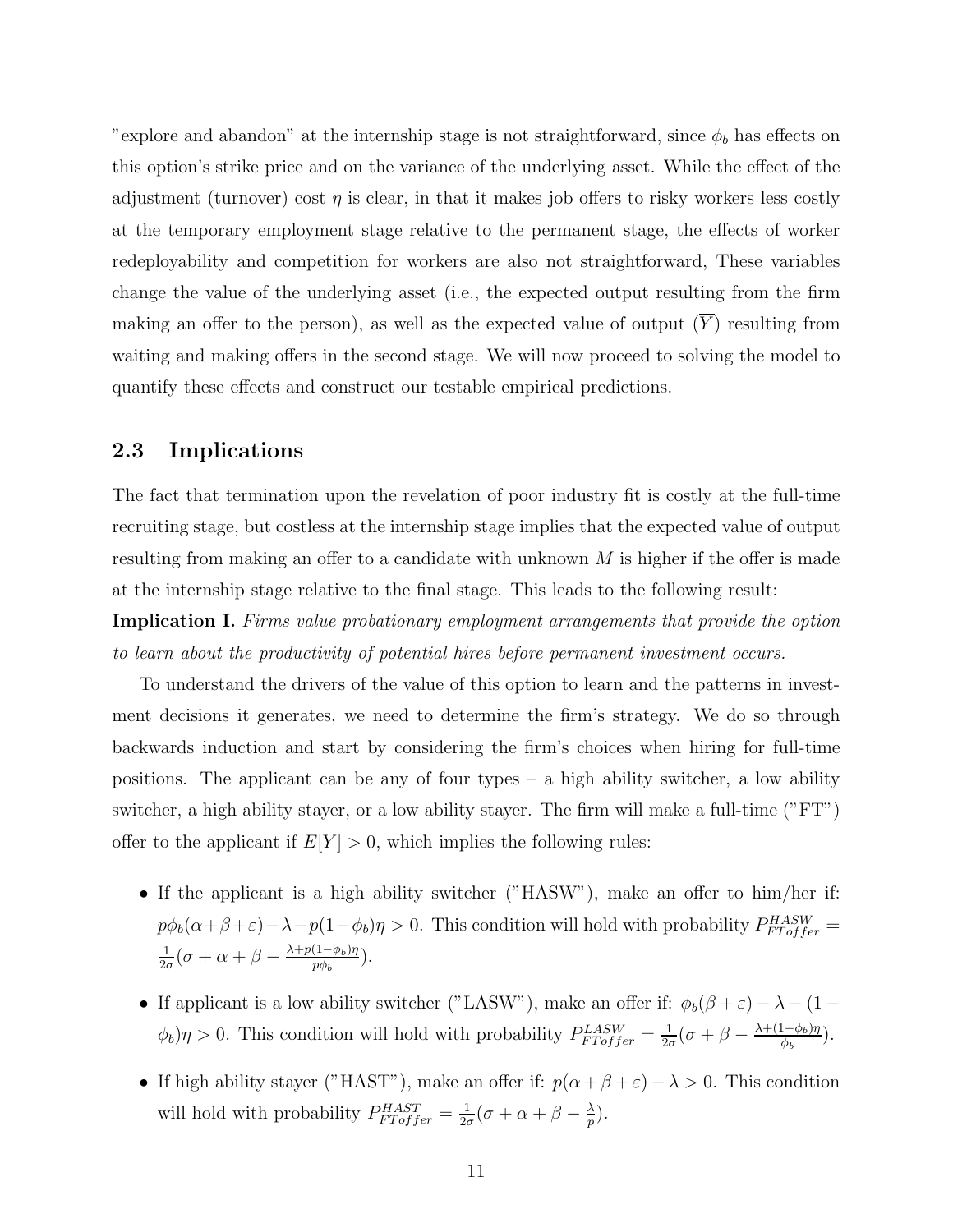• If low ability stayer ("LAST"), make an offer if:  $\beta + \varepsilon - \lambda > 0$ . This condition will hold with probability  $P_{FToffer}^{LAST} = \frac{1}{2a}$  $\frac{1}{2\sigma}(\sigma+\beta-\lambda).$ 

The probability of getting an offer is higher for a random high ability stayer than a random high ability switcher because, for a given  $\varepsilon$ , the high ability stayer has higher expected productivity. Similarly, the probability of getting an offer is greater for low ability stayers than low ability switchers. Hence the probability of getting an offer will be higher for candidates with industry experience (for whom  $M = 1$  with certainty). The firm could be more likely to hire a random low ability stayer than a random high ability stayer if high ability workers' acceptance rates are sufficiently low. Specifically, the probability that a random high ability stayer gets an offer is greater than the probability that a low ability stayer gets an offer if  $p > \frac{\lambda}{\lambda + \alpha}$ . The probability of an offer to a high ability switcher will be greater than that for a low ability switcher if  $p > \frac{\lambda}{\lambda + \alpha \phi_b}$ . So, as long as p is high enough, the probability of getting an offer will be increasing in  $H$ . Therefore, during full-time recruiting, firms will be more likely to make offers to candidates who are proven industry fits (i.e., industry stayers, for whom  $M = 1$ ) and, as long as their acceptance rate p is high enough, to candidates of high general ability  $(H = 1)$ .

We can now characterize the firm's behavior when it hires summer interns. First, recall that  $\overline{Y}$  is the expected value of a person offered a job during the second year recruiting stage. If the expected value of the summer intern is not at least this high, the firm is better off waiting for a full-time applicant.  $\overline{Y}$  is the average of each type of worker's value, weighted by the probability that the applicant will be each type, which is  $Prob(Application)$ low ability stayer) \*  $Prob(E[Y] > 0$ |low ability stayer) \*  $E[Y]$ |low ability stayer with  $E[Y] > 0$  $0] + Prob(\text{Application}$  is low ability switcher) \*  $Prob(E[Y] > 0)$ low ability switcher) \*  $E[Y]$ low ability switcher with  $E[Y] > 0$  +  $Prob$ (Applicant is high ability stayer) $*Prob(E[Y] > 0)$  high ability stayer) \*  $E[Y|$  high ability stayer with  $E[Y] > 0] + Prob$ (Applicant is high ability switcher) \*  $Prob(E[Y] > 0|$ high ability switcher) \*  $E[Y|$ high ability switcher with  $E[Y] > 0$ . We can write this as:

$$
\overline{Y} = \frac{(1-\phi_{a,2})}{4\sigma} \{s_2(\sigma+\beta-\lambda)^2 + (1-s_2)[\phi_b\sigma+\phi_b\beta-\lambda-(1-\phi_b)\eta]^2\}
$$

$$
+\frac{\phi_{a,2}}{4\sigma} \{s_2[p(\sigma+\alpha+\beta)-\lambda]^2 + (1-s_2)[p\phi_b(\sigma+\alpha+\beta)-\lambda-p(1-\phi_b)\eta]^2\}
$$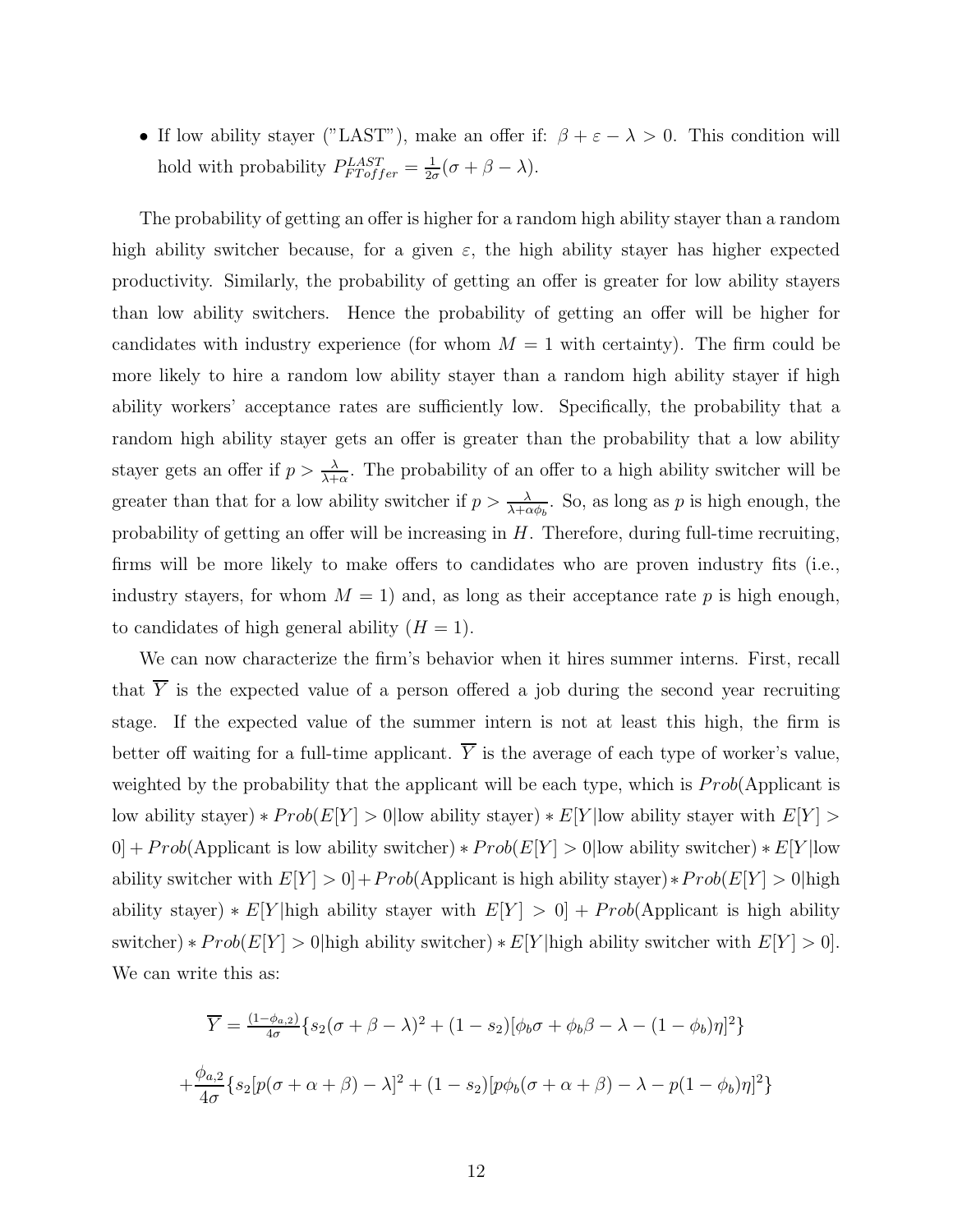Simple algebra shows that  $\overline{Y}$  is increasing (that is, the firm will hold summer interns to a higher standard) in  $\alpha$ ,  $\beta$ ,  $p$ ,  $\phi_{a,2}$ , and  $\phi_b$  and it is decreasing in  $\lambda$  and  $\eta$ .<sup>10</sup> The effect of the variance  $\sigma^2$  of idiosyncratic match quality  $\varepsilon$  on  $\overline{Y}$  is ambiguous.<sup>11</sup> As with full-time hiring, the firm must choose whether or not to make an internship ("INT") offer to each type of applicant. It will choose as follows:

- If the applicant is a high ability switcher ("HASW"), make an offer to him/her if:  $p\phi_b(\alpha+\beta+\varepsilon)-\delta > p\phi_b\overline{Y}$ . This condition will hold with probability  $P_{INToffer}^{HASW}$ 1  $\frac{1}{2\sigma}(\sigma+\alpha+\beta-\overline{Y}-\frac{\delta}{p\phi})$  $\frac{\delta}{p\phi_b}$ ).
- If the applicant is a low ability switcher ("LASW"), make an offer to him/her if:  $\phi_b(\beta +$  $\varepsilon$ ) –  $\delta > \phi_b \overline{Y}$ . This condition will hold with probability  $P_{INToffer}^{LASW} = \frac{1}{2c}$  $\frac{1}{2\sigma}(\sigma+\beta-\overline{Y}-\frac{\delta}{\phi_0})$  $\frac{\delta}{\phi_b}$ ).
- If the applicant is a high ability stayer ("HAST"), make an offer to him/her if:  $p(\alpha+\beta+\beta)$  $\varepsilon$ ) –  $\delta > p\overline{Y}$ . This condition will hold with probability  $P_{INToffer}^{HAST} = \frac{1}{2c}$  $\frac{1}{2\sigma}(\sigma+\alpha+\beta-\overline{Y}-\frac{\delta}{p})$  $\frac{\delta}{p}).$
- If the applicant is a low ability stayer ("LAST"), make an offer to him/her if:  $\beta + \varepsilon \delta$  $\overline{Y}$ . This condition will hold with probability  $P_{INToffer}^{LAST} = \frac{1}{2c}$  $\frac{1}{2\sigma}(\sigma+\beta-Y-\delta).$

We see that, similar to the full-time recruiting stage, during summer internship recruiting, firms will be more likely to make offers to students who are proven industry fits (i.e., industry stayers, for whom  $M = 1$ ) and, as long as their acceptance rate  $(p)$  is high enough (specifically,  $p > \frac{\delta}{\delta + \alpha \phi_b}$ ), to students of high general ability  $(H = 1)$ .

We can now consider how the incentive of the firms to explore and invest in workers with unknown industry fit varies at the two hiring stages, and also, with firm parameters. Using the above conditions necessary for offers to be made at either stage, we get that:  $P^{HAST}_{FToffer} - P^{HASW}_{FToffer} = \frac{1}{2\epsilon}$  $rac{1}{2\sigma}(\frac{1}{\phi_l}$  $\frac{1}{\phi_b} - 1$ )( $\eta + \frac{\lambda}{p}$  $\frac{\lambda}{p}),\, P_{FToffer}^{LAST} - P_{FToffer}^{LSW} = \frac{1}{2\alpha}$  $rac{1}{2\sigma}(\frac{1}{\phi_l}$  $(\frac{1}{\phi_b} - 1)(\eta + \lambda),$   $P_{INToffer}^{HAST} -$ 

<sup>&</sup>lt;sup>10</sup>In addition to a direct positive effect of  $\phi_b$  on  $\overline{Y}$ ,  $\phi_b$  also has an indirect positive effect on  $\overline{Y}$  because it increases  $s_2$ . Intuitively, if more outsiders would be a good fit for a particular job, this will increase the fraction of switchers that leave the market after the summer internship and raise the fraction of the pool of full-time applicants that are industry stayers. This, in turn, makes the expected value of a random draw from the full-time pool higher, increasing the value of waiting until the second stage to hire.

<sup>&</sup>lt;sup>11</sup> $\overline{Y}$  can be increasing or decreasing in  $\sigma^2$ . Increased variance always increases the expected value of the reservation candidate conditional on the candidate being someone the firm prefers to not hiring at all (that is,  $E[Y] > 0$ ). However, increased variance can either increase (if most candidates are worse than not hiring at all) or decrease (if most candidates are preferable to not hiring) the probability of the new applicant in the second year being better than not hiring at all.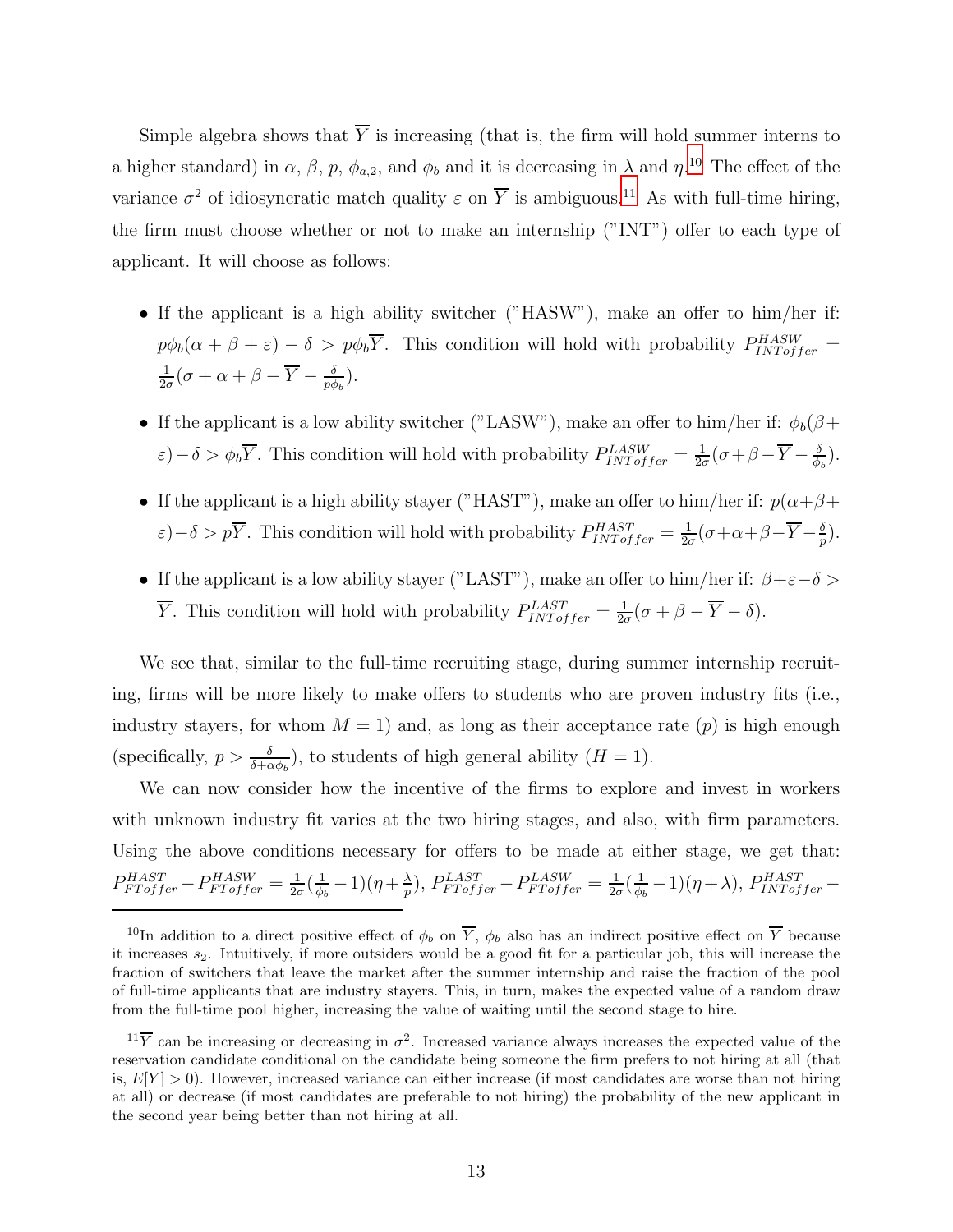$P_{INToffer}^{HASW} = \frac{1}{2c}$  $2\sigma$ δ  $\frac{\delta}{p}(\frac{1}{\phi_{l}}% )^{2n}(\frac{1}{\phi_{l}}% )^{2n}(\theta_{l}+\theta_{l}^{\prime})$  $\frac{1}{\phi_b} - 1$ , and  $P_{INToffer}^{LAST} - P_{INToffer}^{LASW} = \frac{1}{2\phi_b}$  $\frac{1}{2\sigma}\delta(\frac{1}{\phi_0})$  $\frac{1}{\phi_b} - 1$ ). Therefore, we have that:  $[P_{INToffer}^{HAST} - P_{INToffer}^{HASW}] - [P_{FToffer}^{HASW} - P_{FToffer}^{HASW}] = \frac{1}{2\sigma}[\frac{\delta}{p} - \frac{\lambda}{p} - \eta] < 0$  (as long as the cost of writing an internship offer  $\delta$  is small relative to the other costs  $\lambda$  and  $\eta$ , which is reasonable). Similarly, we have that:  $[P_{INToffer}^{LAST} - P_{INToffer}^{LAST}] - [P_{FToffer}^{LAST} - P_{FTofffer}^{LASY}] = \frac{1}{2\sigma}(\delta - \lambda - \eta) < 0.$ In other words, the relative likelihood of investing in industry switchers versus stayers is higher at the probationary stage relative to the permanent employment stage. Furthermore, this decrease in the interest to explore unknowns (i.e., industry switchers) from the first to the second stage is particularly high for firms with high turnover costs  $\eta$ .

The conditions for extending offers at either of the two stages listed above make it clear that a lower probability  $\phi_b$  that an industry switcher will in fact have good industry fit (i.e.,  $M = 1$ ) will lead to a lower probability that switchers receive employment offers. In other words, uncertainty in workers' productivity hinders investment, at both the probationary and the permanent stage. However, the role of uncertainty on the firms' reluctance to hire is not as pronounced at the probationary stage as it is at the full-time stage, as we obtain that  $\frac{dP_{FT\text{offer}}^{LASW}}{d\phi_b} > \frac{dP_{INT\text{offer}}^{LASW}}{d\phi_b}$  and  $\frac{dP_{FT\text{offer}}^{HASW}}{d\phi_b} > \frac{dP_{INT\text{offer}}^{HASW}}{d\phi_b}$ . Altogether, these observations lead to: **Implication II.** Higher uncertainty (i.e.,  $\phi_b$ ) and adjustment costs (i.e,  $\eta$ ) hinder permanent investment, particularly at the permanent hiring stage, and increase the value of the option to learn.

We will now turn to examining the role of competition for workers on the timing of human capital investment and on the value of probationary employment. Here we capture the degree of competition faced by an employer by the variable  $p$ , which indicates the likelihood that a high general ability worker will accept this employer's offer. The lower is  $p$ , the more competition the firm faces when trying to hire good people. The conditions for a firm to extend offers at the two employment stages listed above imply that lowering  $p$  (i.e., having the firm face tougher competition) leads to a lowering of the threshold firm-specific fit  $\varepsilon$  required for an internship offer (for small offer writing cost  $\delta$ ), and at the same time, to an increase in the threshold  $\varepsilon$  required for a full-time offer. In other words, if firms face more competition, this will cause more workers in the pool of candidates to receive an internship offer (i.e.,  $P_{INToffer}^{HAST}$ ,  $P_{INToffer}^{HASW}$ ,  $P_{INToffer}^{LAST}$  and  $P_{INToffer}^{LASW}$  will increase), and fewer to receive an offer at the full-time stage (i.e.,  $P_{FToffer}^{HAST}$  and  $P_{FToffer}^{HASW}$  will decrease, while  $P_{FToffer}^{LAST}$  and  $P_{FToffer}^{LASW}$ do not change). This effect of competition to make firms more lenient at the probationary stage, relative to the permanent stage, is driven by the fact that at the probationary stage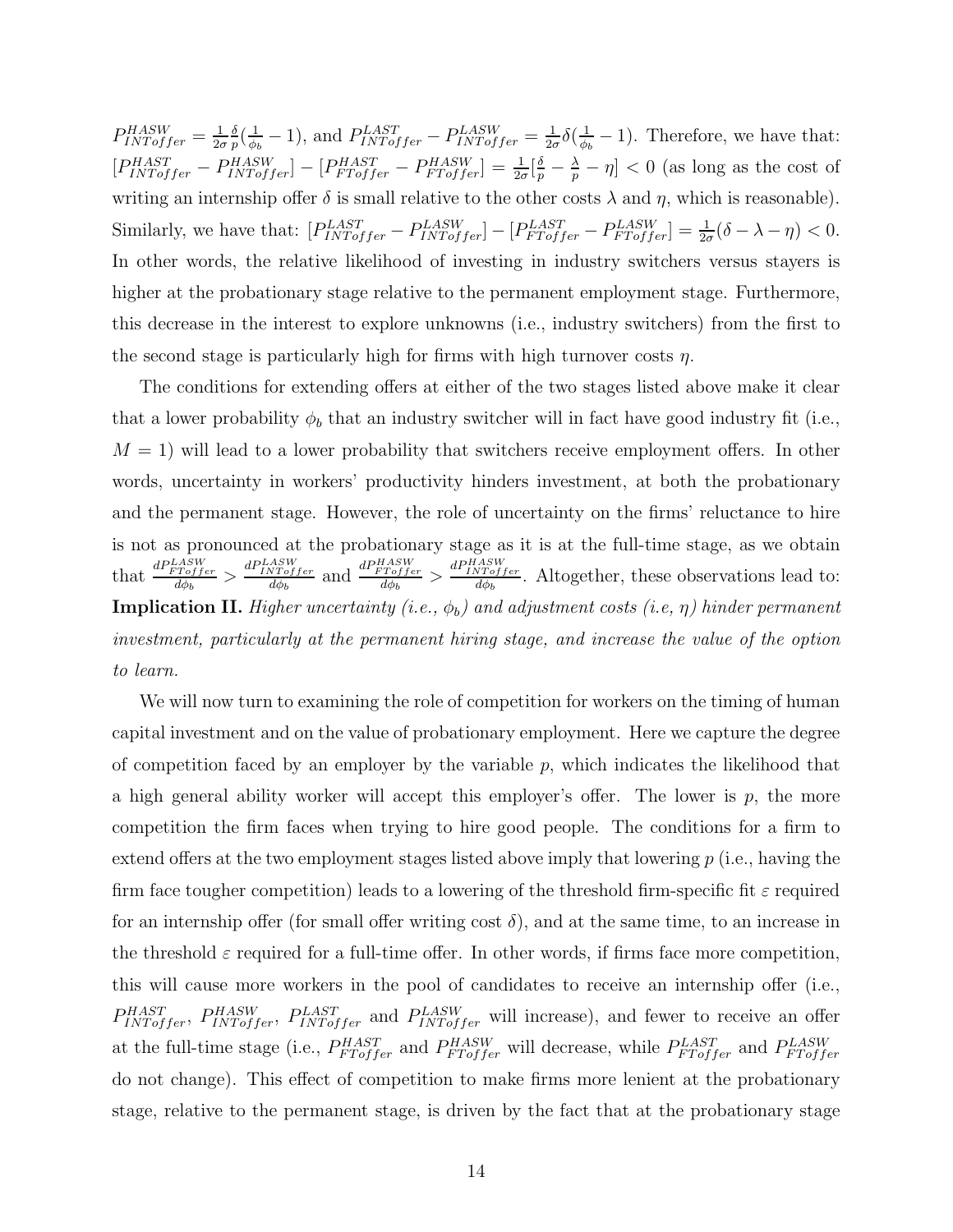the decision to invest depends on the expected alternative,  $\overline{Y}$ , which increases with p, and thus is lower in more competitive environments. Hence, increased competition increases the relative importance of probationary employment as a channel of investment in workers by firms.

Note that due to competition firms recruiting during the full-time stage will be faced with adverse selection. To see this, we can analyze how the applicant pool differs at the two stages. That is, we can consider  $\phi_{a,2}$ . Solving for  $\phi_{a,2}$  explicitly can be done but is excessively complicated algebraically so we focus on comparing the second stage applicant pool to the corresponding first-period pool. To determine how the applicant pool changes between the two stages, we need to determine the probability that each type of worker will leave the market before the second stage. That is, we determine what fraction of high ability switchers, high ability stayers, low ability switchers, and low ability stayers get summer internship offers and, at the end of the internship, an offer of a permanent job. For each type, this is the probability the person is offered a job by the firm that screens her for a summer internship times the probability she accepts times the probability she gets a permanent offer at the end of the summer. We can thus calculate the probability that each of the four types of potential employees leaves the market before the second stage. For a high ability switcher, this probability is  $=\frac{1}{2\sigma} [p\phi_b(\sigma+\alpha+\beta-\overline{Y})-\delta]$ , for a high ability stayer it is  $=\frac{1}{2\sigma} [p(\sigma+\alpha+\beta-\overline{Y})-\delta]$ , for a low ability switcher it is  $=\frac{1}{2\sigma} [\phi_b(\sigma+\beta-\overline{Y})-\delta]$ , and, finally, for a low ability stayer it is  $= \frac{1}{2\sigma}(\sigma + \beta - \overline{Y} - \delta)$ .

From these expressions we can see that high ability workers are more likely to leave the market if  $p > \frac{\sigma + \beta - Y}{\sigma + \alpha + \beta - \overline{Y}}$ . A sufficient but not necessary condition for this to be true is that, conditional on  $\varepsilon$  and switcher/stayer status, the firm prefers a high ability candidate to a low ability candidate when making a full-time offer. That is, when the firm would always prefer a high ability switcher (stayer) candidate with idiosyncratic productivity  $\varepsilon'$  to a low ability switcher (stayer) with idiosyncratic productivity  $\varepsilon'$ , it will also be the case that high ability candidates are more likely to leave the market before full-time recruiting. Further, it seems likely that the high ability workers that turn down an offer are at least as likely as low ability workers to get a full-time offer at the alternative employer where they accept offers. As a result, it must be the case that the fraction of high ability workers that leave the market will be greater than the fraction of low ability workers that leave the market, and hence  $\phi_{a,1} > \phi_{a,2}$ . Firms that wait until the full-time hiring phase to begin hiring will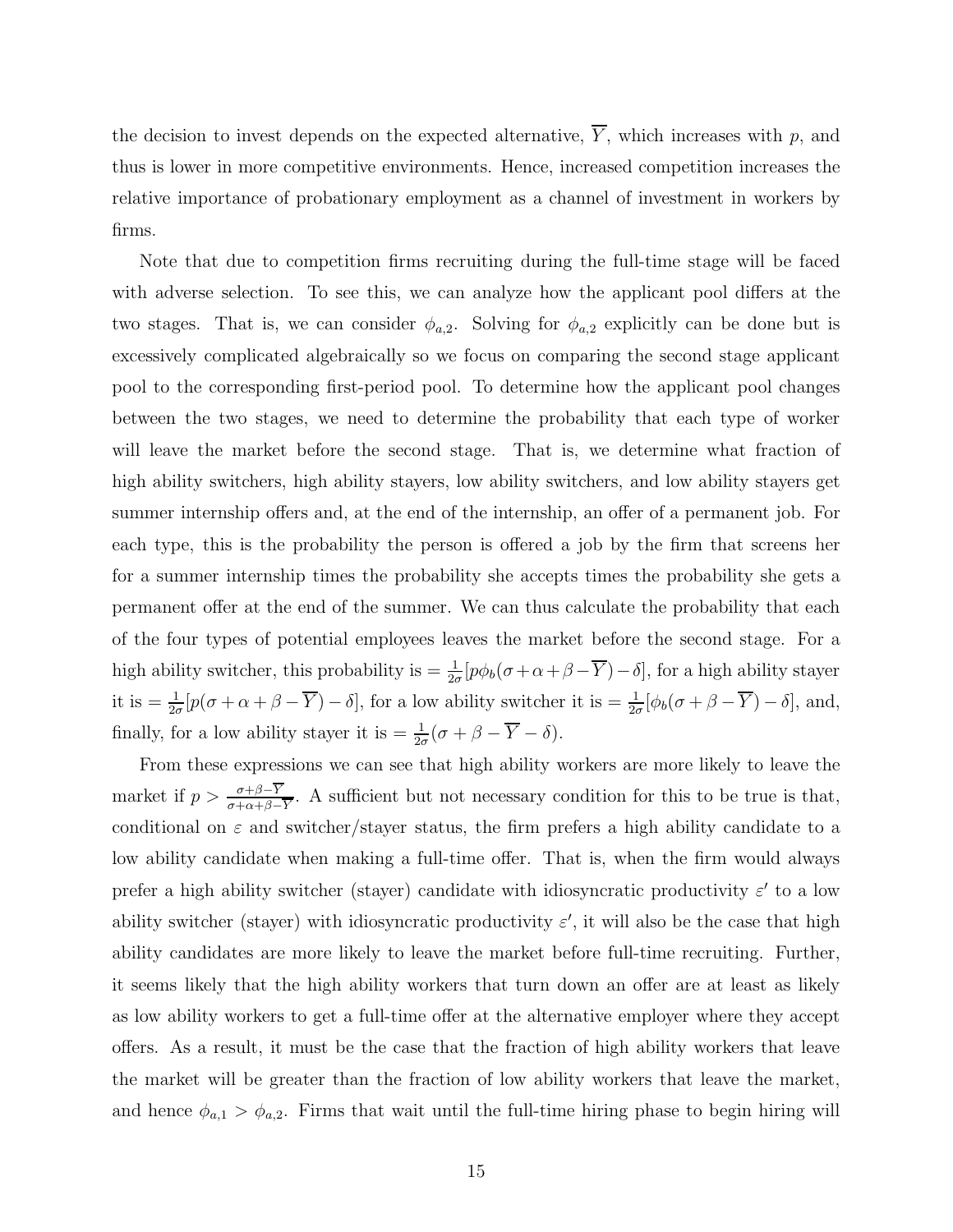face an adverse selection problem in that there will be fewer high ability workers available after summer internships.<sup>12</sup>

We have been treating the decision about which job to apply for as random for the applicants in the interest of not introducing the complexity required to properly model a two-sided matching process (see Kuhnen (2011) for a model and empirical evidence regarding the applicants' job search process.) That is a reasonable assumption to the extent that we think of all students as potential applicants to all firms and we assume that no firm would ever have chosen an applicant that did not apply to their firm. Under the assumptions we have been using, summer internship "stayers" are always more likely to get a full-time offer than switchers. Hence there will be more stayers accepting jobs immediately after summer internships than switchers. As a result, the pool of available stayers will be smaller for full-time jobs, implying  $s_2 < s_1$ .<sup>13</sup> Therefore, these observations can be summarized as follows:

Implication III. Greater competition for workers (i.e., lower p) speeds up firm investment and increases the value of probationary employment. Corollary: There exists adverse selection at the permanent investment stage.

Finally, we will consider the role of workers' redeployability on the firms' human capital investment decisions and on the value of probationary employment. As noted earlier, if  $p$  is high enough (hence the firm faces relatively little competition), then a firm will be more likely to invest in high general ability workers relative to low general ability ones. Specifically, for permanent hiring we have that:  $P_{FToffer}^{HAST} - P_{FToffer}^{LAST} = \frac{1}{2c}$  $\frac{1}{2\sigma}[\lambda(1-\frac{1}{p}% )\theta (1-\frac{1}{p})\theta (1-\frac{1}{p})]^{2}$  $(\frac{1}{p}) + \alpha$ and  $P_{FToffer}^{HASW} - P_{FToffer}^{LASW} = \frac{1}{2c}$  $\frac{1}{2\sigma}[\frac{\lambda}{\phi_l}$  $\frac{\lambda}{\phi_b} (1 - \frac{1}{p}$  $\frac{1}{p}$  +  $\alpha$ ] (and is increasing in  $\phi_b$ , because  $p < 1$ ). For probationary hiring, we obtain that:  $P_{INToffer}^{HAST} - P_{INToffer}^{LAST} = \frac{1}{2c}$  $\frac{1}{2\sigma}[\delta(1-\frac{1}{p}% )\log(1-\frac{1}{p})-\delta(1-\frac{1}{p})]$  $\frac{1}{p}$  +  $\alpha$ ] and  $P^{HASW}_{INToffer}$  –  $P_{INToffer}^{LASW} = \frac{1}{2c}$  $rac{1}{2\sigma}$  $\left[\frac{\delta}{\phi}\right]$  $\frac{\delta}{\phi_b} (1 - \frac{1}{p}$  $\frac{1}{p}$  +  $\alpha$  (and is increasing in  $\phi_b$ ). In other words, the threshold in terms of firm-specific fit that must be met by a candidate is higher for low general ability

<sup>&</sup>lt;sup>12</sup>This suggests some degree of "unraveling" in the MBA market, but not the chronic levels seen in other markets such as certain medical specialties (Niederle and Roth (2003)) and law clerkships (Avery, Jolls, Posner and Roth (2001)). Li and Rosen (1998) develop a model of unraveling in a labor market with one key feature of our model (uncertainty about applicant ability) and without another (probationary hiring, though firms can buy their way out of contracts). They show that unraveling is more dramatic when the applicant pool is smaller, more applicants are relatively talented, and talent is more heterogeneous among applicants.

<sup>&</sup>lt;sup>13</sup>This requires that we define stayers and switchers based on pre-MBA jobs only. Practically, though, summer internships may expand the potential pool of stayers by generating industry experience for summer internship switchers.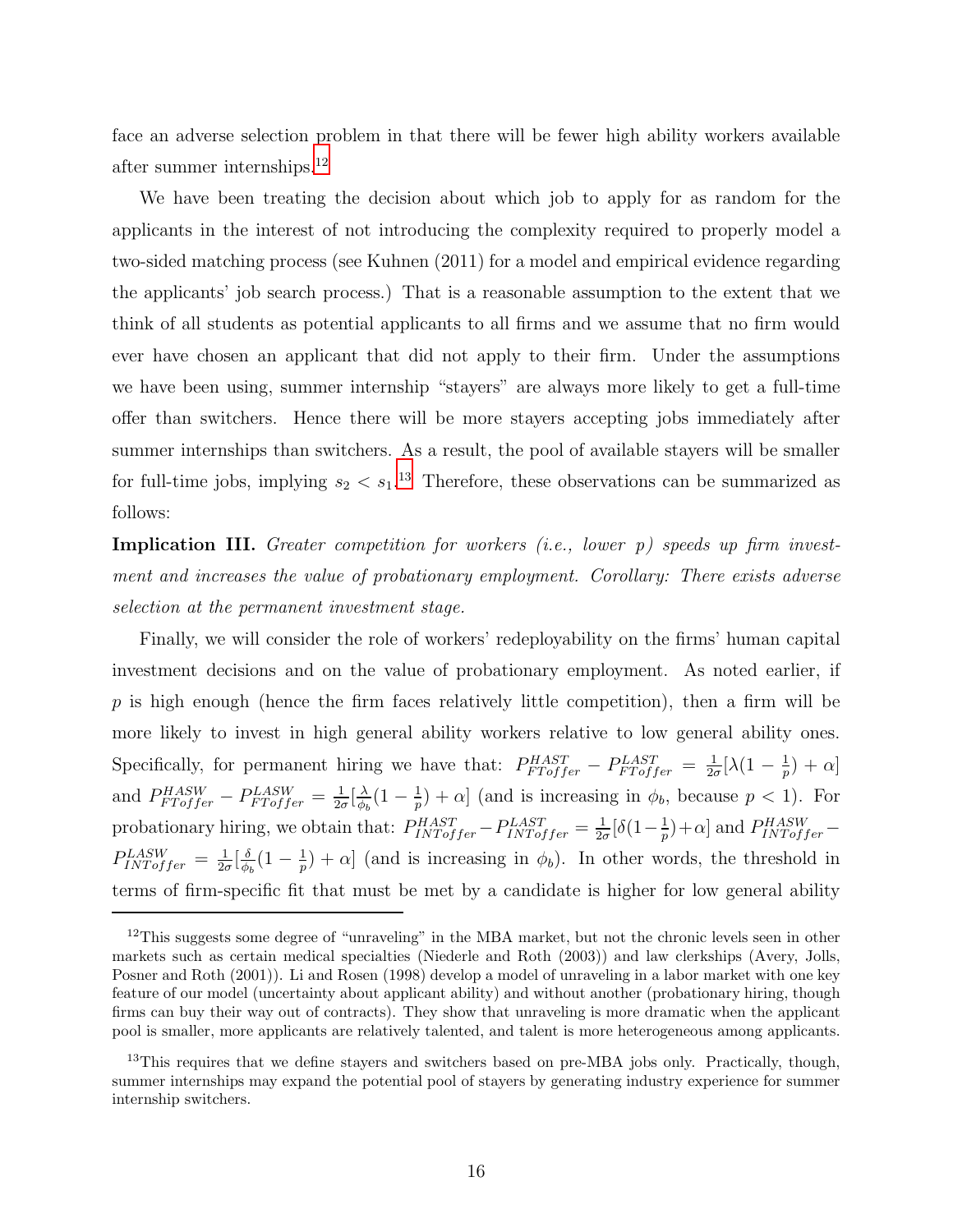workers relative to high general ability ones, particularly if there is less uncertainty about their industry fit (i.e., general ability is valuable for converting an application into an offer, especially in the case of industry stayers or for higher  $\phi_b$ ). Hence, greater asset redeployability (i.e., higher general ability) leads to more investment at both the probationary and the permanent stage, if firms face relatively low competition, and this is effect is particularly strong in the case of less risky workers. Also, note that, because firms with higher  $p$  (and  $\alpha$ ) are more likely to focus on high ability candidates and to get them to accept their offers, high ability candidates will disproportionately end up at these firms. This leads to positive assortative matching between firms and workers. However, this matching will be imperfect, with some low general ability workers at high prestige p (and high productivity  $\alpha$ ) firms due to the idiosyncratic matching parameter  $\varepsilon$ . These observations lead to our final result, namely:

**Implication IV.** Higher worker redeployability (i.e., higher H) leads to higher investment if firms face low enough competition (high enough p), particularly in the presence of uncertainty about industry fit. Corollary: There exists imperfect positive assortative matching, as high ability workers are more likely to work for high prestige  $(p)$  or high productivity  $(\alpha)$  firms.

## <span id="page-17-0"></span>3 Data

We test the model's predictions using a novel dataset describing detailed aspects of the recruiting process conducted by a large number of globally-known firms at a top business school in the U.S. The data span three MBA cohorts during 2007-2009, encompassing 1,482 job applicants and 383 firms, covering both internship and full-time on-campus recruiting. It provides details regarding the firms' identity and industry, job openings posted, as well as the candidates' personal and work background, training while in business school, applications sent during both recruiting stages, and offers received. See Kuhnen (2011) for more details regarding the dataset. Table [1](#page-33-0) provides basic summary statistics of these 1,482 students.

We describe firms using various measures of industry, prestige and size. We use a coarse breakdown of industry, putting firms into one of six categories – consulting, finance, general corporations, technology, government/non-profit and other services (mainly law firms), as well as a fine classification scheme, based on the 60-industry breakdown used by the business school providing the data. We define a firm as prestigious (and therefore likely to have high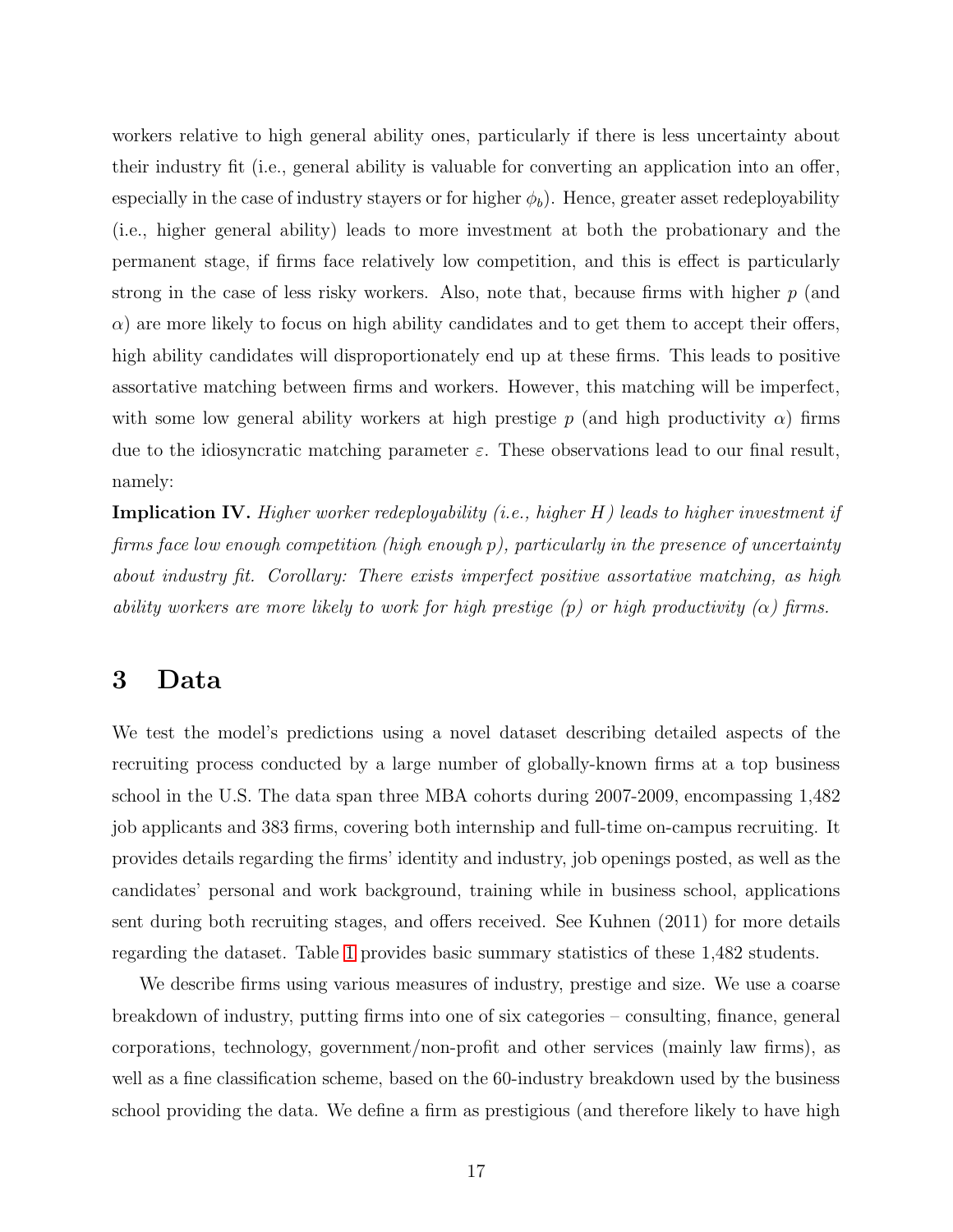offer acceptance rate p, and potentially low turnover costs  $\eta$ ) if the firm is listed in the Fortune MBA 100 annual rankings during 2007-2009. If in a given sample year a firm is ranked in the top 100 according to these surveys, then we refer to it as a prestigious employer.<sup>14</sup> This appears to be a valid way to capture firm desirability, given that in our sample, offers made by firms on the Fortune list have a significantly higher chance to be accepted than offers made by other firms: 52% versus 40% in the case of internships, and 61% versus 44% in the case of full-time jobs (these differences are significant at  $p < 0.01$ ).

To capture the firm turnover cost  $\eta$  we use firm size, as smaller firms are likely to face higher costs if they need to fire and replace employees. For example, this may happen because smaller firms may not have a dedicated human resources department. They may be less able to redeploy workers in different divisions, relative to more complex firms, as documented empirically by Tate and Yang (2011), or they may be more financially constrained and thus more likely to fire workers following changes in project choices (Giroud and Mueller (2012)). We measure size based on three dimensions: annual revenues, number of employees, and years since founded. The latter is particularly useful in the case of privately held companies, for which the sales and employees figures are not always available. These figures are collected from Compustat in the case of publicly-traded firms, and from databases compiled by Hoovers, Manta.com and Vault.com in the case of private firms. We assign the firms in the sample to deciles with respect to each of these size proxies, and also construct an overall size proxy as the average of the firm's standing (in terms of decile) across these three size measures.

The recruiting process at the business school providing the data for this study is well structured. For both internships and full-time jobs, students can apply to obtain an interview slot during on-campus recruiting in two stages. In the first stage, referred to as "closed", they can submit resumes to companies that will offer on-campus recruiting. Employers then select whom to invite for interviews based on the students' resumes. This process is costless to students. In a second stage, called the "open" or "bidding" system, students can bid a limited number of points (out of an annual endowment of 800 points) to obtain an interview slot. Therefore, in this second stage obtaining an interview with a desired employer is costly to the student (in terms of bid points). The data set contains all the bids that each student placed for interview slots for either internships or full-time jobs, as well as information

<sup>&</sup>lt;sup>14</sup>The rankings are available at: http://money.cnn.com/magazines/fortune/mba100/2009/full list/.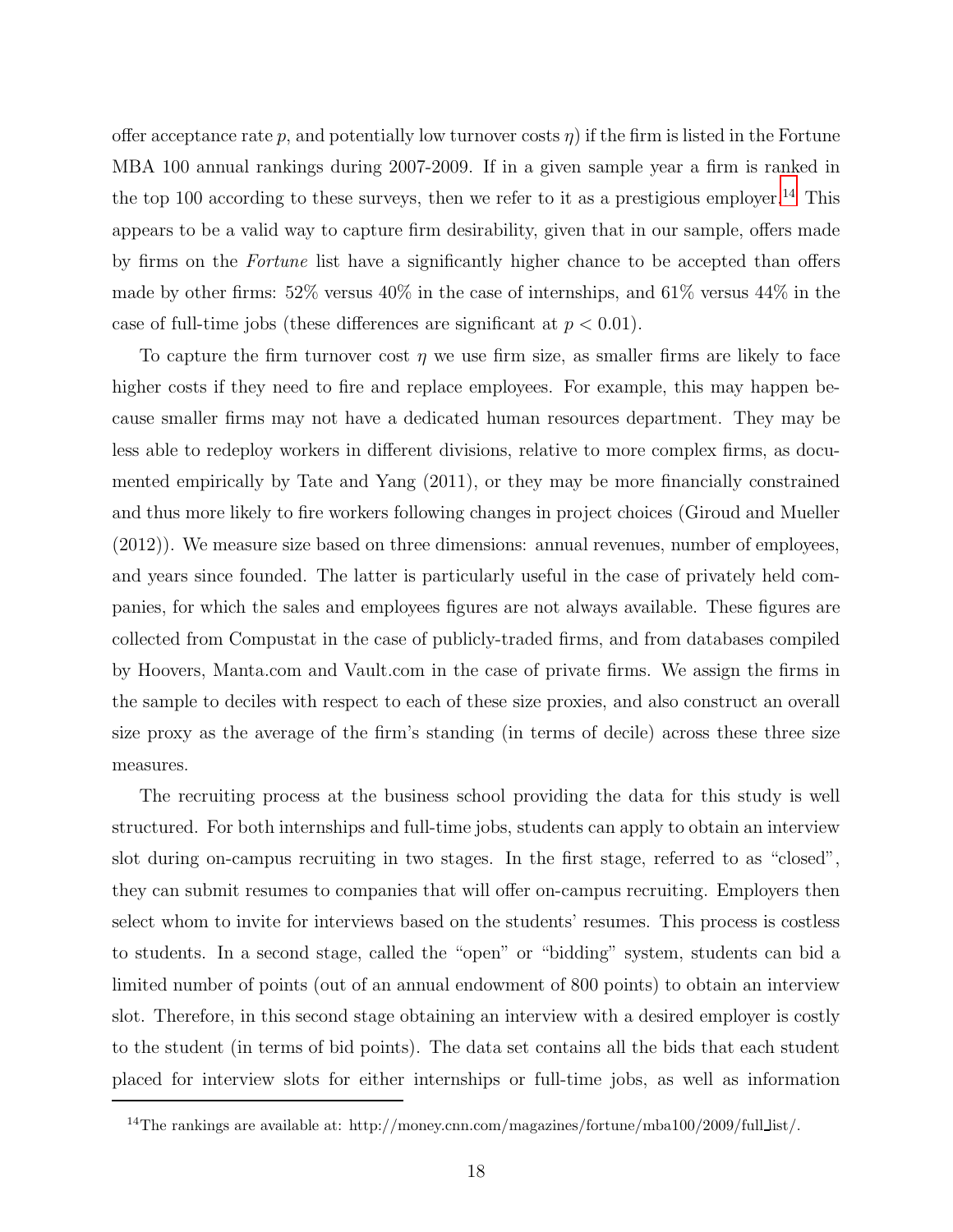about whether or not the bids were successful (i.e., higher or equal to the clearing bid for that contest). On-campus recruiting for full-time positions occurs at the beginning of the students' second year in the MBA program, between September and December. On-campus recruiting for summer internships occurs during the January-March period of the students' first year in the MBA program.

## <span id="page-19-0"></span>4 Empirical Results

We start by presenting evidence regarding some of the key assumptions of the model, and then move on to test the four main theoretical implications regarding human capital investment decisions.

### 4.1 Evidence Regarding Model Assumptions

Each firm offers a single wage wage to all new hires. This assumption implies that wages offered for jobs taken upon finishing school do not depend on individuals' ability or industry experience. An institutional detail supporting this assumption is that employers that recruit on campus are required to post details such as the job title, location, and salary at the very beginning of the recruiting season (and before seeing any candidates). As shown in the regression model in Table [2,](#page-33-1) the data confirms that starting salaries (i.e., those characterizing the first year of employment after graduate school) are specific to the position available, and do not depend on characteristics of the person who receives the employment offer.<sup>15</sup> Specifically, controlling for class, industry, job source, job location, and company-job title fixed effects, we find no evidence that the GPA, quality of undergraduate institution attended, industry experience, age, gender, or international student status of the person receiving the full-time offer are related to the offered wage (either in logs or levels). Furthermore, in the data only 10.8% of starting full-time wages are renegotiated (the corresponding figure for internships is 1.72%). Not surprisingly, the wage renegotiation frequency is 3.7% higher in the case of male candidates, in line with the finding in Babcock and Laschever (2003) that

 $15$ We only have data concerning starting salaries. It is likely that after working for a company for a while, an employee will be compensated based on proven performance.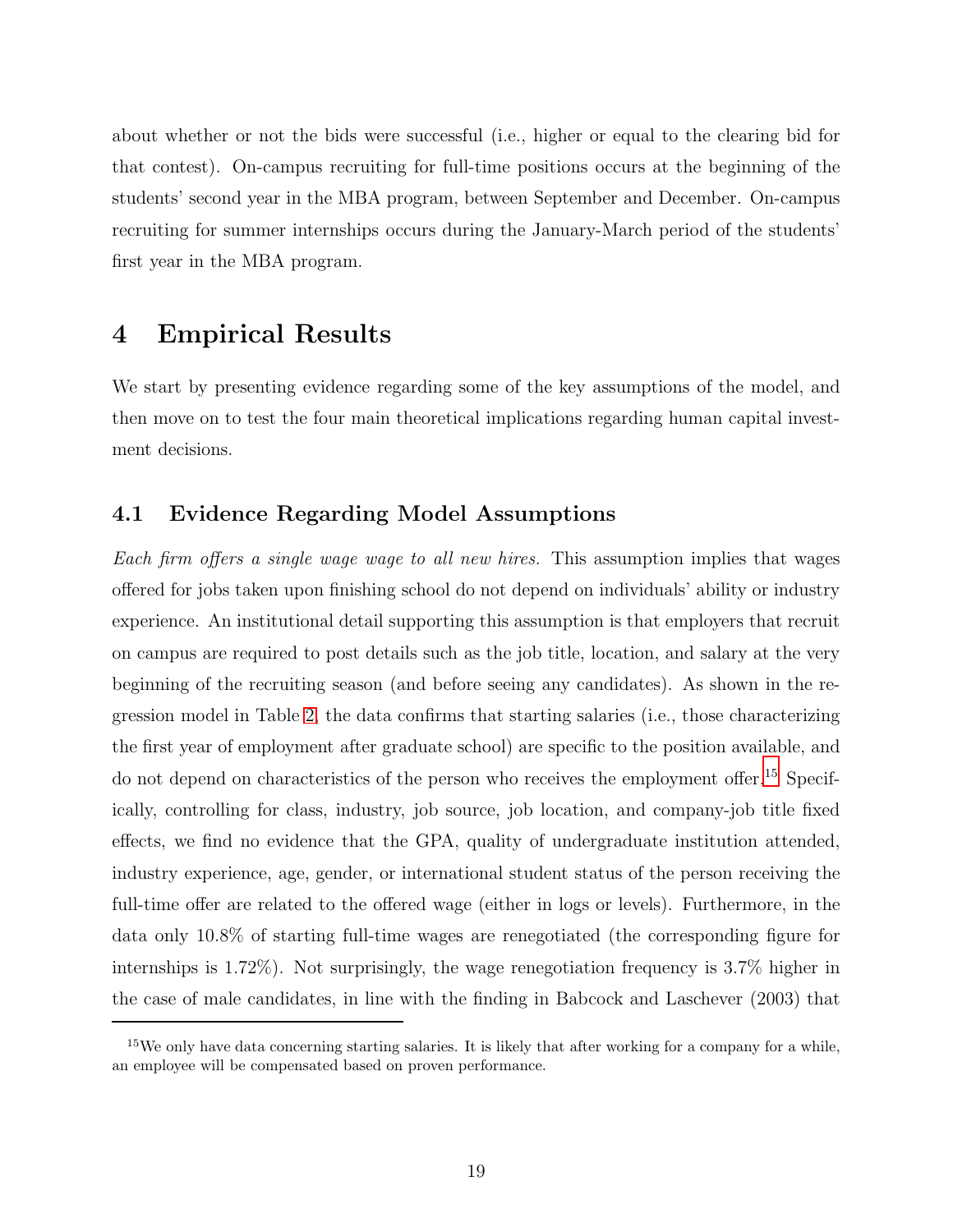men are better than women at asking for higher pay.<sup>16</sup> While in general rare, renegotiations of starting wages are more frequent for cohorts graduating during good economic times, compared to those graduating during recessions. Specifically, the frequency of renegotiations is 13.01% for the class of 2007, and 8.27% for the class of 2009 (the difference is statistically significant at  $p < 0.05$ ). The renegotiation frequency for the class of 2008 (graduating several months before the beginning of the financial crisis in September 2008) is 10.02%.

Low general ability candidates  $(H = 0)$  accept job offers with probability 1, while high ability candidates accept offers with probability  $p < 1$ . While a literal interpretation of this assumption is not valid (in the sense that in reality low ability students do not always accept a particular offer), the key empirical relevance of the assumption is that, for our model to be valid, it must be the case that high ability (i.e.,  $H = 1$ ) candidates accept offers for internships or full-time jobs with a lower probability than low ability (i.e.,  $H = 0$ ) candidates. In other words, Assumption 2 can be restated as  $1 - p > 0$ . Table [3](#page-34-0) confirms this assumption, showing that high ability candidates (defined as those with above average GPA) receive more offers than low ability candidates. Based on the number of offers received, we estimate that the offer acceptance rate of high ability candidates is lower than that of low ability candidates by 12% in the case of internships, and by 10% in the case of full-time offers. These differences can be interpreted as measuring the value of  $1 - p$  in the data.

A large fraction of job applicants have unknown industry fit, which creates uncertainty regarding their future productivity. Among all applications sent for jobs, the fraction that come from industry switchers is 89% in the case of internships, and 86% in the case of full-time jobs. This illustrates the fact that for the majority of potential candidates, firms face uncertainty regarding the industry specific skills of these individuals.

All else equal, firms prefer to hire students with high general ability and experience in their *industry.* Table [4](#page-34-1) shows the results of probits at each stage of the recruiting process  $$ summer hiring, general full-time hiring, and full-time offers made to summer interns. For

 $^{16}$ In a different sample of MBA students, Bertrand, Goldin and Katz (2010) document a rising gap in earnings between men and women after graduation, caused by gender differences with respect to training during business school, career interruptions, and weekly hours worked.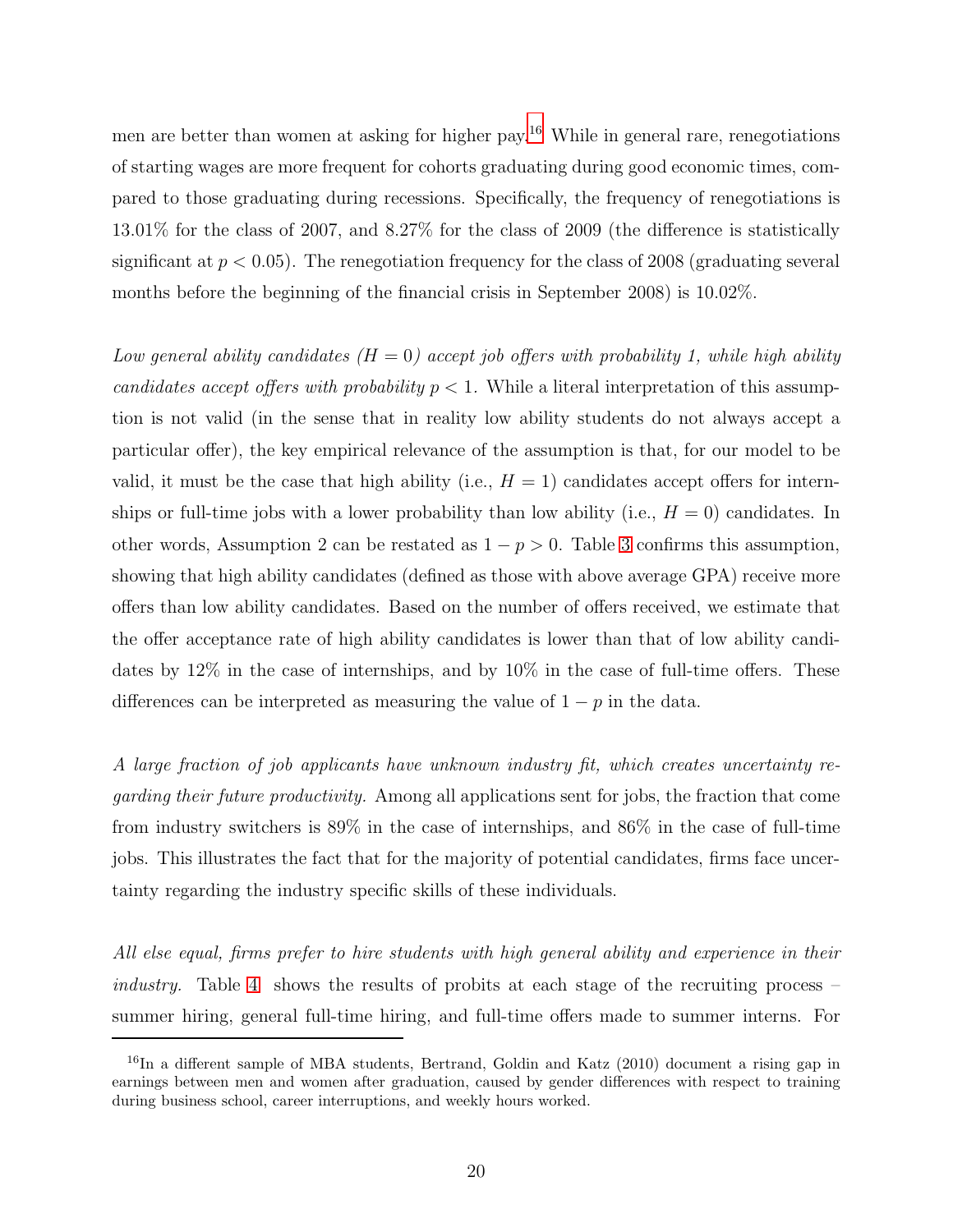each applicant/firm pair, we define the applicant to be an industry stayer if the applicant worked in the firm's industry (using either the fine or the coarse industry classification schemes) before entering business school (and so that this measure will be comparable across the two recruiting seasons, we do not change the definition based on the summer internship experience). We define applicants to be of high ability  $(H = 1)$  if the person's total two-year GPA during the MBA program is above the school average.

Columns 1 and 2 of Table [4](#page-34-1) show probits of job offer probability for summer internships and full-time jobs, respectively. As we would expect, offers of both type are more likely as general ability  $H$  or industry fit  $M$  increase. With respect to general ability, we find that increasing the GPA by 1 point (using a 4-point scale) increases the probability of an internship application resulting in an offer by 6%. This is a large effect, given the overall application-to-offer conversion rate for internships is 5.6%. Similarly, increasing the GPA by 1 point increases the probability of a full-time application resulting in an offer by 3%, a large effect given that the application-to-offer conversion rate at the full-time recruiting stage is 3.4%. With respect to industry fit, we document that applications from industry stayers are 3% more likely to result in offers at both recruiting stages. These effects are economically large and statistically significant  $(p < 0.01)$ . Column 3 of Table [4](#page-34-1) indicates that industry stayers will be more likely to get offers at the end of a summer internship than industry switchers. The table shows that, relative to industry switchers, industry stayers have a 19% higher probability of converting an internship into full-time employment  $(p < 0.01)$ .<sup>17</sup>

### 4.2 Evidence Regarding Model Predictions

We now turn to testing whether the four broad implications of the model are supported by the data.

Implication I. Firms value probationary employment arrangements that provide the option to learn about the productivity of potential hires before permanent investment occurs.

Indeed, we find that employers highly value the option to learn about candidates, by making significant use of cheap probationary employment – namely, summer intern positions

<sup>&</sup>lt;sup>17</sup>Note, however, that our model does not capture all the effects of general ability  $H$ . In the model, firms only learn about industry fit over the summer, so general ability (which is publicly known at all times) does not affect the probability of a summer intern getting a full-time offer (conditional on the person getting a summer internship offer in the first place). However, the table shows that high GPA students are substantially more likely to get offers at the end of an internship than low GPA students.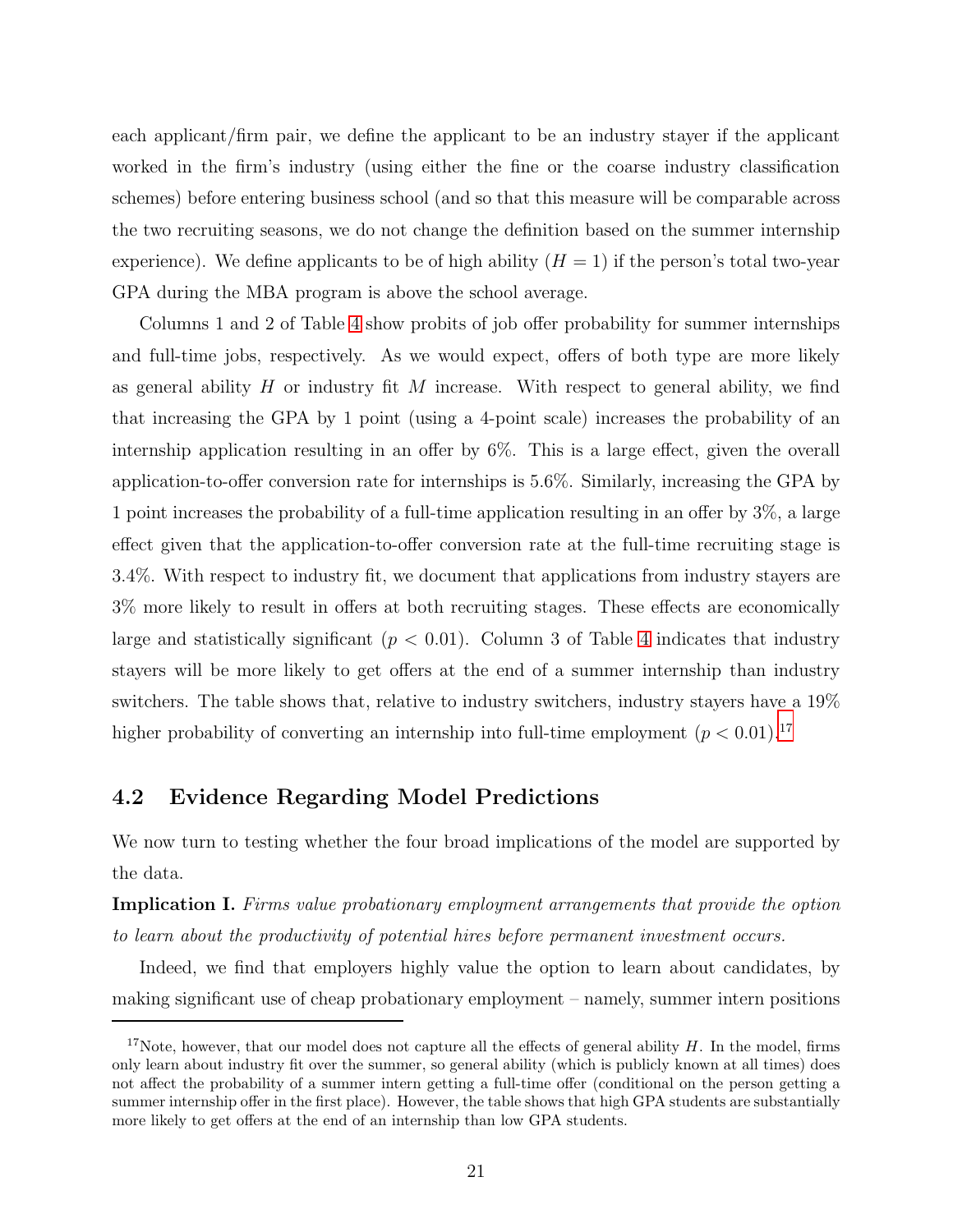after the students' first year in the MBA program. Forty-four percent of candidates who receive probationary employment convert that into full-time job offers, and in 68% of these cases, the offer is accepted. Furthermore, industry switchers who obtain internship offers but do not manage to convert these into permanent employment are 38% more likely to apply to jobs in a different industry from that of the internship at the permanent stage. In other words, information revelation during summer employment is, at least in part, related to industry fit.

**Implication II.** Higher uncertainty (i.e.,  $\phi_b$ ) and adjustment costs (i.e,  $\eta$ ) hinder permanent investment, particularly at the permanent hiring stage, and increase the value of the option to learn.

As predicted, we find that the relative likelihood of investing in industry switchers versus stayers is higher during internship recruiting relative to full-time recruiting. Furthermore, this decrease in the interest to explore industry switchers from the first to the second hiring stage is particularly high for firms with high turnover costs  $\eta$ . Finally, a lower probability  $\phi_b$  of having good industry fit leads to a lower probability that firms will make offers to switchers, particularly at the full-time stage.

To measure the relative preference of firms for switchers versus stayers, we calculate the fraction of offers made to industry switchers, at each of the two hiring stages. As predicted, we find that industry switchers receive a higher fraction of internship offers (63%) relative to offers made during full-time recruiting  $(52\%)$ . This difference is significant at  $p < 0.01$ . Also, the multivariate probit models in columns 1 and 2 of Table [4](#page-34-1) show that the positive impact of being an industry stayer on the likelihood of receiving an offer is greater at the full-time stage than at the internship stage. The coefficients are similar for the two groups but, given the underlying difference in the offer probability (5.6% for internship applications vs. 3.4% for full-time job applications), the effect is much greater at the full-time recruiting stage. Industry experience roughly doubles the success probability of full-time applicants, while only increasing the internship applicants' success rate by half. These results provide strong evidence that firms are more willing to explore switchers through probationary employment, rather than through full-time employment.

Implication II also states that the preference exhibited during internship recruiting (relative to the full-time recruiting stage) for industry switchers relative to industry stayers will be stronger when turnover costs  $(\eta)$  are higher. The evidence in Table [5](#page-35-0) is consistent with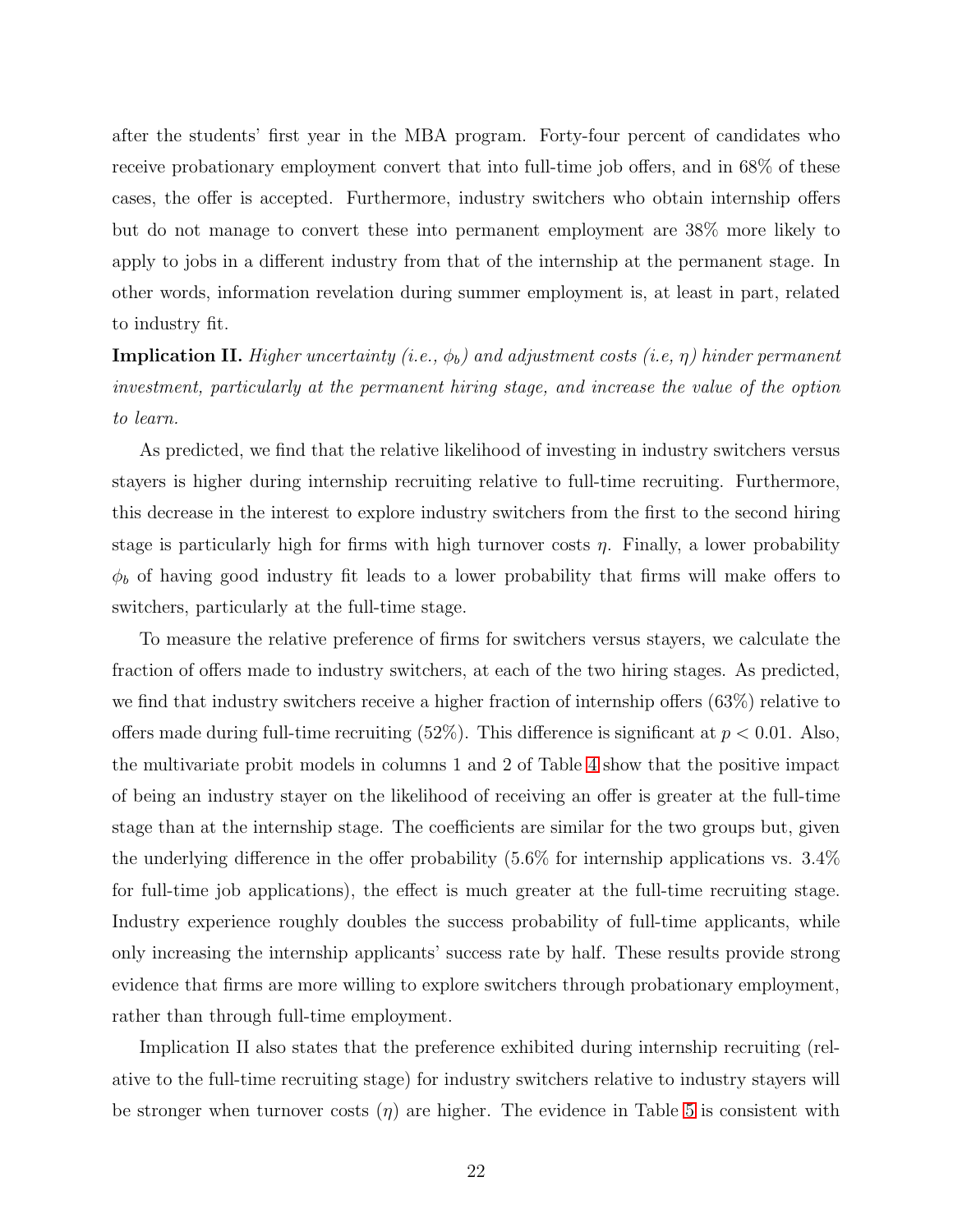this prediction. The table displays simple comparisons across high and low  $\eta$  firms of the fraction of offers made to industry switchers at the internship and full-time stages. We use both the coarse (first two columns) and the fine (columns three and four) industry classification scheme to define whether an applicant is a switcher or a stayer. In the top panel we measure  $\eta$  based on the firm's overall size decile (i.e., the aggregate size measure based on sales, number of employees and years since founded), since larger firms are likely to have processes in place that can speed up the firing and replacement of workers. As a robustness check, in the bottom panel of Table [5](#page-35-0) we use firm prestige as an alternative measure of turnover costs on the assumption that high prestige firms can more easily fill openings. As before, we find that offers to industry outsiders are more common at the summer phase for all types of firms. Moreover, the drop in interest in industry switching applicants between the internship and the full-time recruiting stage is greater for higher  $\eta$  firms, whether we measure  $\eta$  based on firm size or firm prestige. We find that high  $\eta$  firms are between 11% and 13% less likely to make offers to industry outsiders at the full-time stage, relative to the internship stage. In the case of low  $\eta$  firms, the corresponding drop in interest in switchers is only 6% to 9%, depending on the  $\eta$  proxy and on whether we use the coarse or the fine industry classification scheme. These aggregate figures suggest that exploration is more valuable early on, in particular if the cost of late-stage failure (i.e., turnover cost due to low industry fit) is high.

Further evidence that high turnover costs hinder permanent investment comes from the probit models in Table [6,](#page-35-1) where the dependent variable indicates whether a firm's offer at the full-time stage was given to an industry switcher, rather than to a stayer. In the three specifications we use various measures of firm size as proxies for turnover cost  $\eta$ , based on firm sales, number of employees, or a composite of these and the age of the firm. For all three measures we find a positive relationship between making the offer to an industry switcher and firm size. These relationships are significant and economically meaningful in that an increase of one size decile increases the probability of the offer going to a switcher by two to three percentage points. To put this effect in perspective, the base probability of an offer going to an industry switcher is 52%.

The final aspect of Implication II is that higher uncertainty (lower  $\phi_b$ ) about industry fit makes investment in switchers less likely, particularly at the full-time stage. We generate a proxy for the likelihood  $\phi_b$  of a switcher being a good fit for each of the six broad industry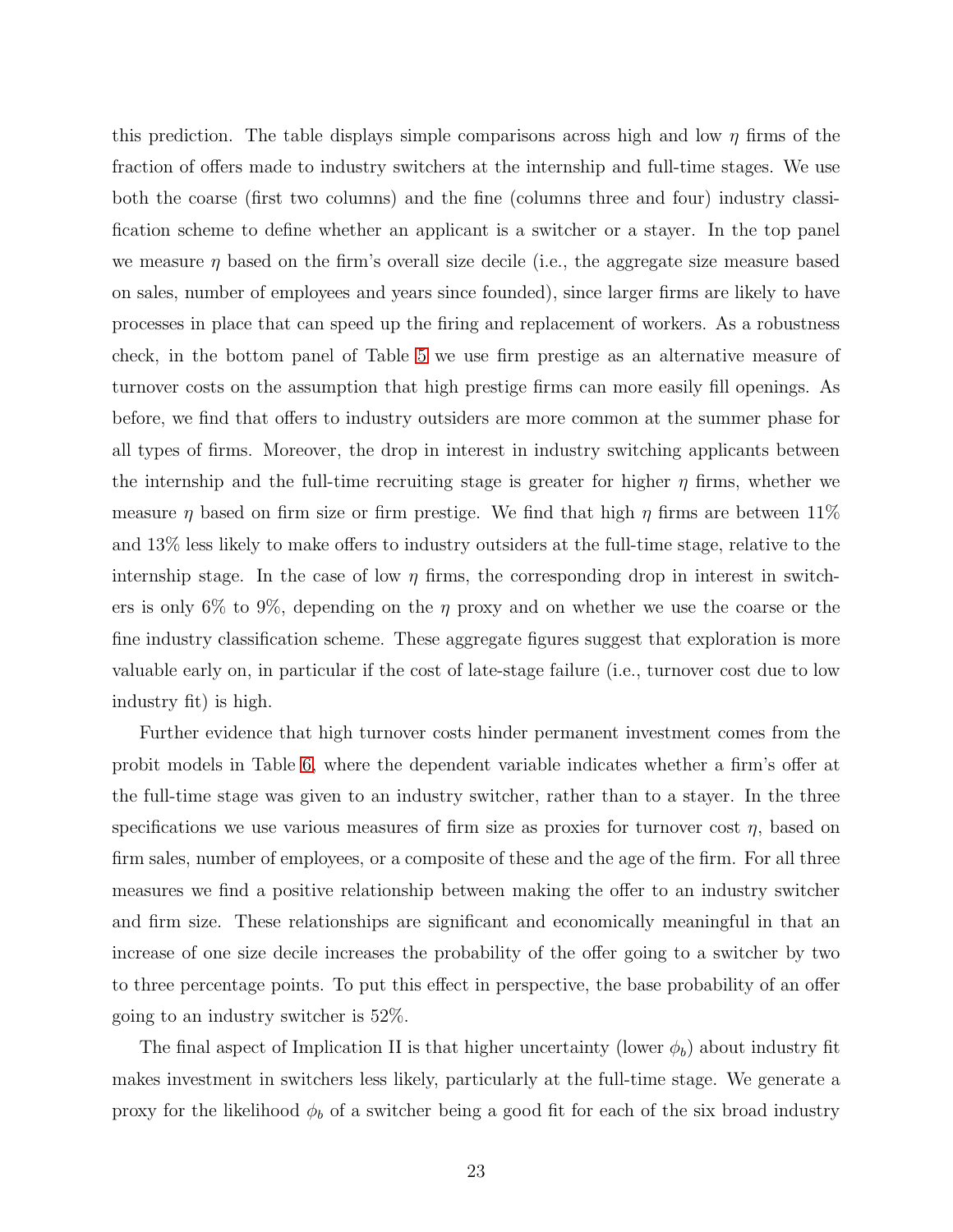classifications by determining what fraction of industry switching summer interns receive fulltime offers. We define high  $\phi_b$  industries to be those where it is more likely that an internship offered to a switcher will result in a full-time offer. The "high  $\phi_b$ " broad industry areas are Consulting ( $\phi_b = 50\%$ ) and Finance ( $\phi_b = 48\%$ ). Low  $\phi_b$  industry areas include General Corporations ( $\phi_b = 36\%$ ) and Technology( $\phi_b = 40\%$ ).

According to the theory, we should find that being an industry switcher is particularly detrimental for getting an offer in industries where  $\phi_b$  is low, and that this is best seen during the full-time recruiting stage. The probit models in Table [7](#page-36-0) show evidence consistent with this prediction. As expected, and in line with the results in Table [4,](#page-34-1) we observe that being an industry stayer increases the chance of converting an application into an offer. In other words, industry switchers are disadvantaged when they apply for jobs, either either stage. Importantly, they are more disadvantaged in low  $\phi_b$  industries compared to high  $\phi_b$  industries, and specifically during full-time recruiting. At that stage, the drop in the probability that the firm will make an offer to the candidate if he/she is a switcher, rather than a stayer, is 5% in low  $\phi_b$  industries, but only 2% in high  $\phi_b$  industries. Another way to see this effect is to look among all offers, and check whether firms in high  $\phi_b$  industries have more of their offers going to switchers. Indeed, in unreported tests, we observe a  $10\%$ increase in the probability that an observed offer is to an industry switcher, and not to a stayer, among offers made in high  $\phi_b$  industry areas such as Finance and Consulting relative to low  $\phi_b$  industry areas such as Technology and General Corporations.

Implication III. Greater competition for workers (i.e., lower p) speeds up firm investment and increases the value of probationary employment. Corollary: There exists adverse selection at the permanent investment stage.

We find that higher competition increases the number of job offers that firms make at the internship stage, relative to the full-time stage, increasing the importance of probationary employment as a channel for investment in human capital. For each employer in the sample, classified as either prestigious (high  $p$ ) or not prestigious (low  $p$ ), we calculate the number of offers they make to job seekers during the internship recruiting stage, and during full-time recruiting. Our theory implies that for low  $p$  employers, who face more competition, the internship channel is more important than the full-time channel, relative to high  $p$  employers. Consistent with this idea, we find that low  $p$  firms are significantly less likely, relative to high  $p$  firms, to return and make offers in the second stage of recruiting. Both types of firms use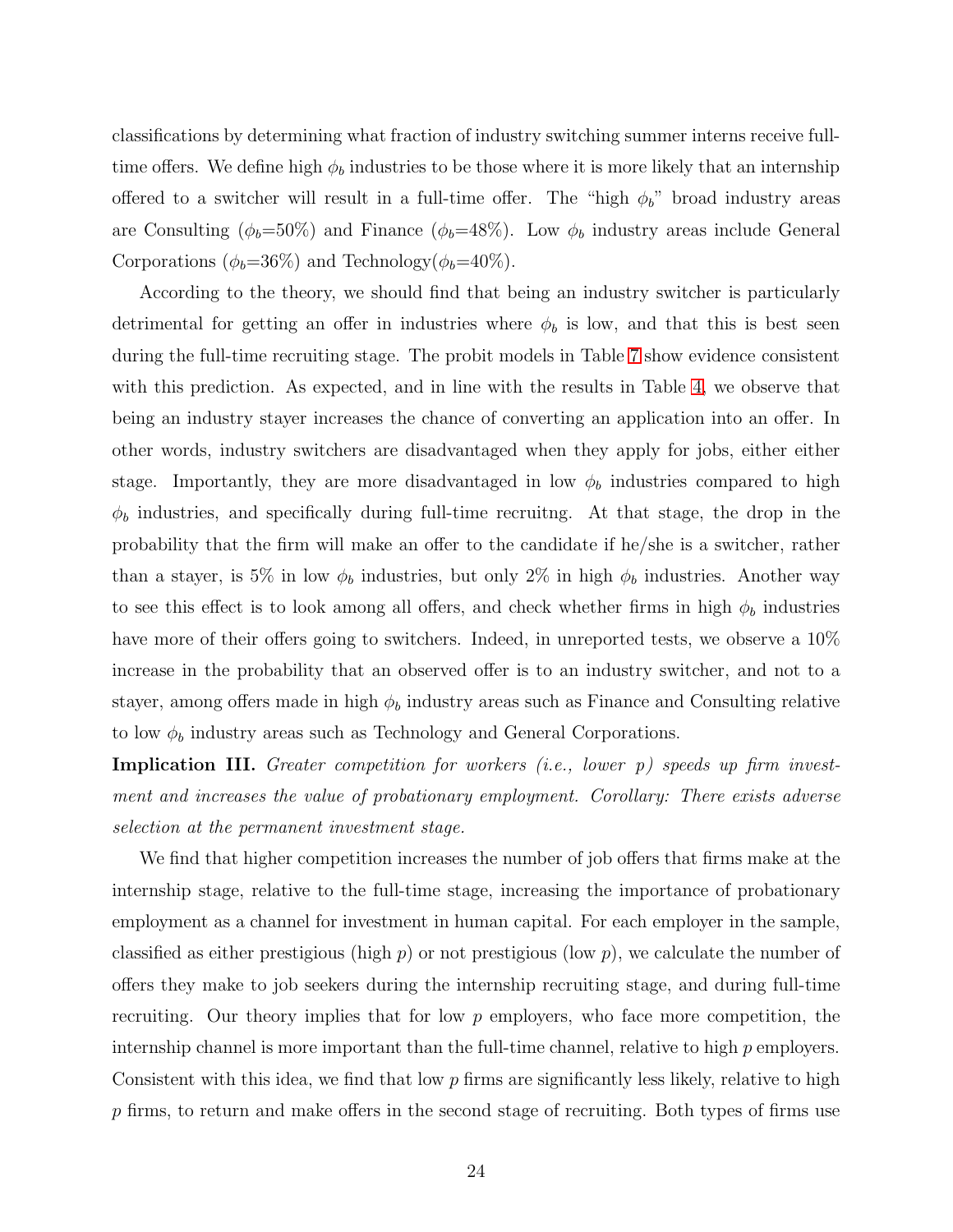the probationary channel, but the firms that hire also at the full-time recruiting stage tend to be the prestigious (high p) ones. Specifically,  $69\%$  of firms making offers at both stages are not prestigious (low  $p$ ), while 98% of firms that do not not return at the full-time stage are not prestigious. (In the overall sample, 92% of firms are classified as not prestigious). This suggests that indeed, the threat of competition makes firms more inclined to invest at the probationary stage, and less so at the permanent stage.

We can also use another method to measure the degree of competition faced by firms and test the implication that in more competitive environments, probationary employment becomes relatively more used as a hiring tool. Firms recruiting during 2007 and 2008 faced higher competition for workers (corresponding thus to a lower  $p$ ) than firms recruiting during the economic downturn in 2009 (see Kuhnen (2011)). Hence we can also test Implication III by looking at the differences in the probabilities of making offers in the 2007-2008 subsample, relative to 2009. As shown in Table [8,](#page-36-1) internship applications received by firms were indeed more likely to result in offers during 2007 and 2008, relative to 2009 (6.2% relative to 4.5%, significantly different at  $p < 0.001$ ). Note, however, that firms are also more likely to offer jobs to applicants at the full-time stage during 2007-2008, relative to 2009, a result which may indicate that the former are years where the productivity parameters  $\alpha$  and  $\beta$  may also be higher (hence differences in hiring may not be due solely to differences in the level of competition given by  $p$ ). In general, and not surprisingly, we also observe that the success rate for internship applications is higher than for full-time jobs, during both subsamples.

Furthermore, as predicted, we document that the quality of the candidate pool is lower at the permanent recruiting stage relative to the internship stage. Table [9](#page-37-0) shows evidence consistent with this prediction. The overall GPA of 307 candidates who choose not to participate in on campus full-time recruiting is 3.50, whereas the GPA of the 1100 who participate is 3.44 (the difference is significant at  $p < 0.001$ ). This indicates that, at least along this dimension of general ability, the full-time recruiting pool is of lower quality than the pool of candidates who are no longer seeking jobs at that time. While this may not seem like a large difference, grade dispersion is not all that great at this school. The 0.06 GPA difference is roughly a quarter of one standard deviation. To understand whether there is also a worsening of the candidate pool at the full-time recruiting stage in terms of industry experience, we calculate the percentage of candidates who participate in the on campus full-time recruiting process, conditional on being an industry switcher at the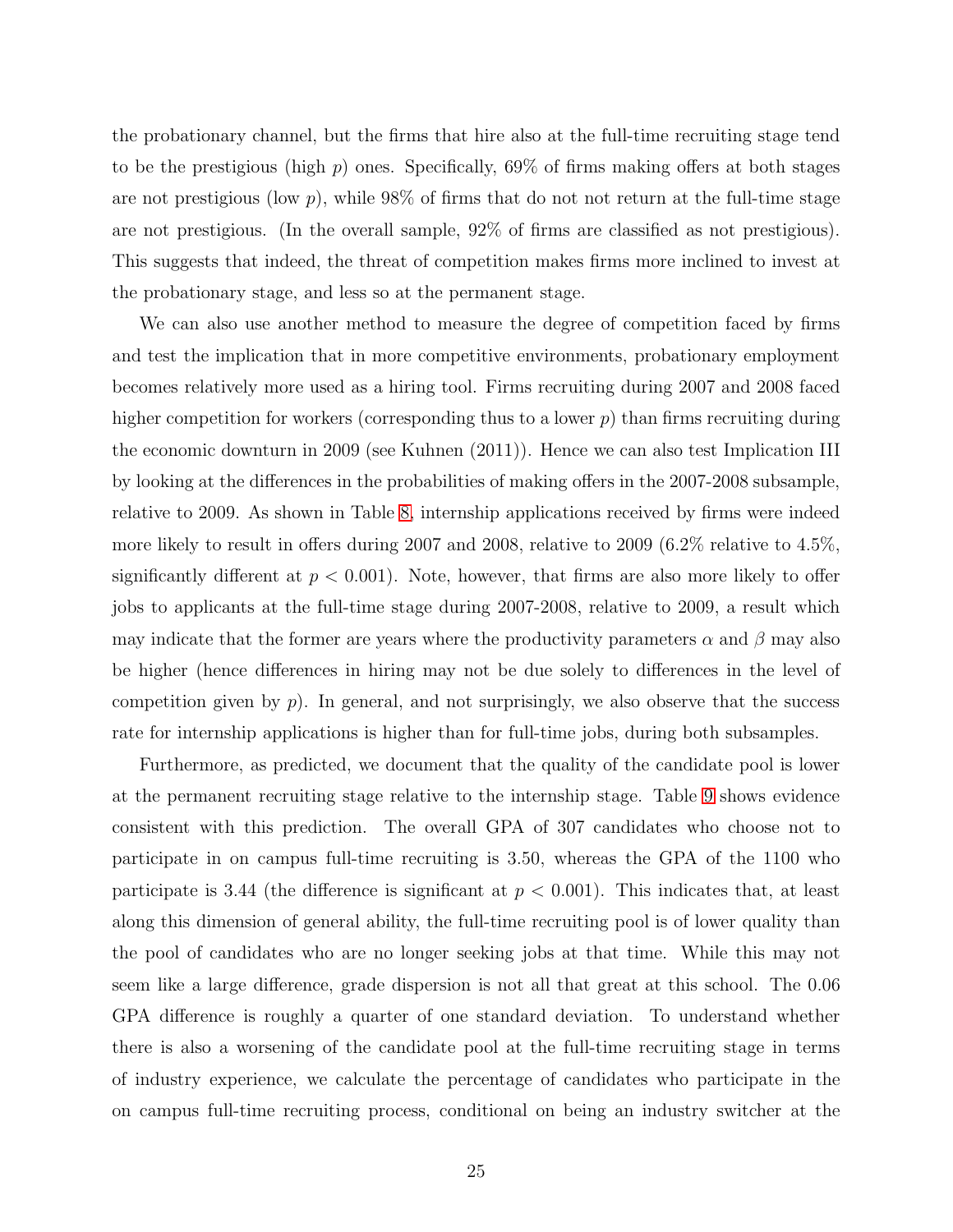internship stage. Of those who choose not to apply for full-time jobs in their second year of the MBA program (21% of candidates), 80% had interned for companies in an industry (using the school's 60 industry categorization scheme) different from that where they worked before business school, and therefore were industry switchers in the first recruiting stage. For the remaining candidates, who did apply to jobs during the on-campus recruiting process, 85% were industry switchers at the internship stage (the difference is significant at  $p <$ 0.03). Among all candidates recruiting at the internship stage, 84% were industry switchers. Therefore, the pool of candidates actively seeking jobs at the full-time recruiting stage is of lower quality, in terms of industry experience, than the pool of candidates who have completed the job seeking process after the summer internship stage. These results indicate that there exists some unraveling in terms of general ability and industry expertise during the two recruiting stages, which leads those firms recruiting in the full-time stage to face adverse selection in the candidate pool.

Implication IV. Higher worker redeployability (i.e., higher H) leads to higher investment if firms face low enough competition (high enough p), particularly in the presence of less uncertainty about industry fit. Corollary: There exists imperfect positive assortative matching, as high ability workers are more likely to work for high prestige  $(p)$  or high productivity  $(\alpha)$ firms.

We find that in general firms are more likely to invest in more redeployable workers, namely those with high general ability as measured by their GPA, relative to less redeployable ones, for both probationary and permanent jobs. This can be seen in the probit models in Table [4,](#page-34-1) which show that having more general human capital (i.e., a higher GPA) increases the probability that an application will result in an offer, at the internship stage, as well as at the full-time stage.

Implication IV also states that general ability is particularly valuable for converting an application into an offer in the case of industry stayers (and, among switchers, for those with higher  $\phi_b$ ). To test this, for each of the two hiring stages we calculate the fraction of applications that come from high GPA students, and from low GPA students. We do this for applications of industry stayers, and then separately for applications from industry switchers. The results are summarized in Table [10](#page-37-1) and support the theoretical implication. Take for example the case of internship recruiting. Among industry stayers, a high GPA candidate has a 4.9% higher probability to get an offer compared to a low GPA candidate.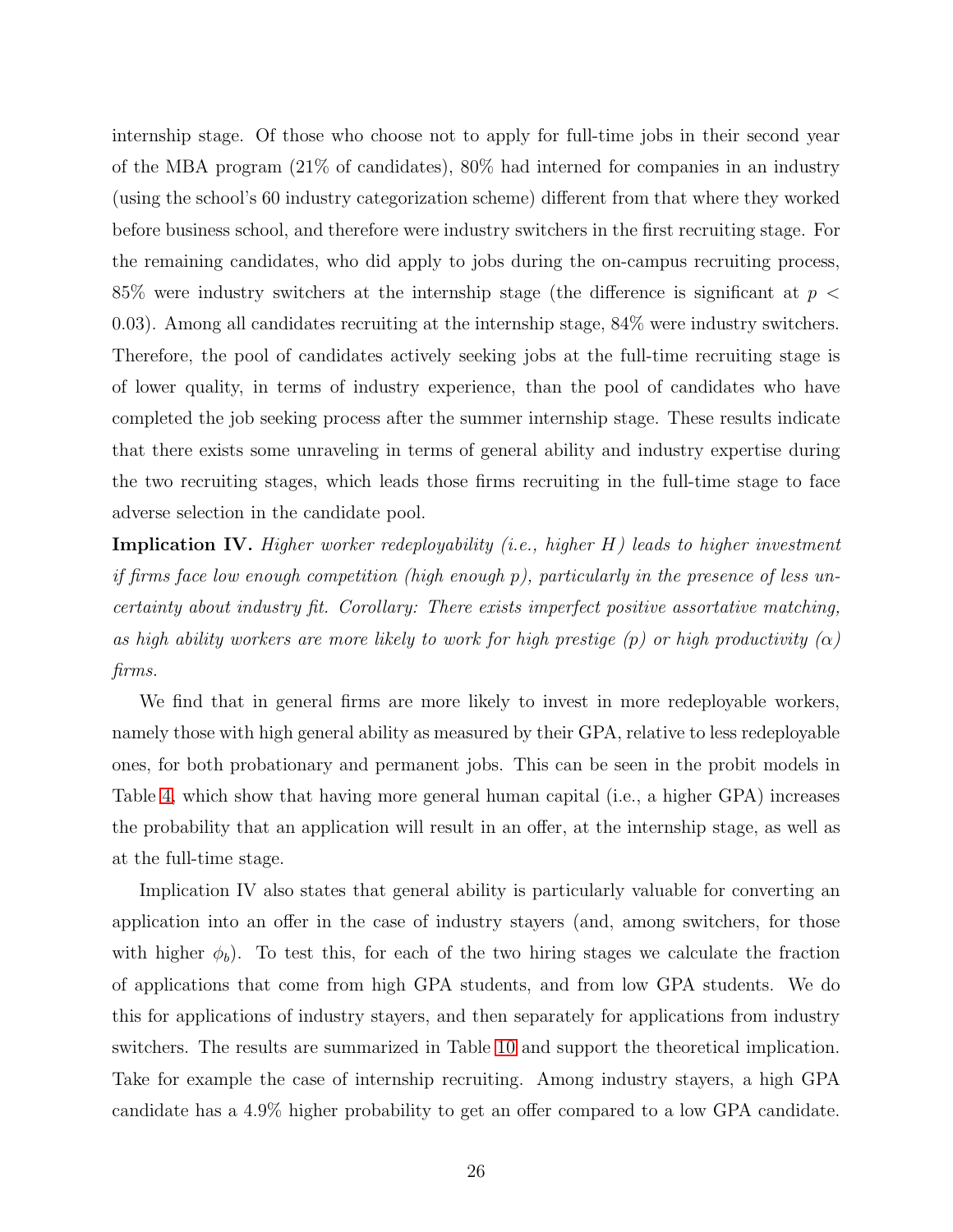Among industry switchers, the advantage of high GPA students is only 2.1%. It is 1.9% if these are applicants in low  $\phi_b$  industries, and 2.2% in high  $\phi_b$  industries, namely consulting and finance. Full-time recruiting patterns also offer support (albeit weaker) of the theoretical implication that high general ability is valued by firms, particularly if there is no uncertainty about industry fit.

Finally, we verify the corollary there exists imperfect positive assortative matching. As predicted, the data show that better people tend to work at better firms. Specifically, we find that 60% of those accepting full-time offers at "high prestige" firms have high GPAs compared to 47% of those joining firms that are not prestigious.

#### 4.3 Caveats and Limitations

The model does not capture all the factors involved in corporate hiring, as our main goal was to focus on the real options aspect of this process. One example of an oversimplication in the model is that we assumed that reservation profits (0 in the full-time stage and  $\overline{Y}$  for the internship stage) are identical across firms. Presumably "better" firms (in terms of  $p$  or  $\alpha$ , for example) would be able to hold out for better workers given they would have better applicants from other sources (other business schools, for example). Also, there are likely to be other forms of heterogeneity across firms (such as the number of positions available or the number of people available to interview) that are not captured by parameters  $p, \alpha, \beta, \eta$  and  $\phi_b$ . For example, in the data the likelihood that an application for a full-time job results in a job offer may not just depend on the firm's probability p of having its offer accepted, but may also depend on how many applications were sent to the firm per available full-time position. Unfortunately, we do not know how many positions were available at a given firm. Another oversimplification in the model exposed by the empirical work is our assumption that the students' general ability (as proxied by GPA, for example) is known when candidates are first seen. In reality, however, as firms spend more time with a candidate (e.g., during the summer internship), they get to learn this general ability more precisely. In the data, we in fact observe that a high GPA increases the likelihood that a summer internship is converted into a full-time job (see Table [4\)](#page-34-1), which the model would not predict.

The data have limitations that lead to caveats about the internal and external validity of the analysis. First, the offers are self-reported by students. The career office at the school that provided the data works very hard to encourage students to provide details of their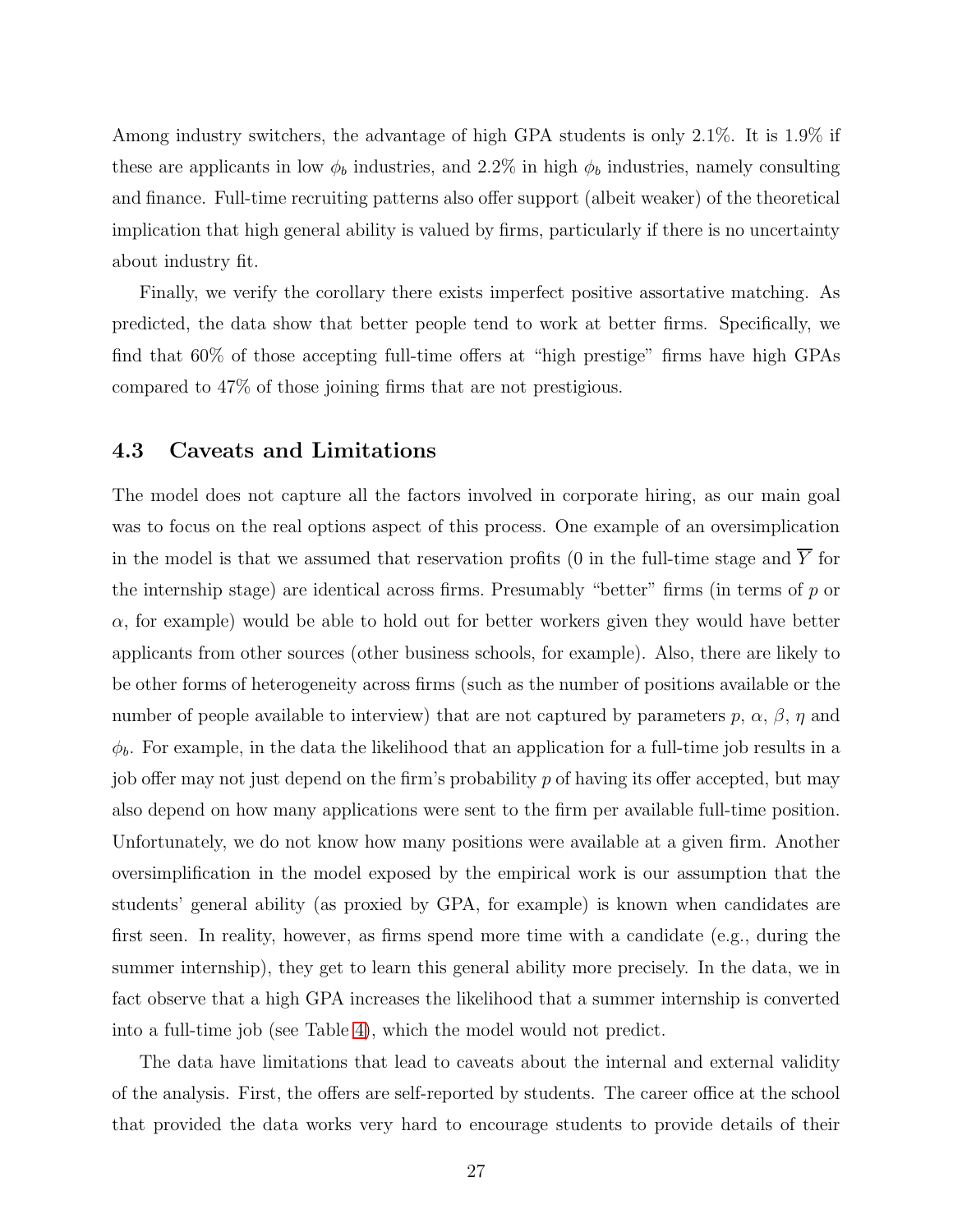offers. However, some students may not report their market outcomes at all and others may report with some error (such as not listing all offers). Second, a substantial amount of the job search by students at this school is done through channels other than on-campus recruiting. In these cases, we do not have any information about firms' preferences because we do not observe who applies to these firms. While we do not think that these issues bias our results substantially (if anything, the measurement error would imply any relationships in the data are likely to be stronger than our analysis suggests), we do not know for sure. Third, the external validity of our analysis is limited by the fact that our data set covers job seekers at one school and the particular firms that choose to conduct recruiting activities there.

## <span id="page-28-0"></span>5 Conclusion

Theoretically and empirically we show that firms consider potential employees using a real options approach, as they do when making other types of investment decisions. Given the prevalence of probationary employment in the economy, we model the decision to invest in human capital in a setting where firms can explore and learn about worker productivity before making costly long-term commitments. The model generates predictions concerning the effects of uncertainty, adjustment costs, competition, and asset redeployability on human capital investment. We test these predictions using a unique dataset covering recruiting activity at a top U.S. business school. We find that firms value probationary employment arrangements that provide the option to learn about the productivity of potential hires before permanent investment occurs. Higher uncertainty and adjustment costs hinder permanent investment and increase the value of the option to learn. Greater competition for workers speeds up firm investment and increases the value of probationary employment. Higher worker redeployability leads to more investment, if firms face low competition, particularly if uncertainty about productivity is lower.

Our paper has two main contributions. Theoretically, we bring together ideas from the real options literature in corporate finance and from the personnel and labor economics literature, to understand the process by which firms make human capital investment decisions. Empirically, we add to the limited literature concerning the drivers of firms' hiring strategies and firm-worker matching. Our model and evidence point to the existence of both similarities and differences between the drivers of human and physical capital investments.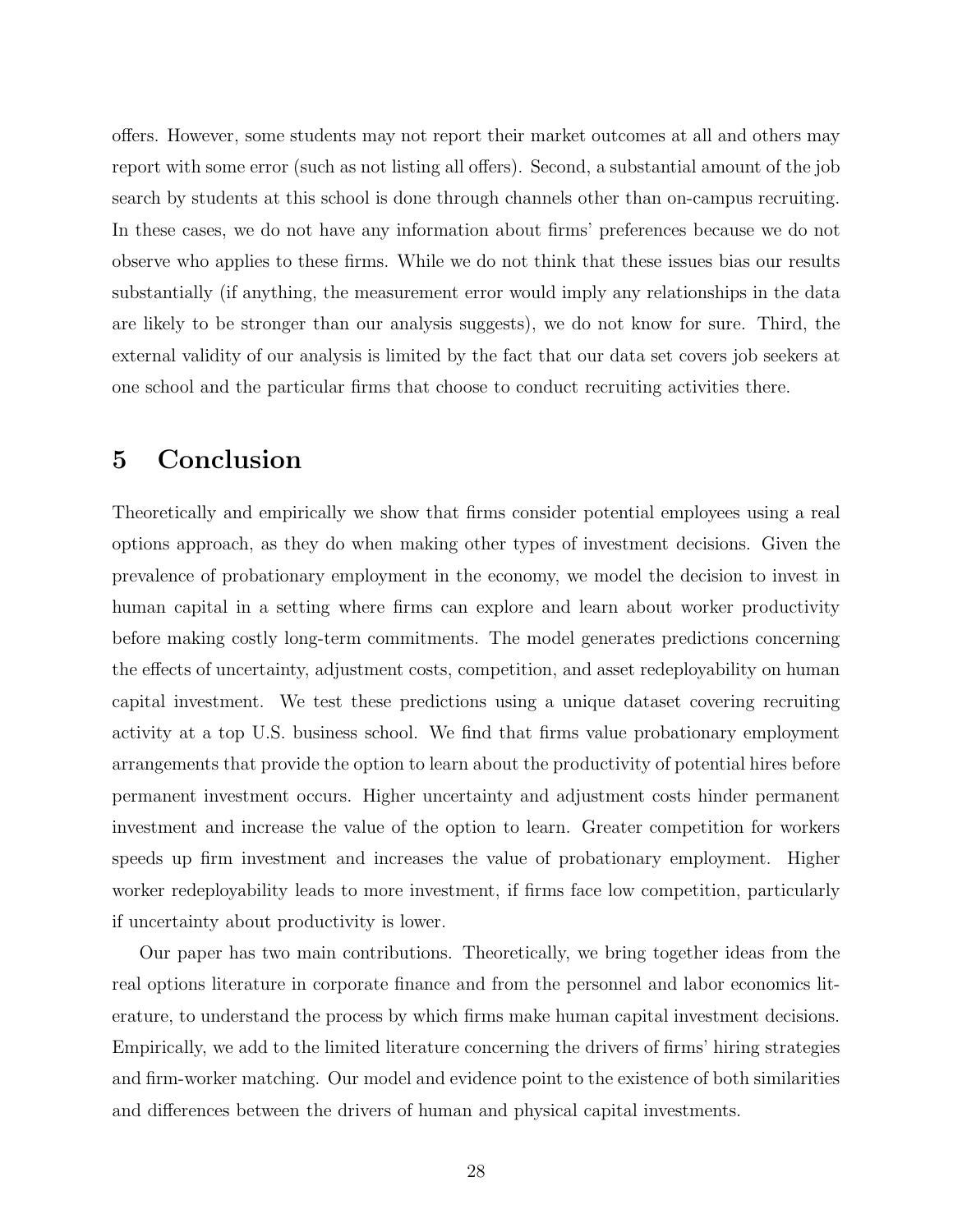## References

- Abel, A. B., Dixit, A. K., Eberly, J. C. and Pindyck, R. S.: 1996, Options, the value of capital, and investment, Quarterly Journal of Economics 111(3), 753–777.
- Agrawal, A. K. and Matsa, D. A.: 2011, Labor unemployment risk and corporate financing decisions, Working paper .
- Avery, C., Jolls, C., Posner, R. A. and Roth, A. E.: 2001, The market for federal judicial law clerks, The University of Chicago Law Review 2001, 793–902.
- Babcock, L. and Laschever, S.: 2003, Women don't ask: Negotiation and the gender divide, Princeton University Press.
- Bandiera, O., Guiso, L., Prat, A. and Sadun, R.: 2010, Matching firms, managers, and incentives, Working paper .
- Berk, J. B., Stanton, R. and Zechner, J.: 2010, Human capital, bankruptcy and capital structure, Journal of Finance **65**, 891–926.
- Bertrand, M., Goldin, C. and Katz, L. F.: 2010, Dynamics of the gender gap for young professionals in the financial and corporate sectors, American Economic Journal: Applied Economics  $2(3), 228 - 255.$
- Booth, A. L., Francesconi, M. and Frank, J.: 2002, Temporary jobs: Sepping stones or dead ends?, The Economic Journal 112, F189F213.
- Brennan, M. J. and Schwartz, E. S.: 1985, Evaluating natural resource investments, *Journal of Business* 58(2), 135–157.
- Bulan, L., Mayer, C. and Somerville, C. T.: 2009, Irreversible investment, real options, and competition: Evidence from real estate development, Journal of Urban Economics 65, 237–251.
- Caballero, R. J.: 1991, On the sign of the investment-uncertainty relationship, American Economic  $Review 81(1), 279-288.$
- Cunningham, C. R.: 2007, Growth controls, real options and land development, Review of Economics and Statistics  $89(2)$ , 343-358.
- Dixit, A. K. and Pindyck, R.: 1994, *Investment Under Uncertainty*, Princeton University Press.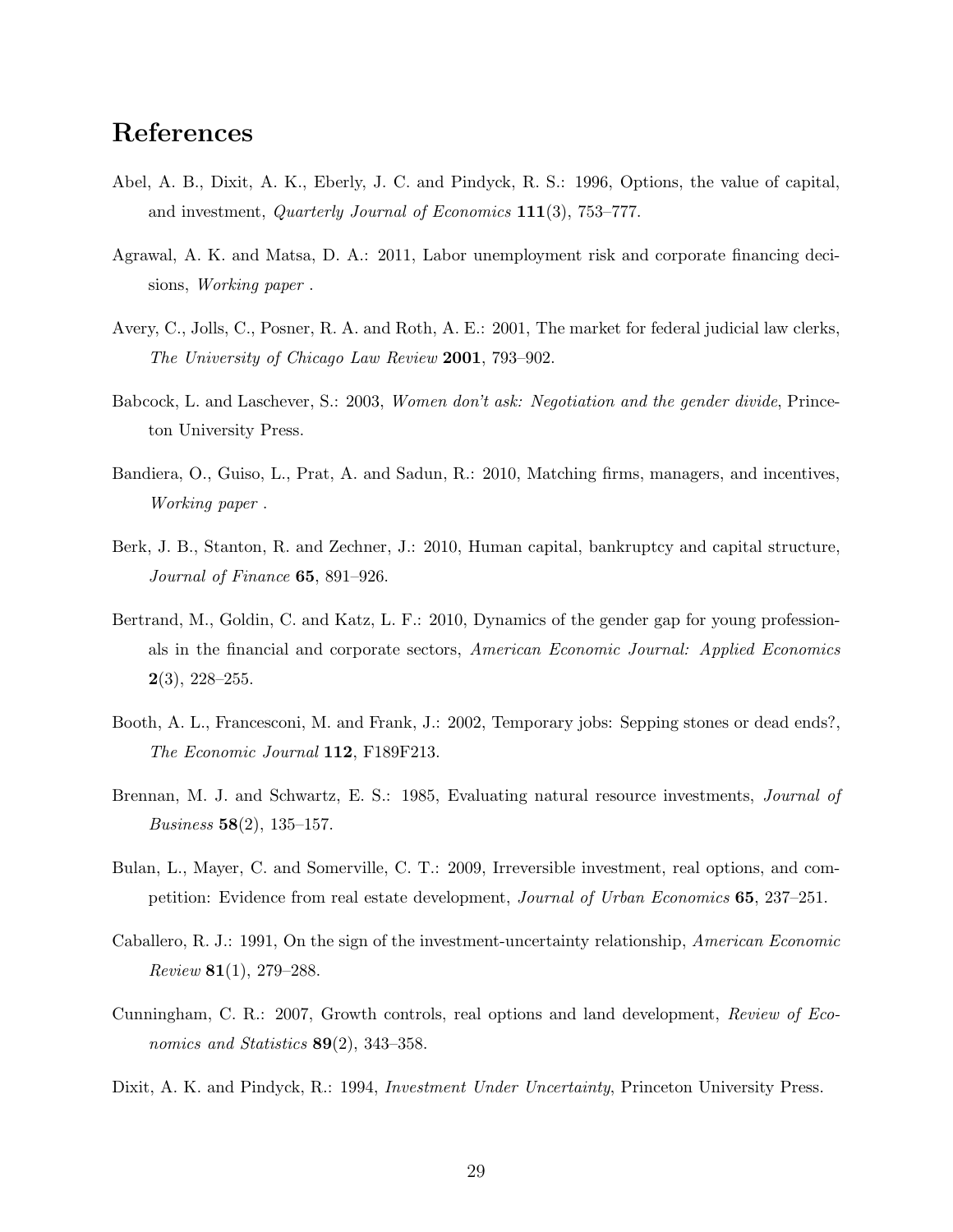- Eisfeldt, A. L. and Papanikolaou, D.: forthcoming, Organization capital and the cross-section of expected returns, Journal of Finance .
- Farber, H. S. and Gibbons, R.: 1996, Learning and wage dynamics, Quarterly Journal of Economics 111, 1007–1047.
- Foote, D. A. and Folta, T. B.: 2002, Temporary workers as real options, *Human Resource Man*agement Review 12, 579–597.
- Gabaix, X. and Landier, A.: 2008, Why has CEO pay increased so much?, *Quarterly Journal of Economics* **123**(1), 49–100.
- Giroud, X. and Mueller, H. M.: 2012, Capital and labor reallocation inside firms, Working paper .
- Graham, J., Harvey, C. R. and Puri, M.: 2010, Managerial attitudes and corporate actions, Working paper .
- Greenwald, B. C.: 1986, Adverse selection in the labor market, Review of Economic Studies 53, 325– 347.
- Grenadier, S. and Malenko, A.: 2010, A bayesian approach to real options: The case of distinguishing between temporary and permanent shocks, Journal of Finance 65(5), 1949–1986.
- Grenadier, S. R.: 2002, Option exercise games: An application to the equilibrium investment strategies of firms, Review of Financial Studies 15(3), 691–721.
- Guell, M. and Petrongolo, B.: 2007, How binding are legal limits? Transitions from temporary to permanent work in spain, Labour Economics 14, 153–183.
- Guiso, L. and Parigi, G.: 1999, Investment and demand uncertainty, *Quarterly Journal of Eco*nomics  $114(1)$ ,  $185-227$ .
- Hendricks, W., DeBrock, L. and Koenker, R.: 2003, Uncertainty, hiring, and subsequent performance: The NFL draft, *Journal of Labor Economics* 21, 857–886.
- Houseman, S. N.: 2001, Why employers use flexible staffing arrangements: Evidence from an establishment survey, Industrial and Labor Relations Review 55(1), 149–170.
- Jovanovic, B.: 1979, Job matching and the theory of turnover, *Journal of Political Economy* 87, 972–990.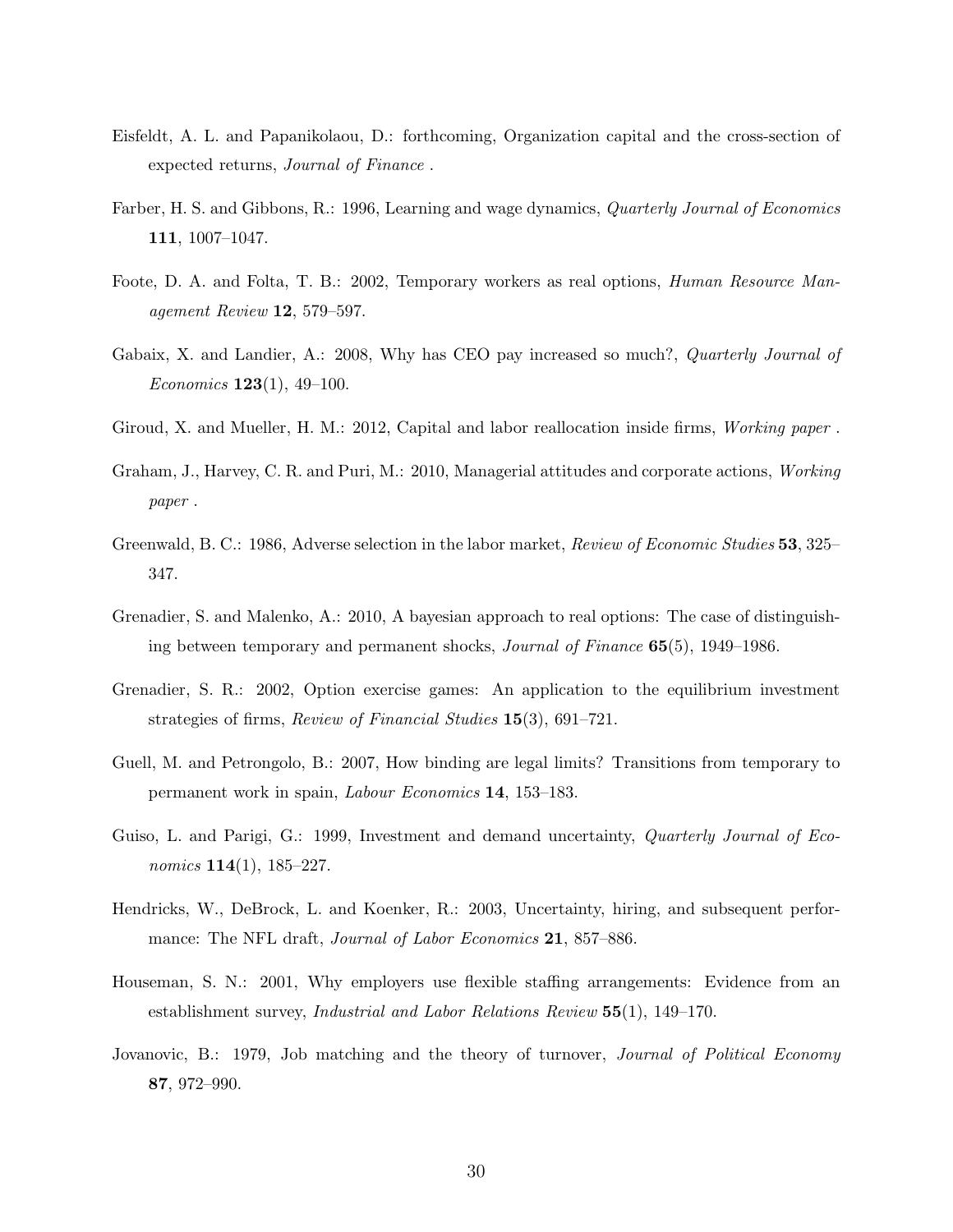- Kahn, L. B. and Lange, F.: 2011, Employer learning, productivity, and the earnings distribution: Evidence from performance measures, Working paper .
- Kaniel, R., Massey, C. and Robinson, D. T.: 2010, The importance of being an optimist: Evidence from labor markets, NBER Working paper 16328 .
- Kaplan, S., Klebanov, M. M. and Sorensen, M.: forthcoming, Which CEO characteristics and abilities matter?, Journal of Finance .
- Kuhnen, C. M.: 2011, Searching for jobs: Evidence from MBA graduates. Northwestern University.
- Lazear, E. P.: 1998, Hiring risky workers, in I. Ohashi and T. Tachibanaki (eds), *Internal Labour* Markets, Incentives, and Employment, St. Martin's Press, New York.
- Levin, J.: 2002, Multilateral contracting and the employment relationship, *Quarterly Journal of*  $Economics\ 117(3),\ 1075-1103.$
- Li, H. and Rosen, S.: 1998, Unraveling in matching markets, American Economic Review 88(3), 371–387.
- McDonald, R. and Siegel, D.: 1986, The value of waiting to invest, *Quarterly Journal of Economics* 101, 707–727.
- Moel, A. and Tufano, P.: 2002, When are real options exercised? an empirical study of mine closings, Review of Financial Studies 15(1), 35–64.
- Neal, D.: 1995, Industry-specific human capital: Evidence from displaced workers, *Journal of Labor* Economics 13, 653–677.
- Niederle, M. and Roth, A. E.: 2003, Unraveling reduces mobility in a labor market: Gastroenterology with and without a centralized match, Journal of Political Economy 111, 1342–1352.
- Ouimet, P. and Zarutskie, R.: 2011, Acquiring labor, Working paper .
- Oyer, P.: 2008, The making of an investment banker: Stock market shocks, career choice, and lifetime income, Journal of Finance 63, 2601–2628.
- Oyer, P. and Schaefer, S.: 2011, Personnel economics: Hiring and incentives, in O. Ashenfelter and D. Card (eds), *The Handbook of Labor Economics*, Vol. 4b, North-Holland, Great Britain.
- Paddock, J. L., Siegel, D. R. and Smith, J. L.: 1988, Option valuation of claims on real assets: The case of offshore petroleum leases, Quarterly Journal of Economics 103, 479–508.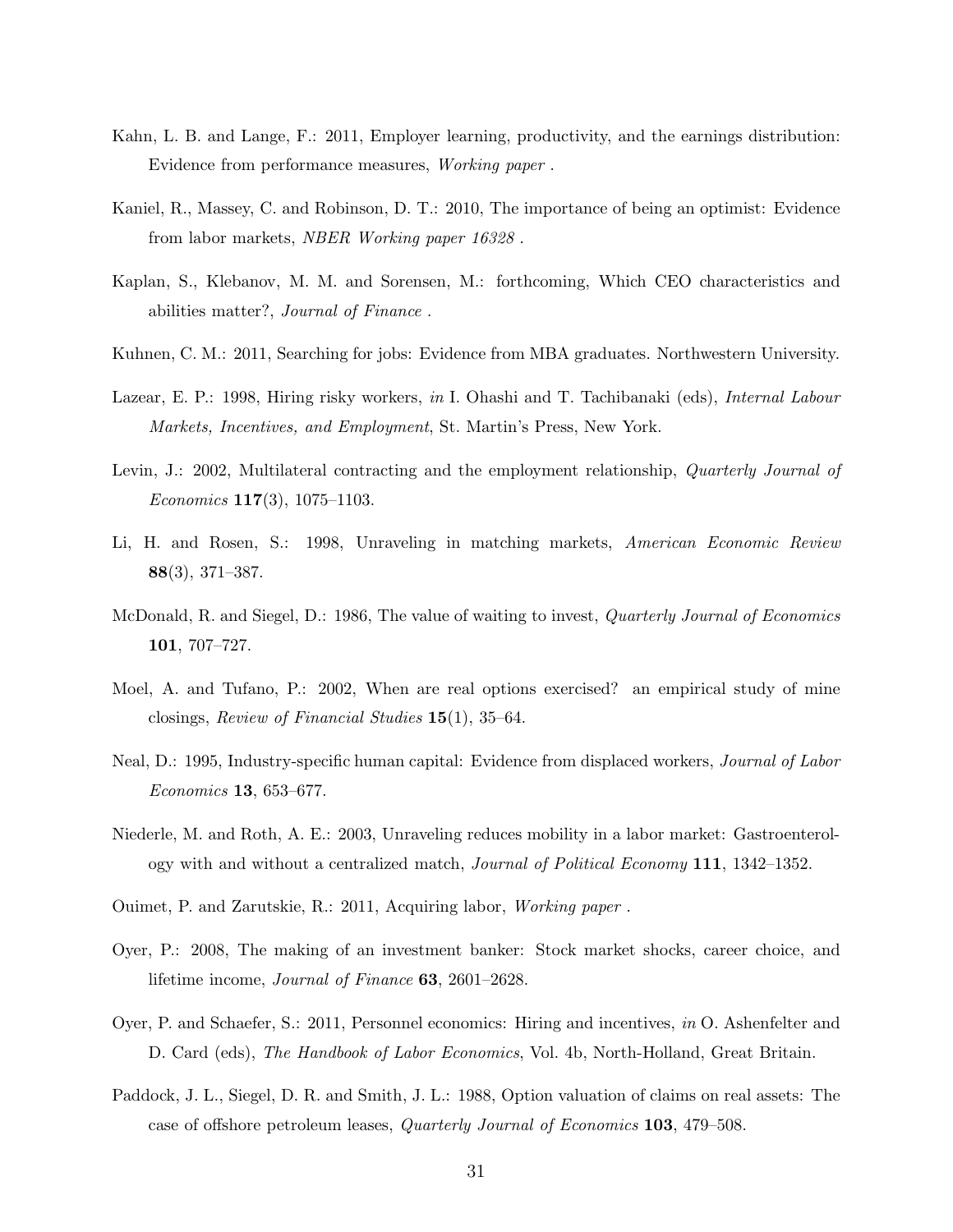- Parent, D.: 2000, Industry-specific capital and the wage profile: Evidence from the national longitudinal survey of youth and the panel study of income dynamics, *Journal of Labor Economics* 18, 306–323.
- Quigg, L.: 1993, Empirical testing of real option-pricing models, Journal of Finance 48, 621–640.
- Sapienza, P., Maestripieri, D. and Zingales, L.: 2009, Gender differences in financial risk aversion and career choices are affected by testosterone, Proceedings of the National Academy of Sciences **106**(36), 1526815273.
- Schultz, T. W.: 1961, Investment in human capital, American Economic Review 51, 1–17.
- Segan, L. M. and Sullivan, D. G.: 1997, The growth of temporary services work, *Journal of Eco*nomic Perspectives  $11(2)$ , 117-136.
- Shue, K.: 2011, Executive networks and firm policies: Evidence from the random assignment of mba peers, Working paper .
- Tate, G. and Yang, L.: 2011, The bright side of corporate diversification: Evidence from internal labor markets, Working paper .
- Tervio, M.: 2008, The difference that CEOs make: An assignment model approach, American Economic Review 98(3), 642–668.
- Titman, S.: 1985, Urban land prices under uncertainty, American Economic Review 75(3), 505–514.
- Trigeorgis, L.: 1996, Real Options, MIT Press.
- Waldman, M.: 1984, Job assignments, signaling, and efficiency, RAND Journal of Economics 15, 255–267.
- Williams, J. T.: 1993, Equilibrium and options on real assets, *Review of Financial Studies*  $6(4)$ , 825– 850.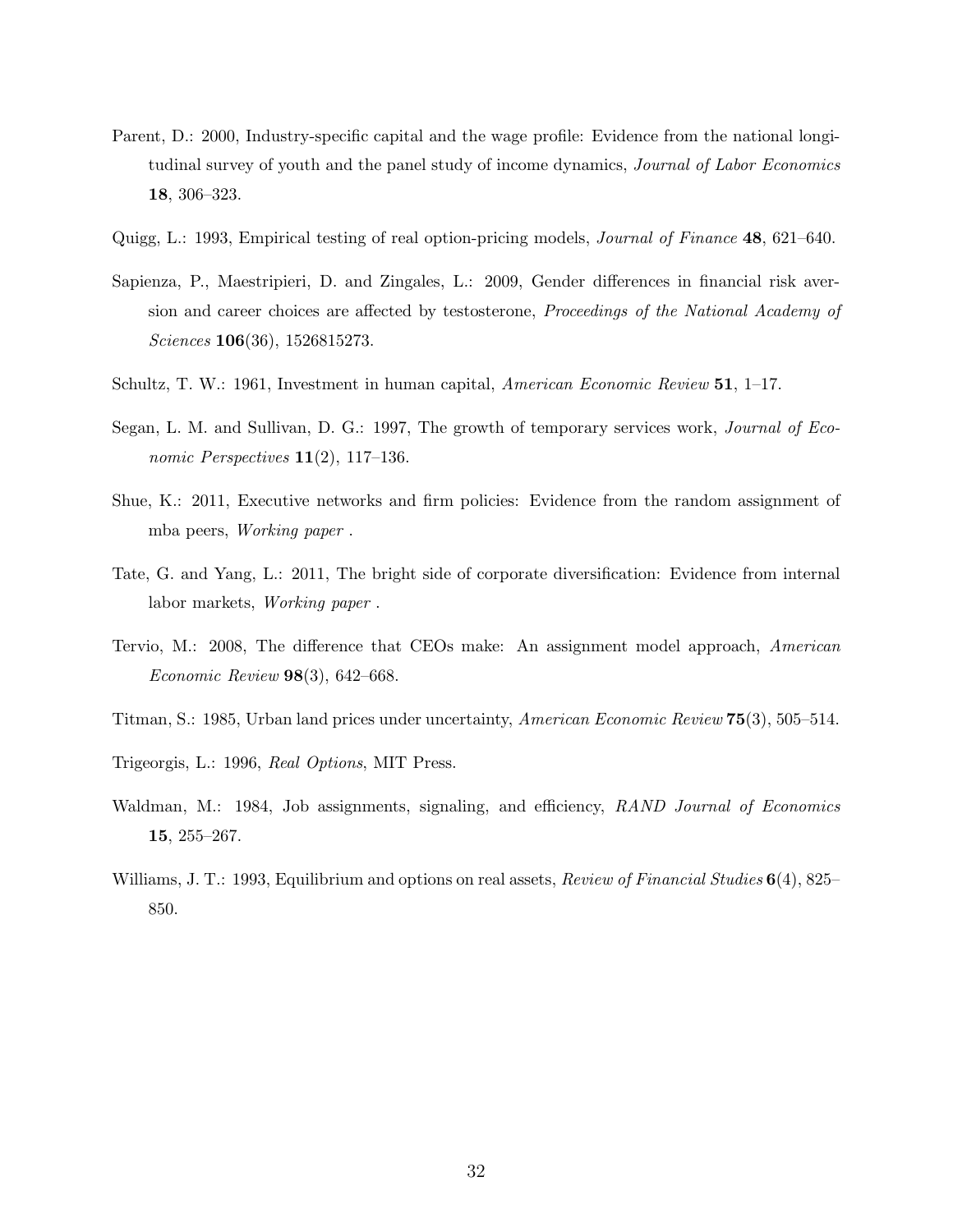<span id="page-33-0"></span>

|  | Table 1: Summary Statistics. |  |
|--|------------------------------|--|
|--|------------------------------|--|

|                           | Mean  | St. Dev. |
|---------------------------|-------|----------|
| $GPA_i$                   | 3.45  | 0.28     |
| $Top100Under grad_i$      | 0.48  | 0.50     |
| $Age_i$ (years)           | 30.11 | 2.19     |
| $Male_i$                  | 0.66  | 0.47     |
| $International Student_i$ | 0.39  | 0.49     |
|                           |       | 1482     |

<span id="page-33-1"></span>Table 2: Keeping the company and job characteristics fixed, salaries for full-time job offers do not depend on the ability of the person receiving the offer.

|                           | $Wage_i$     | $Ln(Wage)_i$  |
|---------------------------|--------------|---------------|
| $GPA_i^{MBA}$             | $-1011.57$   | $-0.01$       |
|                           | $(-1.01)$    | $(-1.04)$     |
| $Top100 Under grad_i$     | 332.39       | 0.00          |
|                           | (0.73)       | (0.53)        |
| $IndustryStayer_i$        | $-201.90$    | $-0.01$       |
|                           | $(-0.38)$    | $(-0.92)$     |
| $International Student_i$ | $-293.09$    | $-0.00$       |
|                           | $(-0.54)$    | $(-0.40)$     |
| $Male_i$                  | 522.53       | 0.01          |
|                           | (1.03)       | (1.02)        |
| $Age_i$                   | $-30.89$     | $-0.00$       |
|                           | $(-0.24)$    | $(-0.40)$     |
| Constant                  | 93878.65     | 11.45         |
|                           | $(9.28)$ *** | $(98.05)$ *** |
| Class FEs                 | Yes          | Yes           |
| Industry FEs              | Yes          | Yes           |
| <b>Job Source FEs</b>     | Yes          | Yes           |
| <b>Job Location FEs</b>   | Yes          | Yes           |
| Company-Job title FEs     | Yes          | Yes           |
| $R^2$                     | 0.48         | 0.40          |
| Observations              | 1676         | 1676          |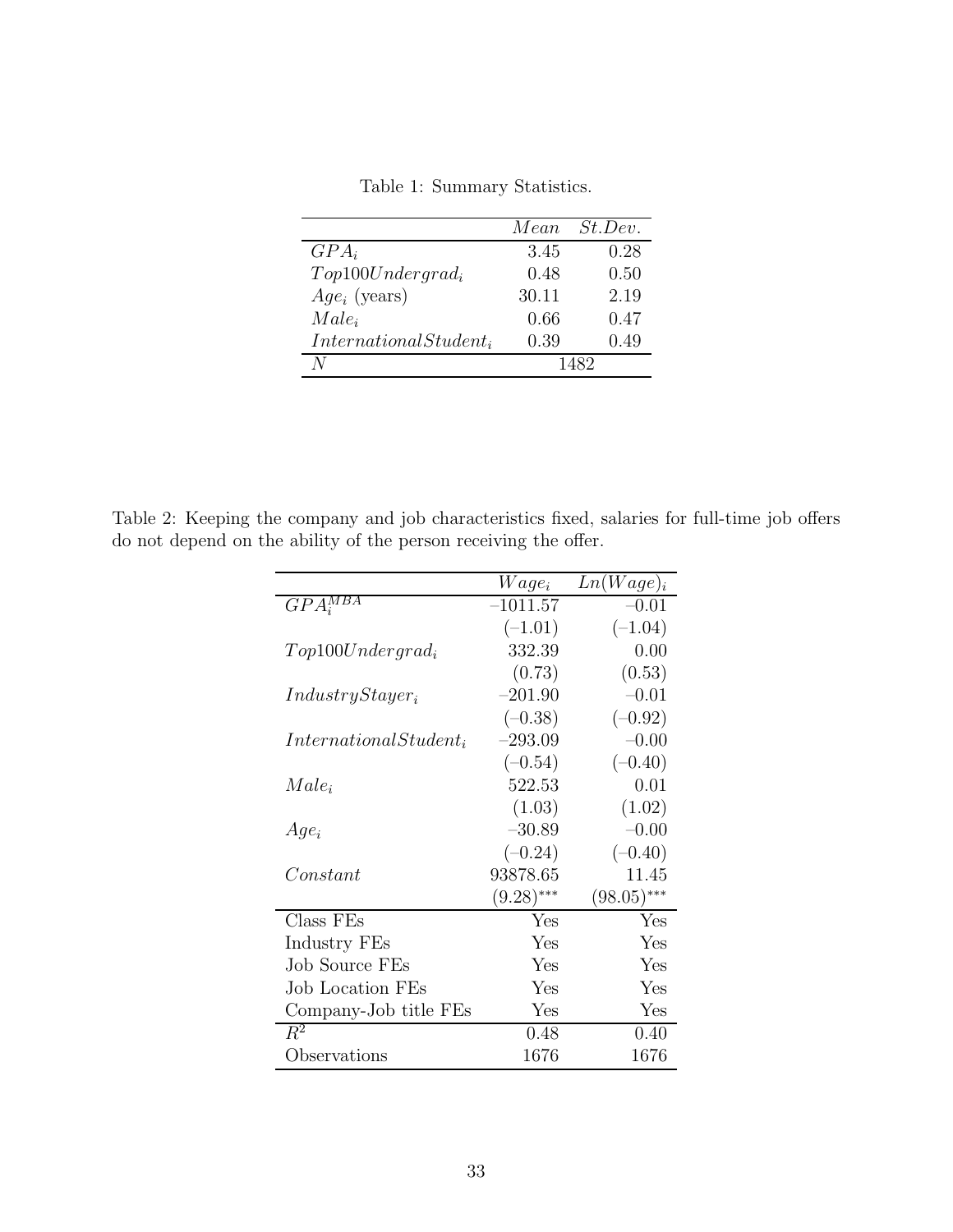<span id="page-34-0"></span>

|             |  |  |  | Table 3: High ability candidates have a lower offer acceptance probability than low ability |  |  |
|-------------|--|--|--|---------------------------------------------------------------------------------------------|--|--|
| candidates. |  |  |  |                                                                                             |  |  |

|                                       | Number of internship offers | Number of full-time offers   |
|---------------------------------------|-----------------------------|------------------------------|
|                                       | and acceptance probability  | and acceptance probability   |
|                                       |                             | (if in full-time recruiting) |
| High ability candidates               | 1.98                        | 1.48                         |
| (GPA above average)                   | $N=784$ people              | $N=568$ people               |
| Low ability candidates                | 1.60                        | 1.29                         |
| (GPA below average)                   | $N=698$ people              | $N=532$ people               |
| $\Delta$ Offers High vs. Low Ability  | $0.38***$ $(p < 0.01)$      | $0.19***$ $(p < 0.01)$       |
| $\Delta$ Probability Offer Acceptance | 1.98<br>1.60                | $\overline{1.29}$<br>1.48    |
| High vs. Low Ability                  |                             |                              |
| Estimate for $(1-p)$                  | 12\%                        | $10\%$                       |

<span id="page-34-1"></span>Table 4: Who gets offers? Probit models, marginal effects are reported. The dependent variable is equal to one for applications that resulted in an offer. Standard errors are robust to heteroskedasticity and clustered by job. Clustering by student yields results of similar statistical significance. Linear probability models yield similar results.

|                      | Internships   | Full-time Jobs | FT jobs through internship |
|----------------------|---------------|----------------|----------------------------|
| $GPA_i$              | 0.06          | 0.03           | 0.31                       |
|                      | $(8.87)$ ***  | $(5.13)$ ***   | $(5.61)$ ***               |
| $IndustryStayer_i$   | 0.03          | 0.03           | 0.19                       |
|                      | $(5.41)$ ***  | $(4.83)$ ***   | $(4.64)$ ***               |
| $Male_i$             | $-0.02$       | $-0.01$        | $-0.06$                    |
|                      | $(-4.86)$ *** | $(-3.97)$ ***  | $(-1.70)^*$                |
| $International_i$    | $-0.02$       | $-0.02$        | $-0.06$                    |
|                      | $(-8.09)$ *** | $(-6.96)$ ***  | $(-1.88)^*$                |
| $Age_i$              | $-0.00$       | $-0.00$        | 0.01                       |
|                      | $(-0.92)$     | $(-0.32)$      | (0.79)                     |
| Class FEs            | Yes           | ${\rm Yes}$    | Yes                        |
| Industry FEs         | Yes           | Yes            | Yes                        |
| Pseudo $R^2$         | 0.03          | 0.08           | 0.08                       |
| Observations         | 23800         | 10654          | 1296                       |
| Observed application |               |                |                            |
| success frequency    | $5.6\%$       | $3.4\%$        | 44%                        |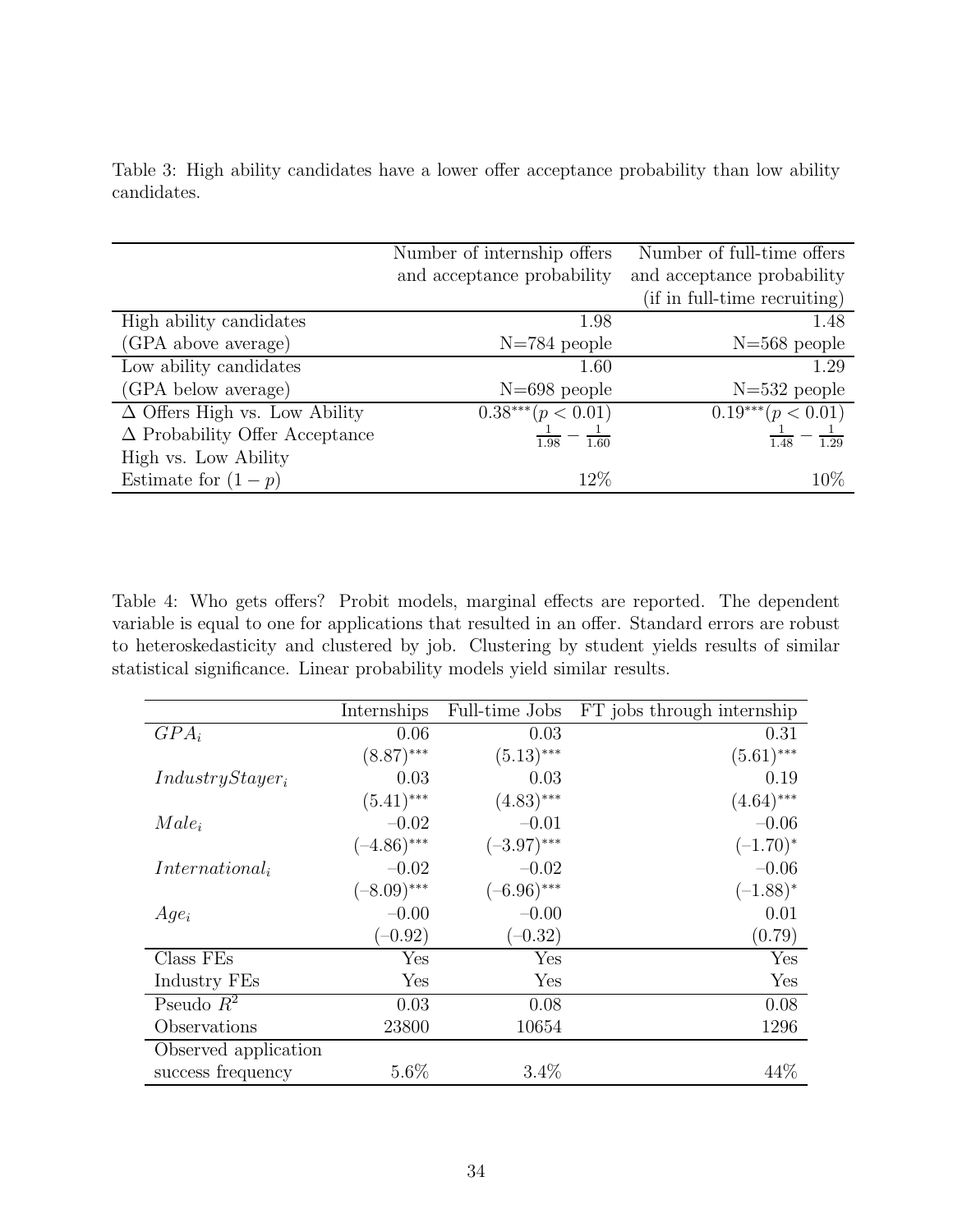<span id="page-35-0"></span>Table 5: Switchers are more attractive as summer interns than as full-time hires when turnover costs are higher. In the top panel we use firm size as a proxy for turnover cost  $\eta$ . Observations are split based on whether the firm's overall size decile is above the mean (i.e., indicating a low  $\eta$ ) or below the mean (i.e., indicating a high  $\eta$ ). As a robustness check, in the bottom panel we use firm prestige as an alternative proxy for turnover costs (i.e., prestigious firms are likely to have low  $\eta$ , while the others have high  $\eta$ ).

| $\overline{\%}$ offers made to | Low $\eta$ firms | High $\eta$ firms             | Low $\eta$ firms | High $\eta$ firms            |
|--------------------------------|------------------|-------------------------------|------------------|------------------------------|
| industry switchers             | (High Size)      | (Low Size)                    |                  | (Low Size)                   |
|                                |                  | Broad industry classification |                  | Fine industry classification |
| Internships                    | $62\%$           | 60\%                          | 86\%             | 80\%                         |
| Full-time Jobs                 | 55\%             | 49\%                          | 77\%             | $69\%$                       |
| Difference                     | $7\%**$          | $11\%***$                     | $9\%***$         | $11\%***$                    |
|                                |                  |                               |                  |                              |
| $%$ offers made to             | Low $\eta$ firms | High $\eta$ firms             | Low $\eta$ firms | High $\eta$ firms            |
| industry switchers             | Prestigious)     | (Non-prestigious)             | Prestigious)     | (Non-prestigious)            |
|                                |                  | Broad industry classification |                  | Fine industry classification |
| Internships                    | $60\%$           | 63\%                          | 81\%             | 86\%                         |
| Full-time Jobs                 | $54\%$           | $50\%$                        | 72\%             | 73\%                         |
| Difference                     | $6\%^{**}$       | $13\%***$                     | $9\%***$         | $13\%***$                    |

<span id="page-35-1"></span>Table 6: Turnover cost  $\eta$  and the relative preference for stayers vs. switchers during oncampus full-time recruiting. Dependent variable is equal to 1 if offer recipient is an industry switcher (using five broad industry categories in columns 1-3, and 60 fine industry categories in columns 4-6). Probit models, marginal effects reported. Robust standard errors clustered by candidate. Offers included are only those for class of 2007, 2008, 2009, for 2YMBA students.

| Dependent variable      | Indicator equal to 1 if offer recipient is an industry switcher |                            |                      |                |        |                          |
|-------------------------|-----------------------------------------------------------------|----------------------------|----------------------|----------------|--------|--------------------------|
|                         |                                                                 | Coarse industry categories |                      |                |        | Fine industry categories |
|                         |                                                                 | 2                          | 3                    | $\overline{4}$ | 5      | 6                        |
| Sales Decile            | 0.03                                                            |                            |                      | 0.02           |        |                          |
| $(low \eta)$            | $(3.08)$ ***                                                    |                            |                      | $(2.45)$ **    |        |                          |
| <i>Employees Decile</i> |                                                                 | 0.02                       |                      |                | 0.01   |                          |
| $(low \eta)$            |                                                                 | $(2.11)$ **                |                      |                | (1.09) |                          |
| Overall Size Decile     |                                                                 |                            | 0.03                 |                |        | 0.01                     |
| $(low \eta)$            |                                                                 |                            | $(2.58)$ ***         |                |        | (1.60)                   |
| Class FEs               | Yes                                                             | Yes                        | $\operatorname{Yes}$ | Yes            | Yes    | Yes                      |
| Industry FEs            | Yes                                                             | $\operatorname{Yes}$       | $\operatorname{Yes}$ | ${\rm Yes}$    | Yes    | Yes                      |
| $\overline{R^2}$        | 0.04                                                            | 0.04                       | 0.04                 | 0.09           | 0.08   | 0.08                     |
| Observations            | 513                                                             | 535                        | 543                  | 505            | 527    | 535                      |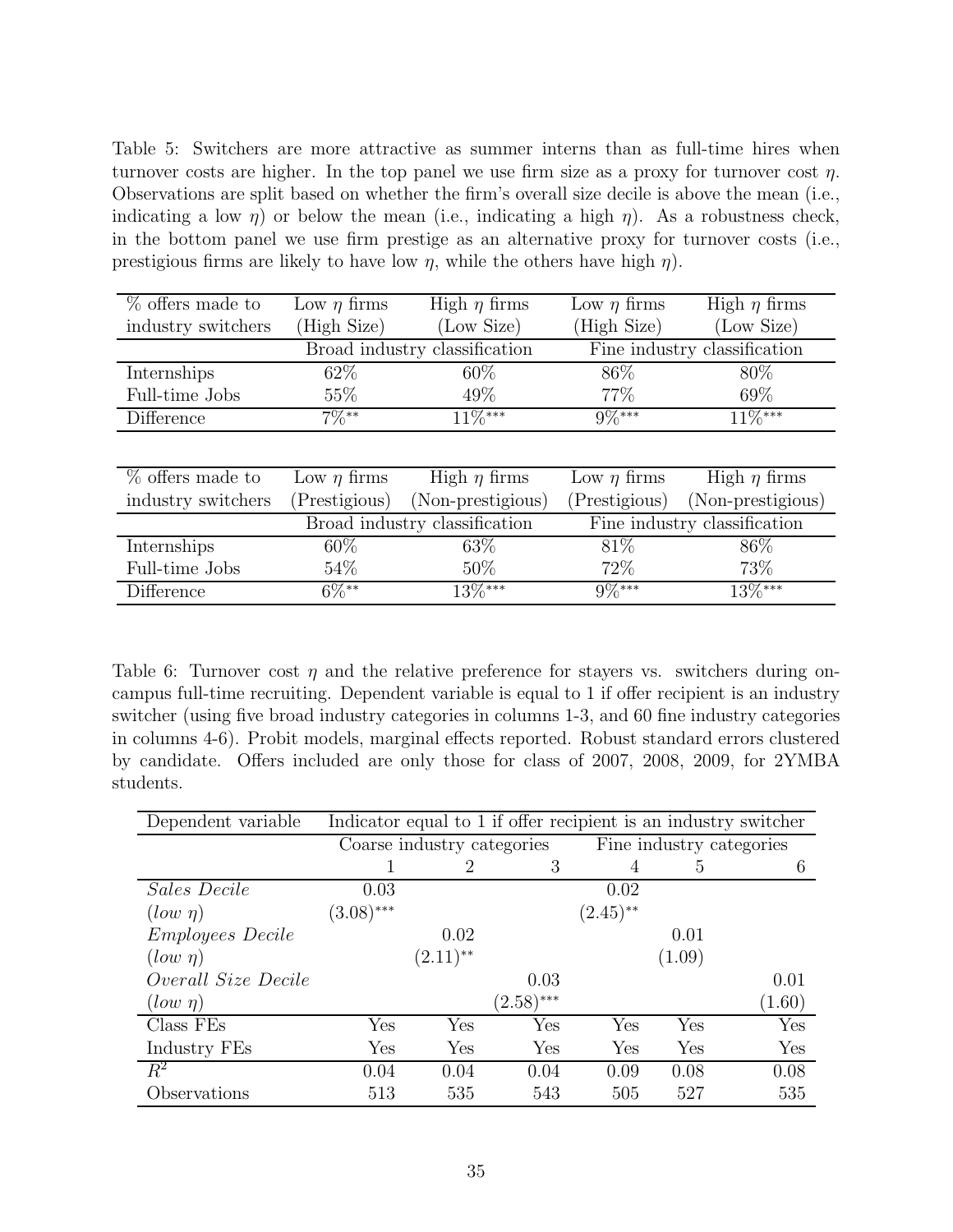<span id="page-36-0"></span>Table 7: Risk of mismatch  $\phi_b$  and investment decisions. Probit models, marginal effects are reported. The dependent variable is equal to one for applications that resulted in an offer. Standard errors are robust to heteroskedasticity and clustered by job. Clustering by student yields results of similar statistical significance. Linear probability models yield similar results.

|                    | Full-time stage,         | Full-time stage,        | Internship stage,        | Internship stage,       |
|--------------------|--------------------------|-------------------------|--------------------------|-------------------------|
|                    | high $\phi_b$ industries | low $\phi_b$ industries | high $\phi_b$ industries | low $\phi_b$ industries |
|                    | (e.g., Finance,)         | (e.g., Tech,            | (e.g., Finance,          | (e.g., Tech,            |
|                    | Consulting)              | General Corp.)          | Consulting)              | General Corp.)          |
| $GPA_i$            | 0.02                     | 0.03                    | 0.06                     | 0.05                    |
|                    | $(3.78)$ ***             | $(3.57)$ ***            | $(6.14)$ ***             | $(6.44)$ ***            |
| $IndustryStayer_i$ | 0.02                     | 0.05                    | 0.03                     | 0.03                    |
|                    | $(3.38)$ ***             | $(3.63)$ ***            | $(3.91)$ ***             | $(3.69)$ ***            |
| $Male_i$           | $-0.01$                  | $-0.02$                 | $-0.02$                  | $-0.02$                 |
|                    | $(-1.85)^{*}$            | $(-3.82)$ ***           | $(-2.70)$ ***            | $(-4.07)$ ***           |
| $International_i$  | $-0.02$                  | $-0.02$                 | $-0.02$                  | $-0.03$                 |
|                    | $(-5.23)$ ***            | $(-4.45)$ ***           | $(-4.57)$ ***            | $(-6.83)$ ***           |
| $Age_i$            | $-0.00$                  | $-0.00$                 | $-0.00$                  | $-0.00$                 |
|                    | $(-0.11)$                | $(-0.35)$               | $(-0.84)$                | $(-0.49)$               |
| Class FEs          | Yes                      | Yes                     | Yes                      | Yes                     |
| Industry FEs       | Yes                      | Yes                     | Yes                      | Yes                     |
| Pseudo $R^2$       | 0.08                     | 0.07                    | 0.04                     | 0.03                    |
| Observations       | 5721                     | 4933                    | 10237                    | 13563                   |

<span id="page-36-1"></span>Table 8: Competition for workers and likelihood of investment.

|                                | Fraction of applications resulting in offers |                                      |                 |  |  |
|--------------------------------|----------------------------------------------|--------------------------------------|-----------------|--|--|
|                                | High competition<br>Low competition          |                                      |                 |  |  |
|                                |                                              | All cohorts cohorts $(2007 \& 2008)$ | cohort $(2009)$ |  |  |
| Internship stage               | $5.6\%$                                      | $6.2\%$                              | $4.5\%$         |  |  |
| Full-time stage                | $3.4\%$                                      | $4.6\%$                              | 1.5%            |  |  |
| Relative willingness to invest |                                              |                                      |                 |  |  |
| (Internship vs. Full-time)     | $2.2\%***$                                   | $1.6\%***$                           | $3\%***$        |  |  |